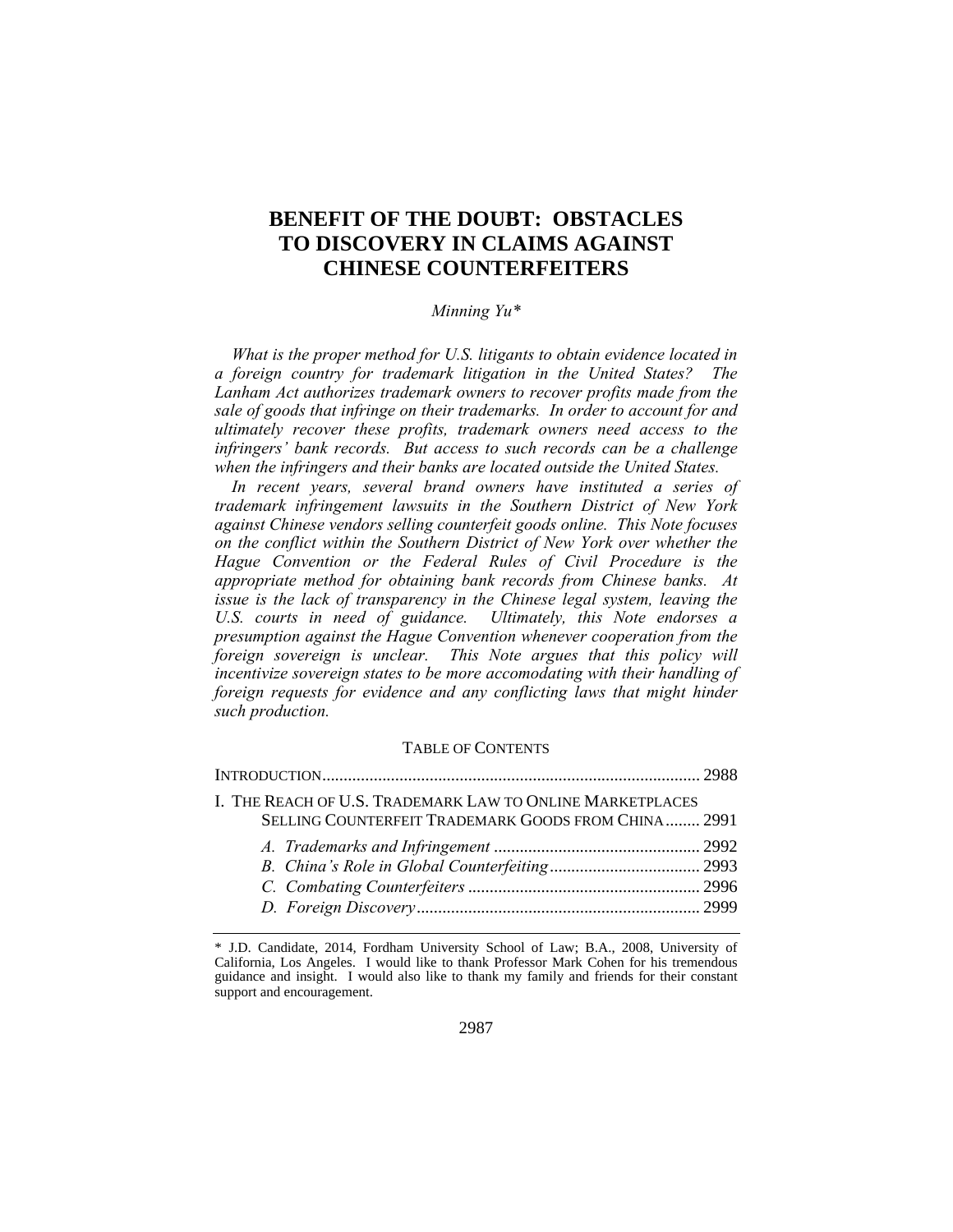2988 *FORDHAM LAW REVIEW* [Vol. 81

| 2. The Hague Convention on the Taking of Evidence<br>Abroad in Civil or Commercial Matters  2999 |  |
|--------------------------------------------------------------------------------------------------|--|
| 3. Rule 45 and the Hague Evidence Convention  3002                                               |  |
|                                                                                                  |  |
| 5. China and the United States: A Comparison of                                                  |  |
| Intellectual Property Regimes, Discovery, and                                                    |  |
|                                                                                                  |  |
| II. THE ABILITY OF TRADEMARK OWNERS TO COMPEL DISCOVERY                                          |  |
| FROM NONPARTY FOREIGN FINANCIAL INSTITUTIONS  3009                                               |  |
|                                                                                                  |  |
|                                                                                                  |  |
|                                                                                                  |  |
|                                                                                                  |  |
| III. ADVERSE PRESUMPTIONS AND PLACING THE BURDEN ON                                              |  |
| FOREIGN CENTRAL AUTHORITIES TO INCREASE                                                          |  |
|                                                                                                  |  |
| A. Lost in Translation: Misconceptions of the Chinese Legal                                      |  |
|                                                                                                  |  |
| B. Adverse Presumption As a Policy To Facilitate                                                 |  |
|                                                                                                  |  |
|                                                                                                  |  |

#### **INTRODUCTION**

Imagine your surprise when you discover that in your efforts to shop for deals online, you inadvertently purchased counterfeit goods. Surprise turns into outrage when you learn that the website was specifically designed to be misleading as to the authenticity of its products. Brand owners incur similar outrage and economic harm when their customers are unsuspectingly deceived by these counterfeit websites.

Counterfeit trademark goods, $<sup>1</sup>$  and the economic harm they cause to</sup> trademark owners, have reached global proportions due in part to the internet and the advent of the online marketplace.2 The internet hosts a

 <sup>1.</sup> The Agreement on Trade-Related Aspects of Intellectual Property Rights (TRIPS) defines "counterfeit trademark goods" as "any goods, including packaging, bearing without authorization a trademark which is identical to the trademark validly registered in respect of such goods, or which cannot be distinguished in its essential aspects from such a trademark, and which thereby infringes the rights of the owner of the trademark in question under the law of the country of importation." Agreement on Trade-Related Aspects of Intellectual Property Rights art. 51 n.14(a), Apr. 15, 1994, Marrakesh Agreement Establishing the World Trade Organization, Annex 1C, 1869 U.N.T.S. 299 [hereinafter TRIPS]; *see also* 19 C.F.R. § 133.21(a) (2012) (defining "counterfeit trademark" as "a spurious trademark that is identical to, or substantially indistinguishable from, a registered trademark").

<sup>2</sup>*. See* OFFICE OF THE U.S. TRADE REPRESENTATIVE (USTR), EXEC. OFFICE OF THE PRESIDENT, OUT-OF-CYCLE REVIEW OF NOTORIOUS MARKETS 1 (2012), *available at* http://www.ustr.gov/sites/default/files/121312%20Notorious%20Markets%20List.pdf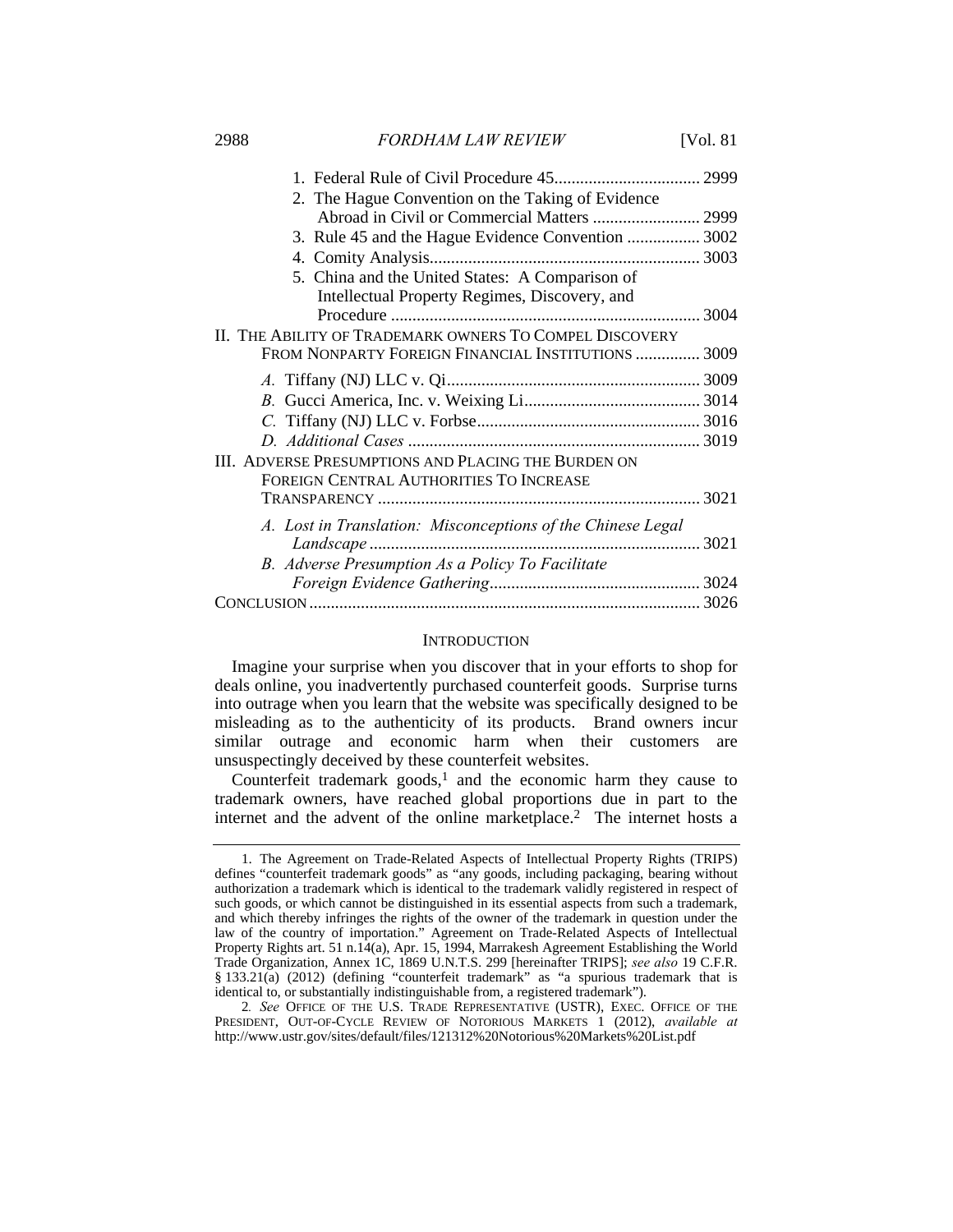multitude of websites dedicated to the sale of counterfeit products<sup>3</sup> and online marketplaces like  $Taobao<sup>4</sup>$  eBay, and Alibaba have since replaced traditional Chinatown markets as major outlets for counterfeit goods.<sup>5</sup> The internet is an attractive medium for retailers of counterfeit trademark goods because it provides user anonymity, access to a global consumer base, and seamless transition to new websites and marketplaces with relative ease.<sup>6</sup> Although trademark owners can benefit from electronic records and payment trails created by online sales, enforcement of intellectual property rights against infringement over the internet is susceptible to many procedural and technical difficulties.7 Therefore, robust enforcement of intellectual property rights today requires tools and strategies specifically tailored to combating infringement over the internet.

 5. USTR, 2012 SPECIAL 301 REPORT 15 (2012), *available at* http://www.ustr.gov/ sites/default/files/2012%20Special%20301%20Report\_0.pdf ("Continued growth in the online sale of pirated and counterfeit hard goods that will soon surpass the volume of such goods sold by street vendors and in other physical markets.").

 6. ORG. FOR ECON. CO-OPERATION & DEV. (OECD), THE ECONOMIC IMPACT OF COUNTERFEITING AND PIRACY 14 (2007), *available at* http://www.oecd.org/industry/ industryandglobalisation/38707619.pdf (describing the factors driving the use of the internet by counterfeiters).

7*. See infra* Part I.C–D.

<sup>(&</sup>quot;Trademark counterfeiting and copyright piracy on a commercial scale continue to thrive around the world in part because of the presence of marketplaces that deal in goods and services that infringe intellectual property rights."); *see also* Doug Palmer & Melanie Lee, *Special Report: Faked in China: Inside the Pirates' Web*, REUTERS (Oct. 26, 2010), http://www.reuters.com/article/2010/10/26/us-china-counterfeit-idUSTRE69P1AR20101026 ("'The Internet has just completely changed the face of the problem, made it more complicated and more pervasive,' says John Morton, assistant secretary in charge of U.S. Immigration and Customs Enforcement (ICE). 'Whole industries now have been attacked, not from the street, but from the Internet.'").

 <sup>3.</sup> A search for the words "Gucci handbags outlet" on Google generates about 8,200,000 results. GOOGLE, http://www.google.com (last visited Mar. 19, 2013); *see also*  Jenny T. Slocum & Jess M. Collen, *The Evolving Threat and Enforcement of Replica Goods*, 33 W. NEW ENGL. L. REV. 789, 796 (2011) ("Any person searching for a cheap version of their favorite goods can find and access them on a multitude of websites. This access has introduced counterfeit goods into every home in the world that has an Internet connection.").

 <sup>4.</sup> The United States Trade Representative (USTR) compiles an annual list of notorious markets "that are reportedly engaged in substantial piracy and counterfeiting." *See* USTR, *supra* note 2, at 1. Although Taobao was not included in the notorious markets lists for 2012 because it has since taken action to "clean up its site," Taobao, along with Alibaba, was mentioned in the 2012 list and was included in the monthly lists from 2010 and 2011 "for [its] widespread availability of counterfeit and pirated goods in its electronic marketplace." *Id.* at 2; *see* USTR, OUT-OF-CYCLE REVIEW OF NOTORIOUS MARKETS, DECEMBER 20, 2011, at 3 (2011), *available at* http://www.ustr.gov/webfm\_send/3215; USTR, OUT-OF-CYCLE REVIEW OF NOTORIOUS MARKETS, FEBRUARY 28, 2011, at 2 (2011), *available at* http://www.ustr.gov/webfm\_send/2595; *see also* Memorandum from Travis D. Johnson, Vice President, Int'l AntiCounterfeiting Coal., to Stanford McCoy, Asst. U.S. Trade Representative for Intellectual Prop. and Innovation 16 (Feb. 10, 2012) [hereinafter IACC Memorandum 2012], *available at* http://4356049642aa3c99a6e91c99180a8219894d6198. gripelements.com/pdf/member-resources/iacc\_special\_301\_2012\_final.pdf (naming Taobao as the online trade platform in China it was most concerned with and expressing dissatisfaction with Taobao's "take down" procedures).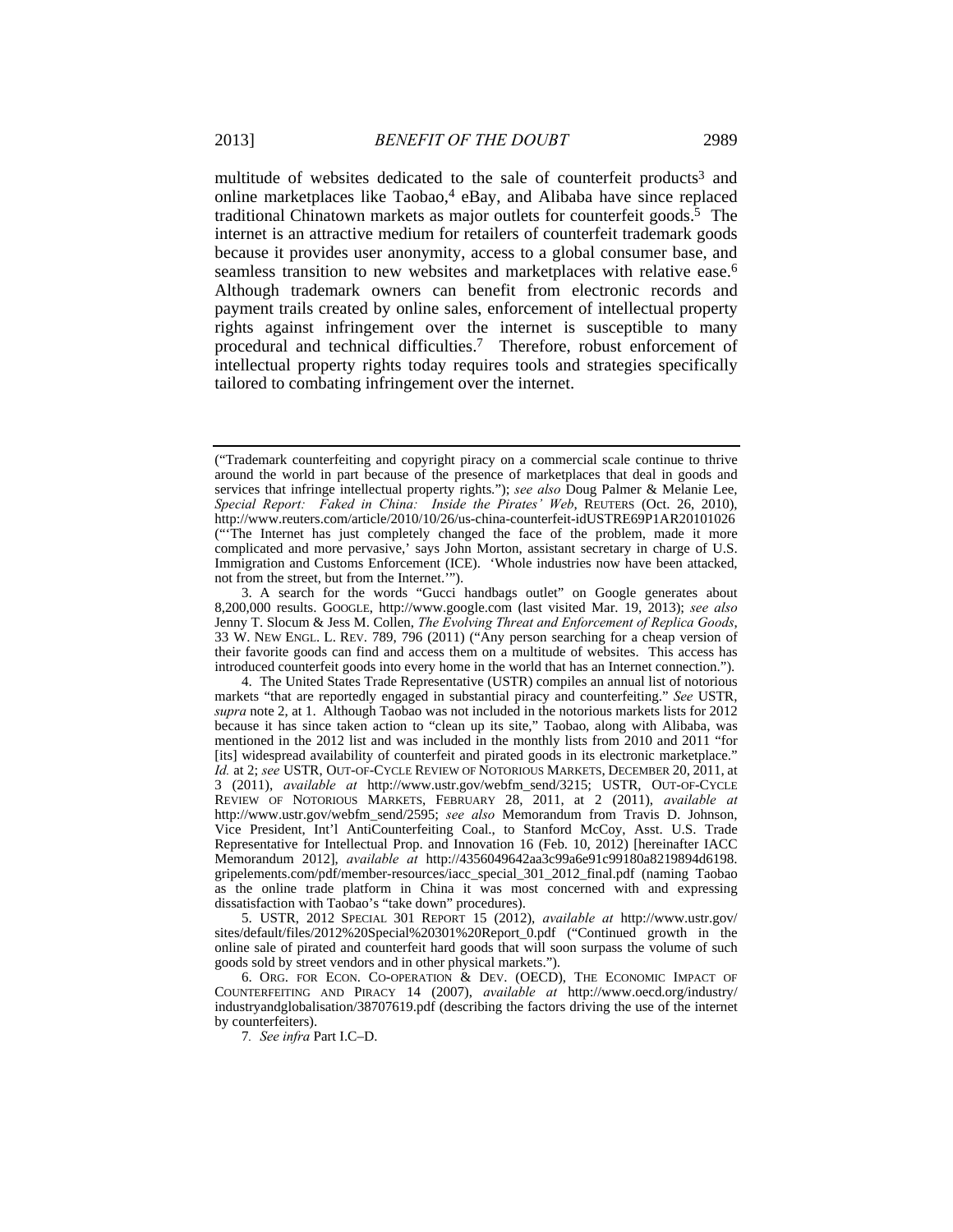The Second Circuit has held that online marketplace proprietors, like eBay, are not secondarily liable for trademark infringing products sold by third parties on their websites.8 Thus, trademark owners seeking to enforce their rights must pursue parties who actually sell or use their infringing marks. Remedies like default judgments and injunctive relief are available options,9 but they ultimately fall short of providing real monetary recovery or permanence.10 Hence, trademark rights will continue to be threatened and economic harm suffered absent another solution.

Cutting off the funds that finance counterfeiting operations, via the Lanham Act, $^{11}$  could be that solution. Designer brands Tiffany and Co. and Gucci America, Inc. have recently commenced a series of trademark infringement suits in the Southern District of New York against multiple individuals for selling counterfeit trademark goods online.<sup>12</sup> These luxury brand owners are seeking relief in the form of asset restraints and an accounting of profits under the Lanham Act with the goal of recovering the profits made from these online sales. The defendants in these suits all reside in China and have all failed to appear before the court.13 So, Tiffany and Gucci have attempted to access the defendants' profits through their banks; namely Bank of China (BOC), Industrial and Commercial Bank of China (ICBC), and China Merchants Bank (CMB) (collectively, the

11. 15 U.S.C. §§ 1051–1141 (2006).

<sup>8</sup>*. See* Tiffany (NJ) Inc. v. eBay Inc., 600 F.3d 93, 103, 109 (2d Cir. 2010) (holding that the internet marketplace proprietor was not liable for direct trademark infringement in the use of a jewelry seller's mark on its website or contributory trademark infringement despite the proprietor's generalized knowledge of infringement).

<sup>9</sup>*. See, e.g.*, Default Judgment & Permanent Injunction Order at 6, Tory Burch LLC v. Yong Sheng Int'l Trade Co., No. 10 Civ. 9336 (S.D.N.Y. May 13, 2011), *available at*  http://www.iplawalert.com/uploads/file/Tory%20Burch%20v\_%20Yong%20Sheng.pdf (order granting permanent injunction and default judgment for \$4,000,000 per defendant).

 <sup>10.</sup> *See* Jeffrey A. Lindenbaum & David Ewen, *Catch Me If You Can: An Analysis of New Enforcement Measures and Proposed Legislation To Combat the Sale of Counterfeit Products on the Internet*, 32 PACE L. REV. 567, 569 (2012) (describing the impracticality of pursuing default judgments against infringing websites); *see also* Memorandum from Robert Barchiesi, President, Int'l AntiCounterfeiting Coal., to Stanford McCoy, Asst. U.S. Trade Representative for Intellectual Property and Innovation 19 (Feb. 15, 2011) [hereinafter IACC Memorandum 2011], *available at* http://4356049642aa3c99a6e91c99180a8219894d6198. gripelements.com/pdf/member-resources/2011\_special\_301\_iacc\_final.pdf (discussing the costs and difficulties in investigating and taking down listings of stand-alone websites, especially when "online counterfeiters are operating through tens, hundreds and in some cases thousands of separate platforms and domain names").

<sup>12</sup>*. See* Gucci Am., Inc. v. Bagsmerchant, LLC (*Gucci II*), No. 10 Civ. 2911(SAS), 2012 WL 4468192 (S.D.N.Y. Sept. 27, 2012); Tiffany (NJ) LLC v. Forbse (*Tiffany II*), No. 11 Civ. 4976(NRB), 2012 WL 1918866 (S.D.N.Y. May 23, 2012); Tiffany (NJ) LLC v. Dong (*Tiffany III*), No. 11 Civ. 2183(GBD)(RM) (S.D.N.Y. Mar. 22, 2012); Gucci Am., Inc. v. Weixing Li (*Gucci I*), No. 10 Civ. 4974(RJS), 2011 WL 6156936 (S.D.N.Y. Aug. 23, 2011); Tiffany (NJ) LLC v. Qi (*Tiffany I*), 276 F.R.D. 143 (S.D.N.Y. 2011).

<sup>13</sup>*. See Tiffany II*, 2012 WL 1918866, at \*1; *Gucci I*, 2011 WL 6156936, at \*1; *Tiffany I*, 276 F.R.D. at 145.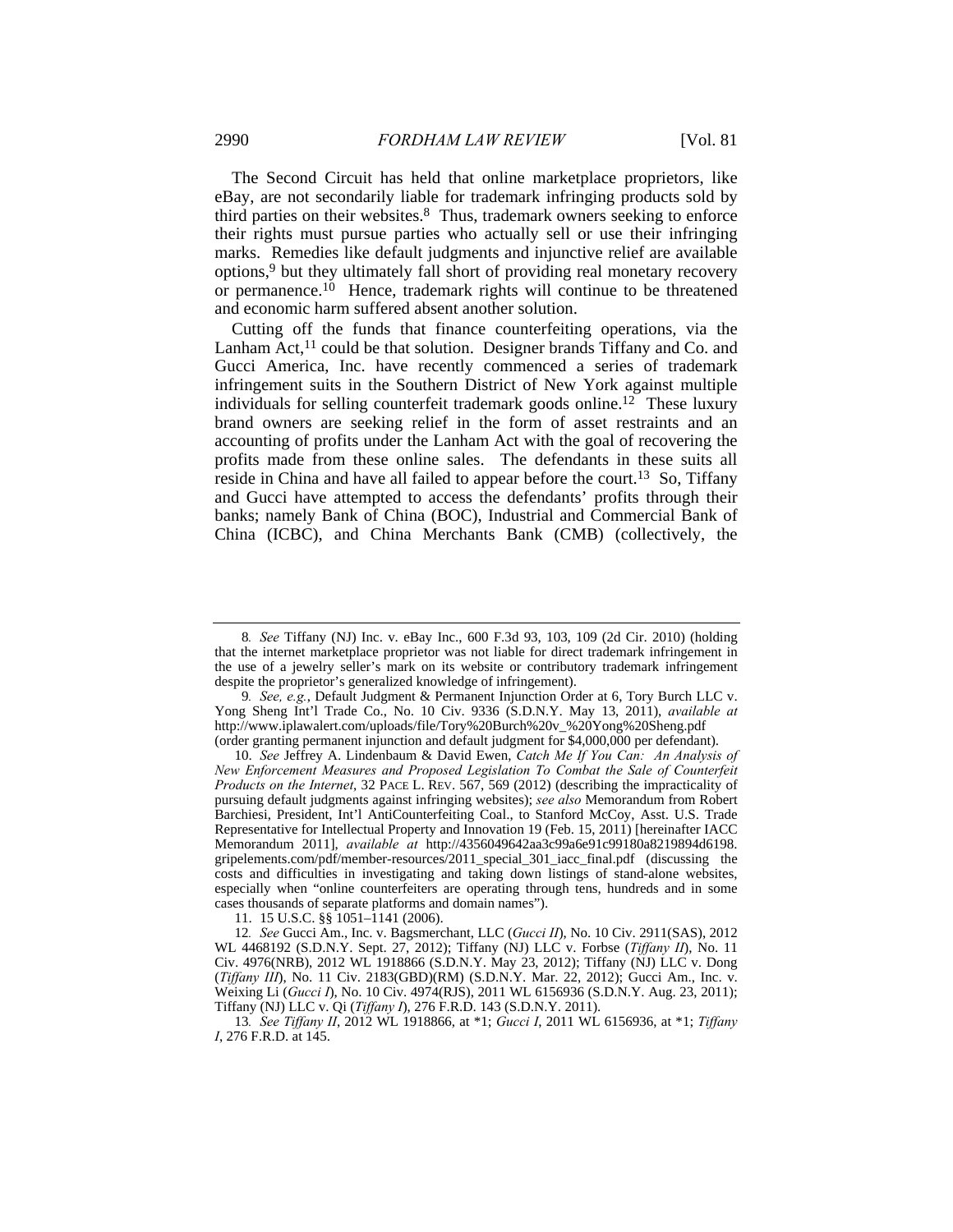Banks).14 However, the Banks have resisted complying with discovery, citing Chinese bank secrecy laws.15

The courts have two legal avenues by which to compel compliance with discovery in these cases: the Hague Convention and Federal Rule of Civil Procedure 45. Per Second Circuit precedent, judges must apply a multifactor test to determine which avenue is more appropriate in a given case. But despite the similarities of the cases before the Southern District, the test has not produced uniform results. This Note explores the analyses several judges have used and argues that the inconsistency within the district for how to reach Chinese nonparty banks is due primarily to a lack of information and transparency regarding how China handles Hague Convention requests. By illustrating this issue and filling in this information gap, this Note hopes to assist trademark owners in their quest for protection and recovery in China.16

Part I of this Note studies trademarks and infringement, specifically examining the rights afforded to trademark owners; global counterfeiting and its implications; and the developments and procedural difficulties of trademark rights enforcement. Part II reviews several recent trademark infringement suits in the Southern District of New York, which collectively demonstrate the problems courts and trademark owners face in enforcing trademark rights against Chinese infringers. Part III then suggests a uniform approach for courts to adopt when encountering transparency issues in foreign legal systems, with the hopes of improving the protection of U.S. trademark rights.

## I. THE REACH OF U.S. TRADEMARK LAW TO ONLINE MARKETPLACES SELLING COUNTERFEIT TRADEMARK GOODS FROM CHINA

This part provides an overview of trademarks and infringement, China's role as a major source of counterfeit trademark goods, and the rise in online sales of counterfeit goods. It then explores the areas of law and procedural methods commonly employed to stop the sale of counterfeit consumer goods online. Finally, it focuses on the discovery process for evidence located outside the United States for U.S.-based trademark litigation.

<sup>14</sup>*. See Tiffany II*, 2012 WL 1918866, at \*1; *Gucci I*, 2011 WL 6156936, at \*1; *Tiffany I*, 276 F.R.D. at 145.

<sup>15</sup>*. See Tiffany II*, 2012 WL 1918866, at \*2; *Gucci I*, 2011 WL 6156936, at \*1; *Tiffany I*, 276 F.R.D. at 145.

 <sup>16.</sup> The issues presented in this Note address disputes beyond trademark infringement and China, implicating U.S.-based litigation involving evidence located abroad in general. Foreign defendants could potentially use foreign banks as shields from plaintiffs attempting to access their funds and bank records. Conversely, compelling banking institutions to succumb to discovery orders in every jurisdiction where they conduct business could be a serious impediment to the trade and banking industry.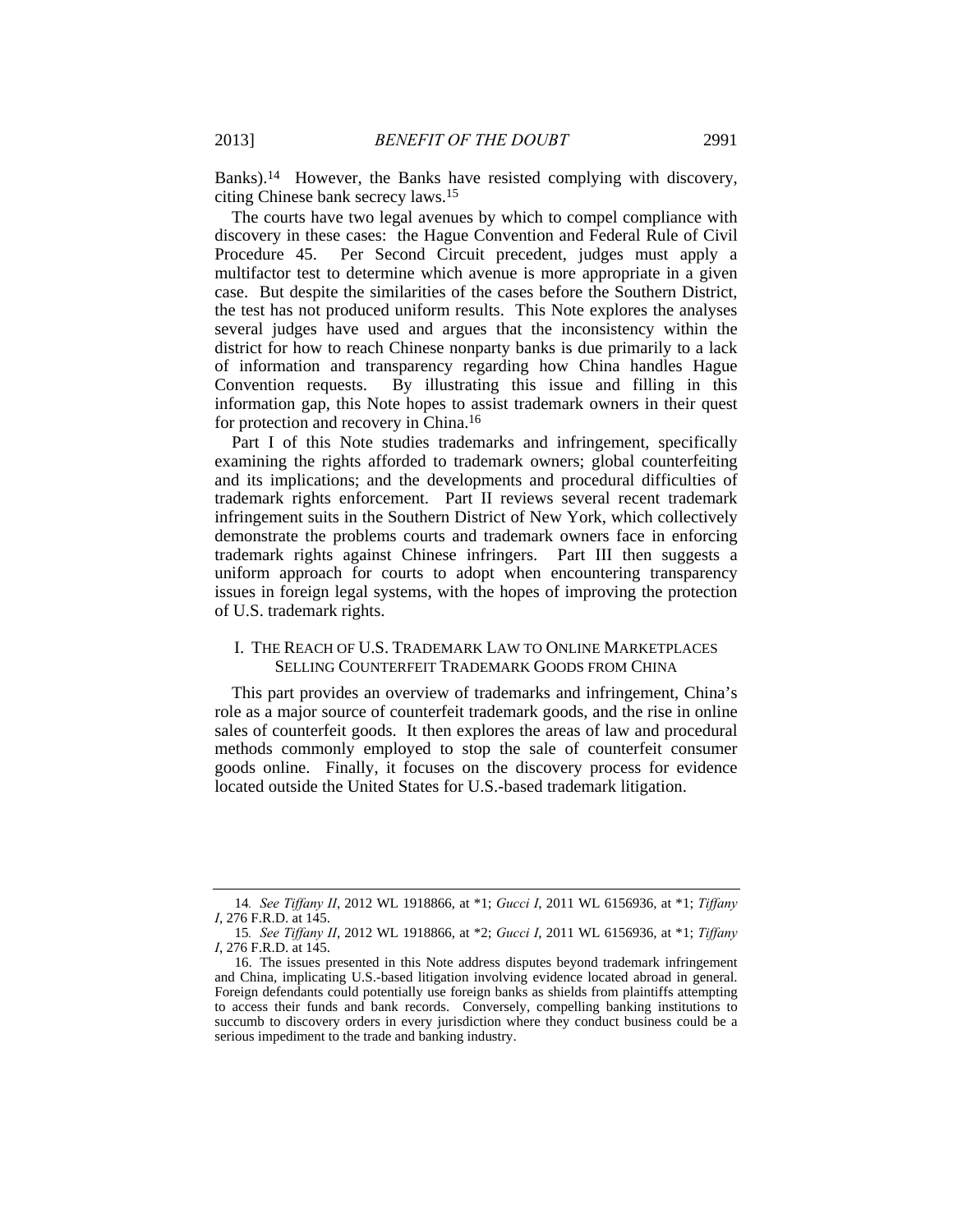## *A. Trademarks and Infringement*

There are three main forms of intellectual property rights in the United States: patents, copyrights, and trademarks.<sup>17</sup> Patents protect new, useful and nonobvious inventions;18 copyrights protect tangible original works of authorship, such as writings, music, and art;19 and trademarks serve as source identifiers.<sup>20</sup> A trademark is defined as "any word, name, symbol, or device, or any combination thereof" that can be used to identify and distinguish the goods of a manufacturer or seller from those manufactured or sold by others.21 Protected trademarks can range from the name of a company, like Gucci, to a specific and distinctive color that can identify the source of the goods, like robin's-egg blue<sup>22</sup> for Tiffany.<sup>23</sup> Naturally, consumer goods, and luxury goods in particular, benefit from registered trademark protection.

The Lanham Act provides federal protection for trademarks used in commerce.24 The U.S. Patent and Trademark Office (USPTO) is the federal agency that grants patents and registers trademarks.25 While registration with the USPTO is not required in order to receive federal protection under the Lanham Act, registration does provide several advantages.26 Registration with the USPTO serves as "notice to the public of the registrant's claim of ownership of the mark, a legal presumption of ownership nationwide, and the exclusive right to use the mark on or in connection with the goods or services set forth in the registration."27 Owners of registered trademarks also benefit from seizures made by U.S.

23*. See generally* 1 J. THOMAS MCCARTHY, MCCARTHY ON TRADEMARKS AND UNFAIR COMPETITION §§ 7–14 (4th ed. 2012).

24*. See* 15 U.S.C. §§ 1051–1141. Trademark protection is also available under state unfair competition laws (both statutory and common law). *See* 3 MCCARTHY, *supra* note 23, § 22:10 (summarizing state trademark registration provisions); *see also* Dennis S. Corgill, *Measuring the Gains of Trademark Infringement*, 65 FORDHAM L. REV. 1909, 1910 n.5 (1997) ("Injunctions also are available in actions brought under state common law as well as state trademark registration, unfair competition, and antidilution statutes."). This Note focuses primarily on federal trademark rights under the Lanham Act.

25*. See The USPTO: Who We Are*, USPTO.GOV, http://www.uspto.gov/about/index.jsp (last visited Mar. 19, 2013); *see also* 15 U.S.C. § 1051(a)(1).

 26. The Lanham Act provides protection for both federally registered marks and common law (unregistered) marks. *See* 15 U.S.C. § 1114 (protection for registered marks); *id.* § 1125(a) (protection for unregistered, common law marks). Registration with the USPTO provides the benefit of serving as prima facie evidence of validity, but ownership of a mark ultimately goes to the first user of the mark. *See id.* § 1057(b)–(c); 2 MCCARTHY, *supra* note 23, § 16:1 (discussing the first-in-time, first-in-right rule).

27*. Trademark, Patent, or Copyright?*, USPTO.GOV, http://www.uspto.gov/trademarks/ basics/definitions.jsp (last visited Mar. 19, 2013); *see also* 15 U.S.C. § 1072.

<sup>17</sup>*. See Trademark, Patent, or Copyright?*, USPTO.GOV, http://www.uspto.gov/ trademarks/basics/definitions.jsp (last visited Mar. 19, 2013).

<sup>18</sup>*. See* 35 U.S.C. §§ 101–318 (2006).

<sup>19</sup>*. See* 17 U.S.C. §§ 102–1332 (2006).

<sup>20</sup>*. See* 15 U.S.C. §§ 1051–1141 (2006).

<sup>21</sup>*. Id.* § 1127.

 <sup>22.</sup> Registration No. 2,416,794.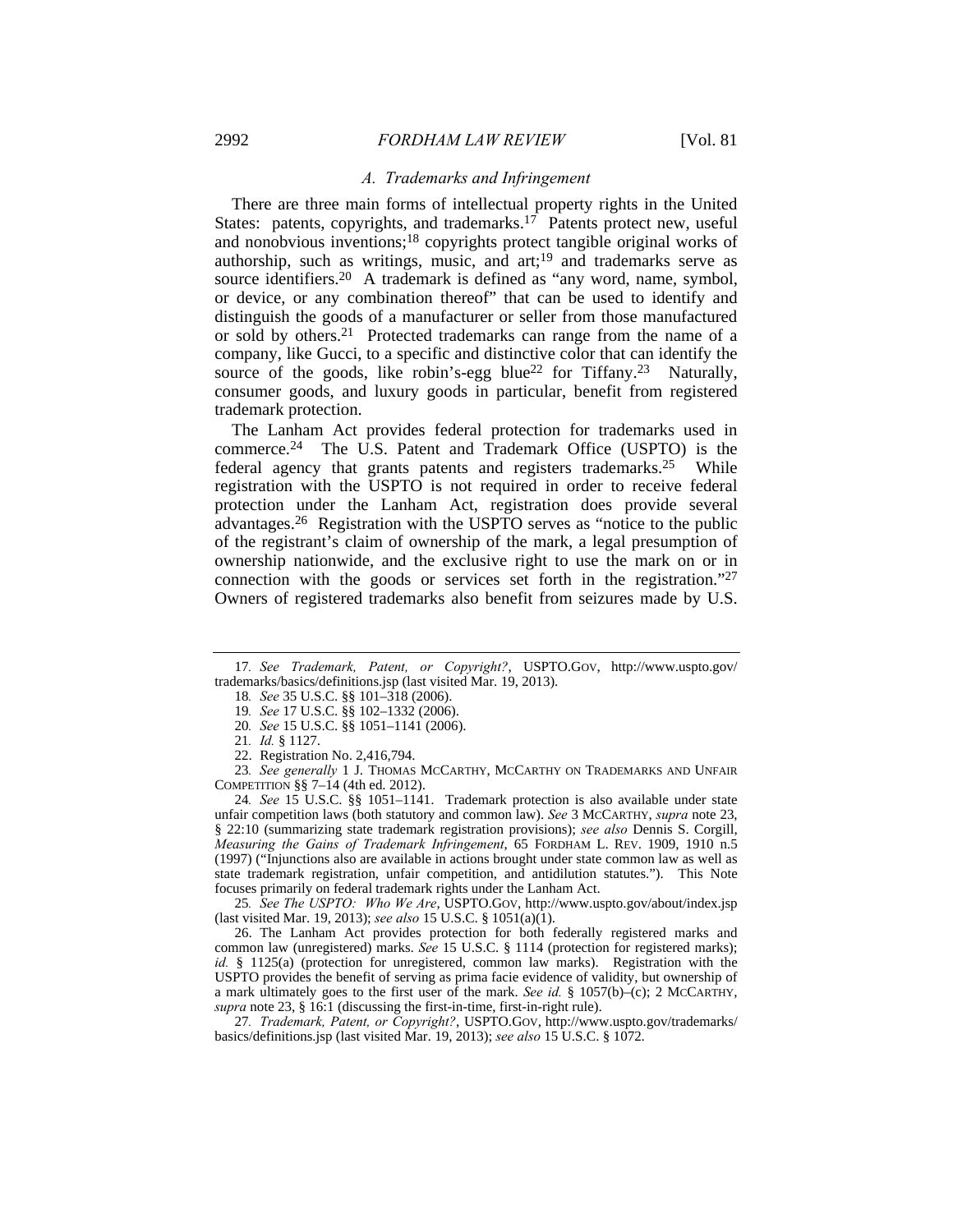Customs and Border Protection (CBP).28 In certain situations, trademark infringement can also lead to federal criminal liability as well.29 Congress enacted the Trademark Counterfeiting Act of 1984,30 criminalizing conduct that formerly had been subject only to civil penalties because it felt that penalties under the Lanham Act had "been too small, and too infrequently imposed, to deter counterfeiting significantly."31

It is a violation of the Lanham Act to use a valid trademark in commerce without the consent of the trademark owner.<sup>32</sup> Any person who uses any "reproduction, counterfeit, copy, or colorable imitation" of a mark in commerce where confusion as to the origin of the good is likely, will be liable to the owner of the trademark.33 Thus, any individual that manufactures and sells goods bearing the name "Gucci" or the color robin's-egg blue, other than the rightful owners of these trademarks, will be liable to Gucci or Tiffany, respectively.34 Civil remedies available to owners of trademarks that have been infringed upon include injunctive relief, an accounting of the infringer's profits, and damages.<sup>35</sup> Where appropriate, treble damages, attorney fees, and costs may be recovered as well.<sup>36</sup>

## *B. China's Role in Global Counterfeiting*

In 2012, the CBP made "22,848 intellectual property rights seizures with a manufacturer's suggested retail value of \$1.26 billion."37 Goods from China accounted for  $72$  percent of the total retail value.<sup>38</sup> The commodities

30. Pub. L. No. 98-473, 98 Stat. 2178 (1984) (codified at 18 U.S.C. § 2320).

 31. U.S. DEP'T OF JUSTICE, PROSECUTING INTELLECTUAL PROPERTY CRIMES 86 (3d ed. 2006), *available at* http://www.justice.gov/criminal/cybercrime/docs/ipma2006.pdf (quoting S. REP. NO. 98-526, at 5 (1984), *reprinted in* 1984 U.S.C.C.A.N. 3627, 3631).

32*. See* 15 U.S.C. §§ 1114(1), 1125(a).

33*. Id.* § 1114(1)(b).

 34. A finding of trademark infringement is determined by the likelihood of confusion and the alleged infringer's use of the mark. *See* 4 MCCARTHY, *supra* note 23, §§ 23:1–:90 (detailing the likelihood of confusion test).

35*. See* 15 U.S.C. §§ 1116–1117.

37. *Intellectual Property Rights Fact Sheet*, U.S. CUSTOMS & BORDER PROTECTION (Dec.

2012), http://www.cbp.gov/linkhandler/cgov/newsroom/fact\_sheets/trade/ipr\_fact\_sheet.ctt/ ipr\_fact\_sheet.pdf.

38*. See id.*

<sup>28</sup>*. See* 19 C.F.R. § 133.21(b) (2012) (authorizing detention and seizure of counterfeit trademark goods).

<sup>29</sup>*. See generally* 18 U.S.C. § 2320 (2006). The Department of Justice's Computer Crime and Intellectual Property Section, along with the National Intellectual Property Rights Coordination Center, investigates and prosecutes criminal intellectual property infringement. *See About CCIPS*, U.S. DEP'T JUST., http://www.justice.gov/criminal/cybercrime/about/ (last visited Mar. 19, 2013); *About Us Partners*, NAT'L INTELL. PROP. RTS. COORDINATION CENTER, http://www.iprcenter.gov/about-us (last visited Mar. 19, 2013). This Note focuses primarily on civil liability. For a detailed report of the DOJ's criminal investigations and prosecutions of intellectual property offenses, see U.S. DEP'T OF JUSTICE, PRO IP ACT ANNUAL REPORT FY2011 (2011), *available at* http://www.justice.gov/dag/iptaskforce/ proipact/doj-pro-ip-rpt2011.pdf.

<sup>36</sup>*. See id.* § 1117.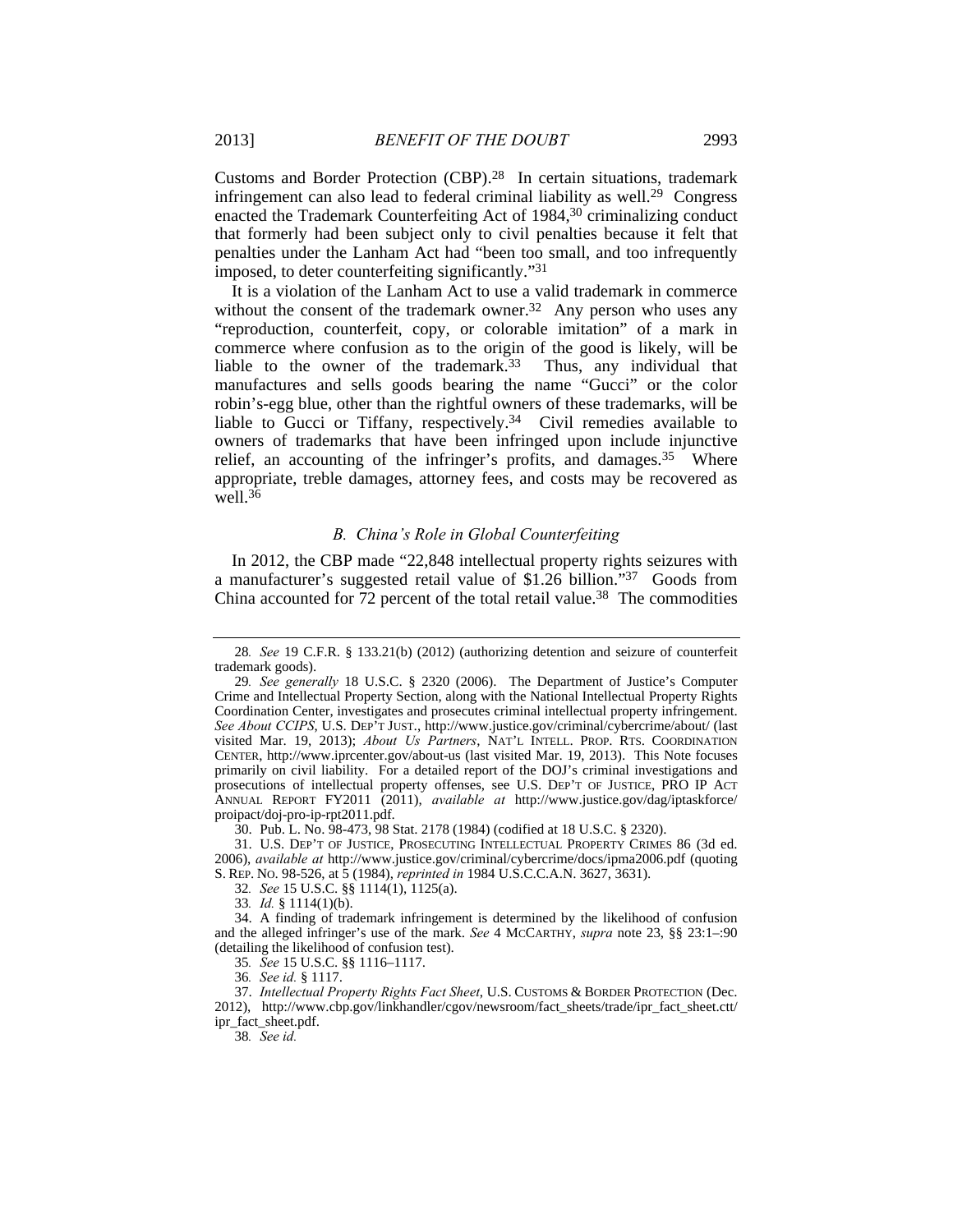most often seized were consumer electronics, footwear, pharmaceuticals, optical media, and apparel.39

China's role as a major source for counterfeit trademark goods can be attributed to economic, enforcement, and even cultural factors. The U.S. International Trade Commission has reported that "globalization and the spread of technology" has allowed for "simple and low-cost duplication of popular products, as well as packaging and labeling."40 The move of U.S. and other manufacturing operations to Asia increased opportunities in both the production process and import supply chain for counterfeiting.<sup>41</sup> Weak local enforcement and high thresholds for investigating and prosecuting counterfeiters also help perpetrate global counterfeiting in China.42 The profitability of counterfeiting has even led to the rise of the "Shan Zhai" cultural phenomenon, which means "'to copy' and 'to parody' as selfaware, casual, and public behavior by ordinary citizens."<sup>43</sup> Some "Shan Zhai" companies in China have become so successful that they dominate the industries upon which they infringe.<sup>44</sup>

A prominent example of this cultural phenomenon, and the increasingly brazen infringement methods to which it has given rise, is the 2011 discovery of fake Apple stores in China.45 Bearing the same distinctive interior design and employee uniforms of Apple stores, these stores looked

<sup>39</sup>*. See id.*

 <sup>40.</sup> *China: Effects of Intellectual Property Infringement and Indigenous Innovation Policies on the U.S. Economy*, U.S. INT'L TRADE COMM'N., 2-6 (May 2011) [hereinafter *China*: *Effects of Infringement*], *available at* http://www.usitc.gov/publications/332/pub 4226.pdf.

<sup>41</sup>*. See id.*

<sup>42</sup>*. See* IACC Memorandum 2011, *supra* note 10, at 10 (stating that China's high thresholds for investigating and prosecuting counterfeiters represent a "significant barrier to effective enforcement"); *see also Protecting Your Intellectual Property Rights in China*, EXPORT.GOV, http://export.gov/china/doingbizinchina/riskmanagement/ipr/index.asp (last visited Mar. 19, 2013) (listing "corruption and local protectionism, limited resources and training available to enforcement officials, and lack of public education regarding the economic and social impact of counterfeiting and piracy" as factors that undermine enforcement measures); USTR, *supra* note 5, at 30 (reporting on local protectionism despite clear evidence of counterfeiting and on instances where local Chinese administrative offices refused to refer cases for criminal prosecution even when thresholds were met).

 <sup>43.</sup> William Hennessey, *Deconstructing* Shanzhai*-China's Copycat Counterculture: Catch Me If You Can*, 34 CAMPBELL L. REV. 609, 611 (2012). The literal translation of "Shan Zhai" is "'mountain stronghold,' which in traditional Chinese popular culture refers to the hide-out of bandits and other outlaws." *Id.* For a detailed history and discussion on the "Shan Zhai" culture and its impact on Chinese attitudes toward intellectual property rights, see generally *id.*

 <sup>44.</sup> Edward Tse, Kevin Ma & Yu Huang, *Shan Zhai: A Chinese Phenomenon*, BOOZ & CO., 2–3 (2009), http://www.booz.com/media/file/Shan\_Zhai\_A\_Chinese\_Phenomenon \_en.pdf (describing the success of "Shan Zhai" companies like Tianyu's knockoff mobile phone handsets overtaking Lenovo's in a mere two years and BYD's rise as a "global leader in car-battery technology").

<sup>45</sup>*. See* Patricia E. Campbell & Michael Pecht, *The Emperor's New Clothes: Intellectual Property Protections in China*, 7 J. BUS. & TECH. L. 69, 69 (2012).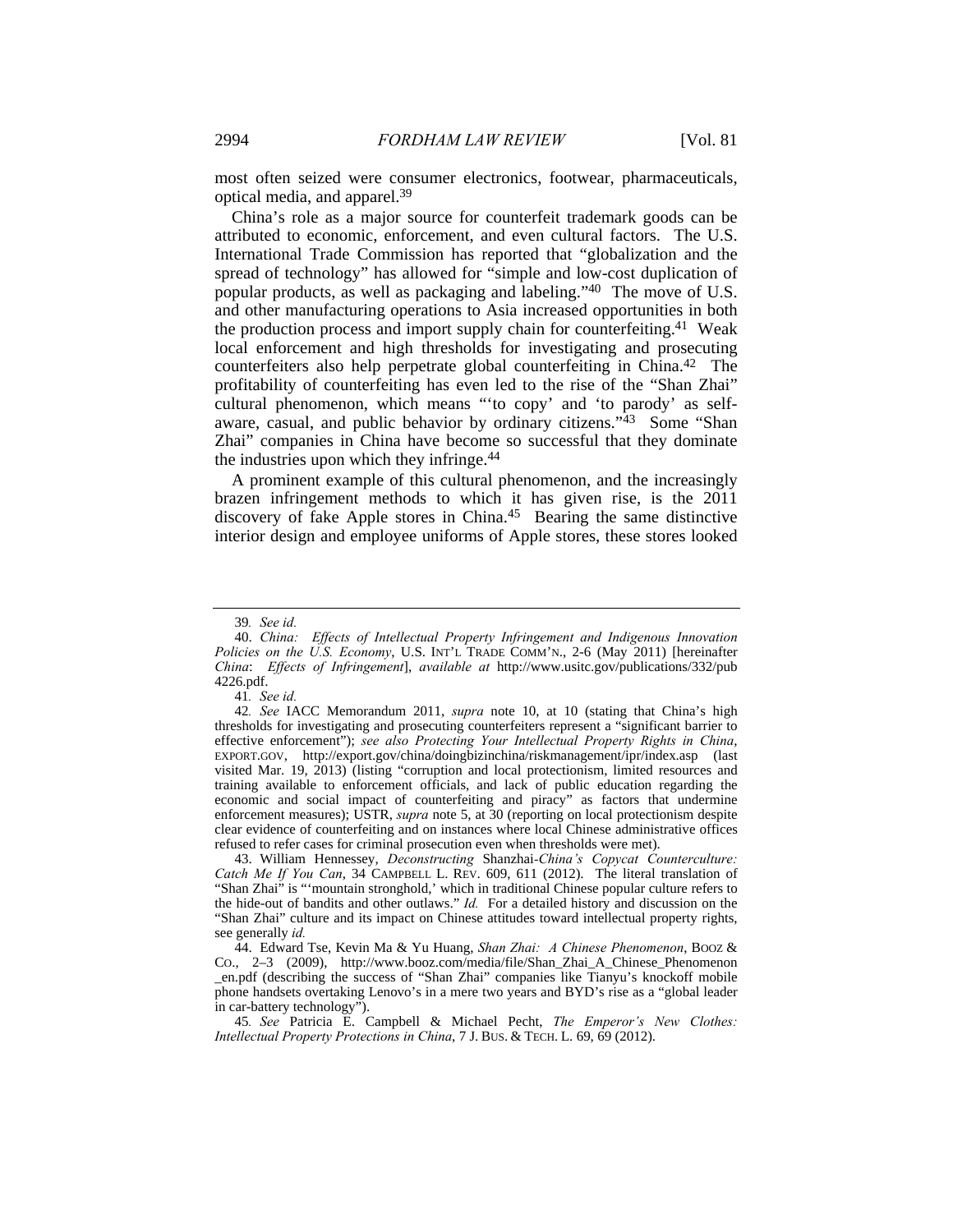remarkably authentic and fooled even the employees working at them.46 Chinese authorities eventually uncovered as many as twenty-seven such stores.47

What is more concerning to trademark holders and consumers alike is the extent to which Chinese counterfeiting permeates the internet. Like fake stores, websites that sell counterfeit goods are often designed to replicate legitimate ones.48 Unlike fake stores, these sites allow counterfeiters to market their products to consumers all over the world with ease.<sup>49</sup> These websites often display brand names and logos in attempts to pose as brand vendors, so as to deceive consumers shopping for brand goods.<sup>50</sup> And when these websites appear in the same search result as websites for legitimate products,<sup>51</sup> the potential for consumer confusion is especially salient.

Such confusion poses a real and potentially dangerous threat to consumers and their well-being. Consumers who seek discounts on authentic goods online often find themselves unwittingly purchasing the counterfeit equivalent, which leads to frustration when those goods are of lesser quality.52 This frustration can turn into physical danger with goods like counterfeit pharmaceutical drugs.<sup>53</sup>

 48. The complaint in *Tiffany I* alleged that the defendants copied "the designs, patterns and color schemes" associated with Tiffany products and expressly identified their products as Tiffany products on their websites "in an effort to confuse consumers into believing that they are buying versions of the Tiffany Products." Complaint ¶¶ 2–3, *Tiffany I*, 276 F.R.D. 143 (S.D.N.Y. 2011) (No. 10 Civ. 9471).

49*. See* IACC Memorandum 2011, *supra* note 10, at 13 (noting the "continuing growth in the use of the internet to promote, sell, and deliver counterfeits directly to consumers via the post").

50*. See id.*

51*. See supra* note 3 and accompanying text.

53*. See Operation Apothecary Fact Sheet*, NAT'L INTELL. PROP. RTS. COORDINATION CENTER, http://www.iprcenter.gov/reports/fact-sheets/Operation%20Apothecary%20Fact% 20Sheet%20/view (last visited Mar. 19, 2013) ("The consumer purchases the pharmaceutical with the belief that the product advertised is a legitimate product, but in fact, is often purchasing a counterfeit or unapproved version of the drug that has often been manufactured in unsanitary conditions or not subjected to any safeguards or quality control regimes."). For an example of counterfeit pharmaceutical drugs seized in China, see *Seized Some 10,000 Fake Viagra Pills*, CHINA CUSTOMS ENFORCEMENT INTELL. PROP. RTS. (Apr. 21, 2011), http://english.customs.gov.cn/publish/portal191/tab43987/info298858.htm.

<sup>46</sup>*. Id.*; *see also* Melanie Lee, *Fake Apple Store Even Fools Staff*, REUTERS (July 22, 2011), http://www.reuters.com/article/2011/07/22/us-apple-fake-idUSTRE76K482201107 22.

 <sup>47.</sup> Campbell & Pecht, *supra* note 45, at 69–70. Apple is not the only brand to have counterfeit stores in China. *See* Laurie Burkitt & Loretta Chao, *Made in China: Fake Stores*, WALL ST. J. (Aug. 3, 2011), http://online.wsj.com/article/SB1000142405311190429250457 6484080863377102.html (exposing fake Ikea, Subway, Dairy Queen, and Disney stores in China).

<sup>52</sup>*. See* Press Release, U.S. Customs & Border Protection (CBP), Counterfeit Shipments Targeted As Part of 'Operation Holiday Hoax' at LAX (Dec 14, 2012), *available at* http://www.cbp.gov/xp/cgov/newsroom/news\_releases/local/2012\_news\_releases/december\_ 2012/12142012\_4.xml.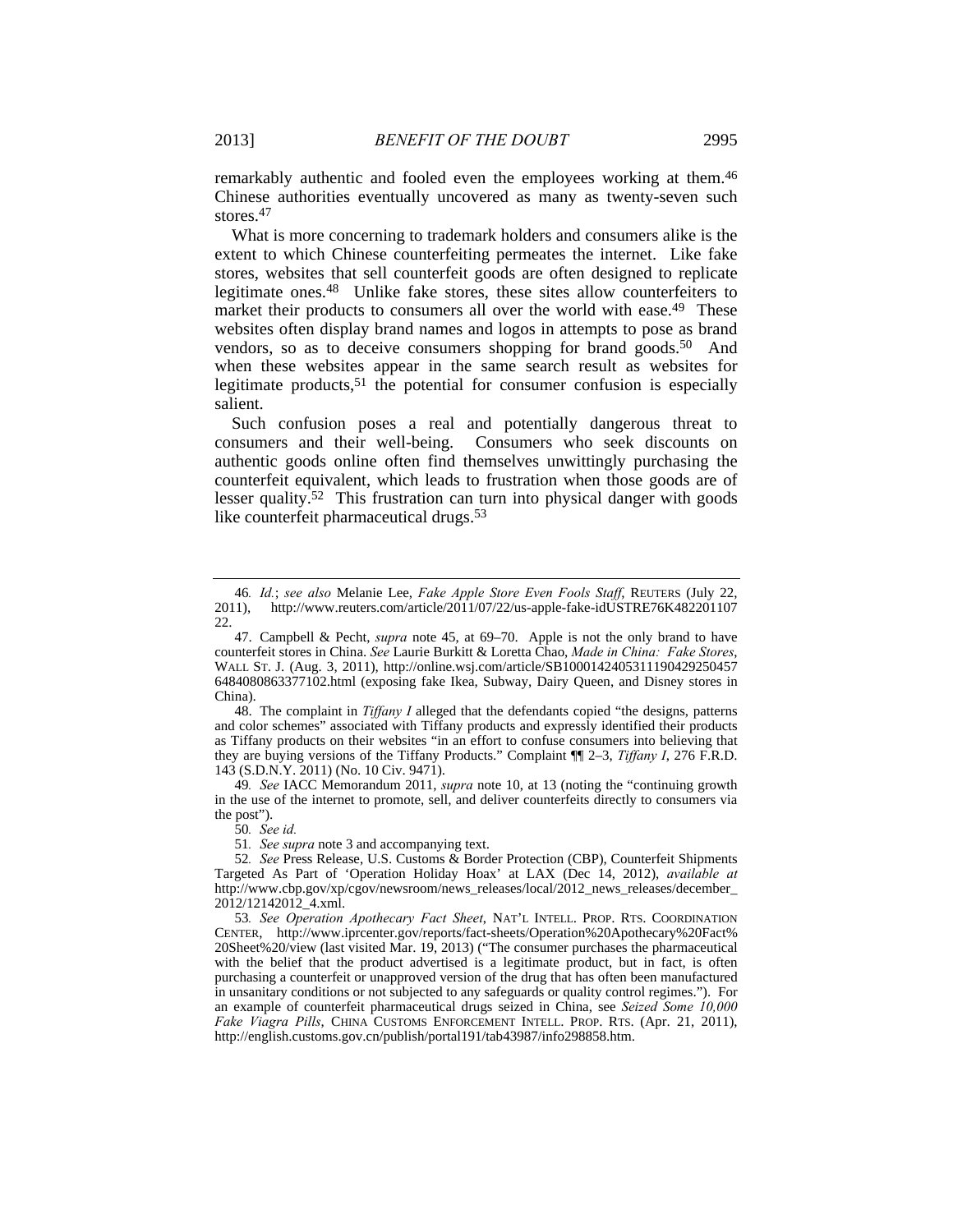#### *C. Combating Counterfeiters*

The sale of counterfeit goods over the internet specifically creates a number of enforcement issues. The CBP's seizure statistics from the past five years indicates "a marked shift towards using international mail and express courier services" for the transportation of counterfeit goods.<sup>54</sup> This increase is due in part to the "[c]ontinued growth of websites selling counterfeit and piratical merchandise directly to consumers."55 Individual packages to consumers can be harder to detect compared to large cargo shipments.56 The General Administration of Customs of the People's Republic of China (GAC)—the Chinese counterpart to the CBP—has also noted a similar trend in exports.57

Regarding civil liability, the Second Circuit drew the line in *Tiffany (NJ) Inc. v. eBay Inc.*<sup>58</sup> on who could be held liable for counterfeit products sold over the internet. EBay, the proprietor of an internet-based marketplace that facilitates the purchase and sale of goods, "'provides the venue for the sale of goods and support for the transactions, but it does not itself sell the items' listed for sale on the site."59 Thus, the Second Circuit held that eBay was not liable for direct trademark infringement for displaying Tiffany's mark on its website<sup>60</sup> or for contributory trademark infringement for merely facilitating the sale of counterfeit products by its vendors.<sup>61</sup>

After *eBay*, brand owners focused their efforts on individual sellers and their websites. Trademark owners started engaging in notice and takedown

57*. Measures Taken*, CHINA CUSTOMS ENFORCEMENT INTELL. PROP. RTS., http://english.customs.gov.cn/tabid/43989/Default.aspx (last visited Mar. 19, 2013) ("[C]ustoms administrations at all levels throughout the country have enhanced the control over the articles delivered by outward mails and express mails.").

58. 600 F.3d 93 (2d Cir. 2010).

59*. Id.* at 97 (quoting Tiffany (NJ), Inc. v. eBay, Inc., 576 F. Supp. 2d 463, 475 (S.D.N.Y. 2008)).

60*. See id.* at 103.

61*. See id.* at 110*. But see* Case C-324/09, L'Oréal SA v. eBay Int'l AG (July 12, 2012), *available at* http://curia.europa.eu/juris/document/document.jsf;jsessionid=9ea7d0f130d5c68 7807beb24402baaceb362723ebed4.e34KaxiLc3eQc40LaxqMbN4Oah4Le0?text=&docid=1 07261&pageIndex=0&doclang=EN&mode=lst&dir=&occ=first&part=1&cid=589112

(holding that online marketplace proprietors may be liable in Europe if they were aware of ongoing infringement but failed to expeditiously remove such content from their sites). Brand owners have had some success in establishing liability for contributory trademark infringement against web hosting companies that host infringing websites. *See, e.g.*, Louis Vuitton Malletier, S.A. v. Akanoc Solutions, Inc., 658 F.3d 936 (9th Cir. 2011); Roger Cleveland Golf Co., Inc. v. Prince, No. 2:09-2119-MBS, 2012 WL 1106775 (D.S.C. Mar. 30, 2012).

 <sup>54.</sup> CBP OFFICE OF INT'L TRADE, INTELLECTUAL PROPERTY RIGHTS: FISCAL YEAR 2011 SEIZURE STATISTICS 15 (2011), *available at* http://www.iprcenter.gov/reports/ipr-centerreports/2011-seizure-statistics.

<sup>55</sup>*. Id.*; *see also* USTR, *supra* note 5, at 31 (noting that goods are increasingly "sold by online traders in China (and elsewhere) and delivered to consumers by mail and express delivery service").

<sup>56</sup>*. See China*: *Effects of Infringement*, *supra* note 40, at 2-6 ("Counterfeits are purchased online and shipped to the United States and other markets by postal and express mail services, often in relatively small quantities that are difficult to detect.").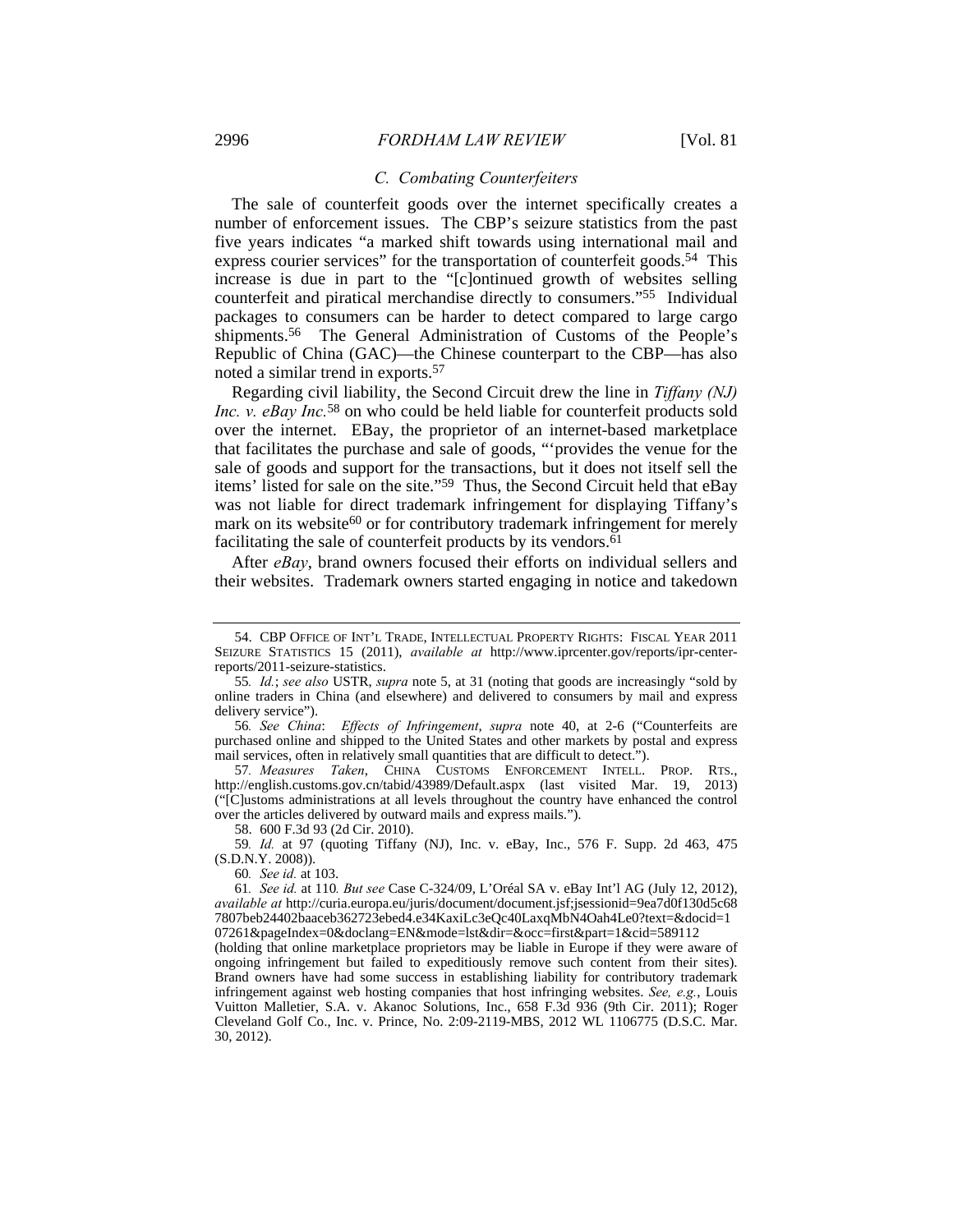procedures, in which he or she would send "notice of the infringing product or content to the Internet Service Provider and request[] that the listing be taken down."62 Around this time, the National Intellectual Property Rights Coordination Center (IPR Center) correspondingly instituted Operation in Our Sites—targeting, investigating, and then seizing infringing websites and redirecting them to display seizure notices.<sup>63</sup> However, at best, these procedures temporarily suspend sales and website owners can simply repost their products on new websites with relative ease and little cost.64 This phenomenon has been described as a "whack-a-mole" problem.65

Moreover, for any one trademark-protected product, there can be up to hundreds or even thousands of websites selling the counterfeit versions of that product.66 To counter this problem, trademark owners then began bringing what Jeffrey A. Lindenbaum and David Ewen call "mass domain lawsuit[s]," where "brand owners join, in one action, as many as five hundred or more John Doe defendants, and target hundreds of counterfeit websites."<sup>67</sup> Mass domain lawsuits, while undoubtedly more efficient than individual notice and takedown procedures, still face the same permanence issues.68

Thus, a different approach is to follow the money—targeting the funds that finance counterfeiting operations.69 The Lanham Act authorizes trademark owners to recover the profits that counterfeiters make from acts of infringement, which could severely hinder a counterfeiter's ability to maintain his or her operation.70 Courts have held that when performing an accounting of profits, district courts have the inherent power to freeze an infringer's assets "in order to ensure the availability of that final relief."71

70*. See supra* note 35 and accompanying text.

 71. Reebok Int'l, Ltd. v. Marnatech Enters., Inc., 970 F.2d 552, 559 (9th Cir. 1992); *see also* Levi Strauss & Co. v. Sunrise Int'l Trading Inc., 51 F.3d 982, 987 (11th Cir. 1995)

 <sup>62.</sup> *China*: *Effects of Infringement*, *supra* note 40, at 2-10.

<sup>63</sup>*. Operation In Our Sites*, NAT'L INTELL. PROP. RTS. COORDINATION CENTER, http://www.iprcenter.gov/reports/fact-sheets/operation-in-our-sites/view (last visited Mar. 19, 2013). Operation In Our Sites has been challenged on constitutional grounds. *See* Agatha M. Cole, *ICE Domain Name Seizures Threaten Due Process and First Amendment Rights*, ACLU (June 20, 2012, 4:54 PM), http://www.aclu.org/blog/free-speech-nationalsecurity-technology-and-liberty/ice-domain-name-seizures-threaten-due.

<sup>64</sup>*. See China*: *Effects of Infringement*, *supra* note 40, at 2-10 to -11.

<sup>65</sup>*. See* Ann Chaitovitz et al., *Responding to Online Piracy: Mapping the Legal and Policy Boundaries*, 20 COMMLAW CONSPECTUS 1, 4 (2011); *China*: *Effects of Infringement*, *supra* note 40, at 2-11.

<sup>66</sup>*. See supra* note 10 and accompanying text.

<sup>67</sup>*. See* Lindenbaum & Ewen, *supra* note 10, at 569–70.

 <sup>68.</sup> Lindenbaum and Ewen express doubts on the permanent effects of a mass domain lawsuit. *See id.* at 598 ("Given the incredibly large number of counterfeit websites that already exist, with new sites popping up every day, it is unlikely that the website owners can be outpaced by only the mass domain lawsuits.").

 <sup>69.</sup> Robert Weigel, counsel for Tiffany, said that Tiffany's strategy is to "pursue the assets" and "follow the money." *See* Emily Flitter, *Insight: Gucci, Tiffany Target Chinese Banks*, REUTERS (Oct. 4, 2011, 5:00 PM), http://www.reuters.com/article/2011/10/04/uschina-usa-banks-fakes-idUSTRE7931ND20111004.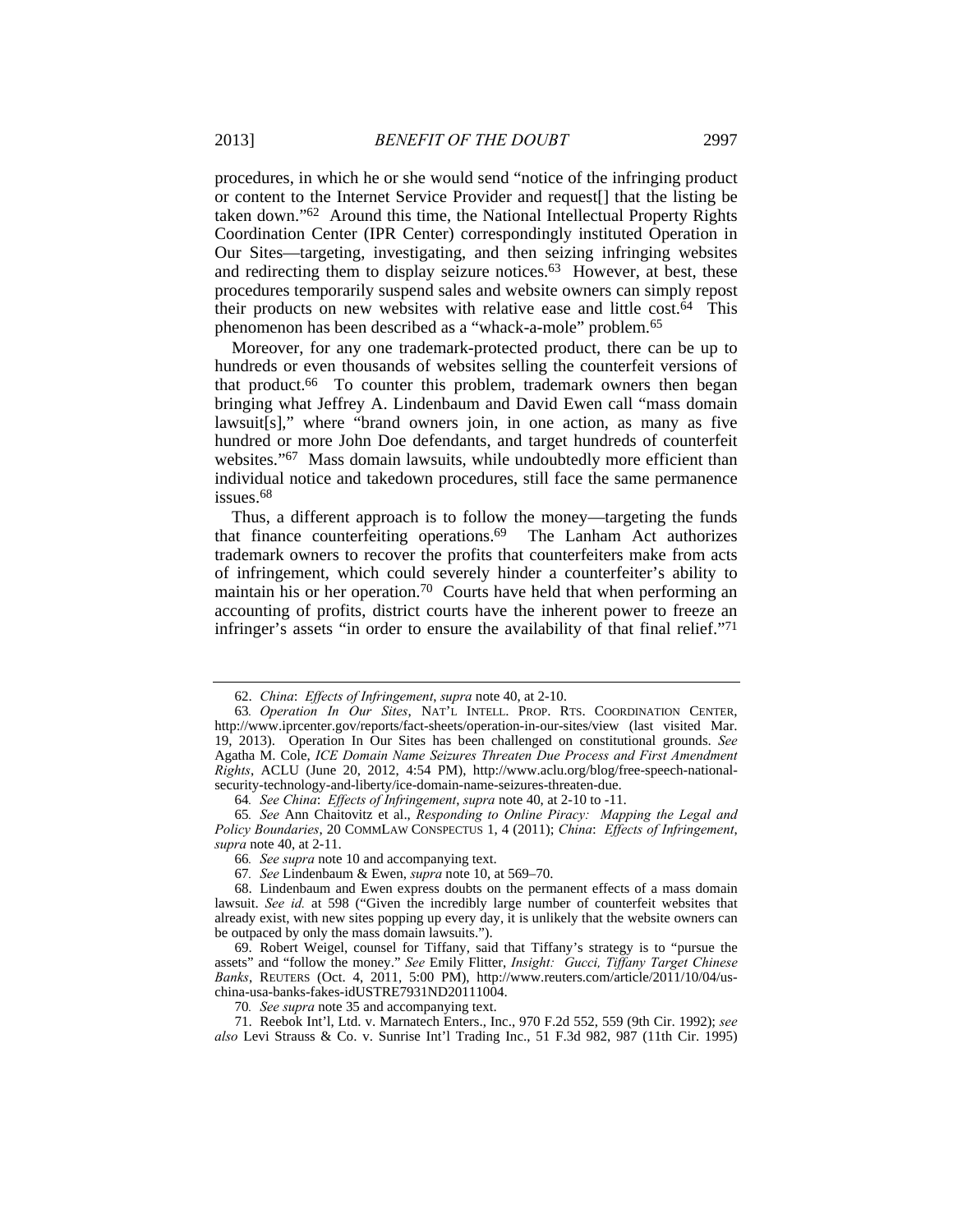As one court has said, the fact that the assets to be preserved are located in China has no bearing on this inherent power if personal jurisdiction has been found.72

However, even when the assets are frozen, access to the infringers' bank account records is required in order for a court to calculate the amount of relief that is to be awarded. In an attempt to circumvent infringers who fail to respond or appear, brand owners like Tiffany and Gucci have turned directly to the banks where the infringers' assets are held for access to their bank records.73 Brand owners are able to identify specific banks and bank accounts by tracking online payments made to the defendant's websites.74 If brand owners are able to gain access to the assets and records belonging to the infringers through the banks directly, then recovery is possible without the defendants having to appear at all.

Brand owners Tiffany and Gucci have already begun testing this approach. Starting with *Gucci America, Inc. v. Weixing Li*75 (*Gucci I*), Gucci obtained a preliminary injunction on July 12, 2010, restraining the defendants' assets<sup>76</sup> and ordering expedited discovery.<sup>77</sup> Similar preliminary injunctions were granted to Tiffany in *Tiffany (NJ) LLC v. Qi*<sup>78</sup> (*Tiffany I*) and *Tiffany (NJ) LLC v. Forbse*79 (*Tiffany II*).

In each instance, Tiffany and Gucci served the New York branches of each bank where the respective defendants' assets were held with copies of

73*. See supra* notes 13–14 and accompanying text.

 74. Often, these websites will use companies like PayPal, Inc. to process their customers' credit card transactions and then transfer the profits to bank accounts in China. *See Tiffany I*, 276 F.R.D. 143, 145 (S.D.N.Y. 2011). Occasionally, an "acquiring bank" is used instead "to process online purchases by serving as an intermediary between the online merchant and a credit card network such as Visa." *Tiffany II*, No. 11 Civ. 4976(NRB), 2012 WL 1918866, at \*2 (S.D.N.Y. May 23, 2012). For a step-by-step explanation of the credit card transaction process, see *Visa International Operating Regulations Core Principles*, VISA, apps. A, B (Oct. 15, 2012), http://usa.visa.com/download/merchants/visa-coreprinciples.pdf.

75. No. 10 Civ. 4974(RJS), 2011 WL 6156936 (S.D.N.Y. Aug. 23, 2011).

 76. Citing "Rule 64 of the Federal Rules of Civil Procedure, 15 U.S.C. § 1116(a) and [the] Court's inherent equitable power," the court declared that "any banks . . . who receive actual notice of this order by personal service or otherwise, are . . . restrained and enjoined from transferring, disposing of, or secreting any money, stocks, bonds, real or personal property, or other assets of Defendants" Preliminary Injunction and Order Authorizing Expedited Discovery at 6, *Gucci I*, No. 10 Civ. 4974(RJS) (S.D.N.Y. July 13, 2010).

 77. The preliminary injunction also granted "continued expedited discovery . . . as to third parties, including any banking or other institutions, that received or transferred funds from accounts maintained by Defendants." *Id.* at 9.

 78. Preliminary Injunction at 5–8, *Tiffany I*, No. 10 Civ. 9471(WHP) (S.D.N.Y. Jan. 3, 2011).

 79. Preliminary Injunction at 7–11, *Tiffany II*, No. 11 Civ. 4976(NRB) (S.D.N.Y. Aug 3, 2011).

<sup>(</sup>holding that a "district court ha[s] the authority to freeze [assets that can be] used to satisfy an equitable award of profits").

<sup>72</sup>*. See* United States v. First Nat'l City Bank, 379 U.S. 378, 384 (1965) ("Once personal jurisdiction of a party is obtained, the District Court has authority to order it to 'freeze' property under its control, whether the property be within or without the United States.").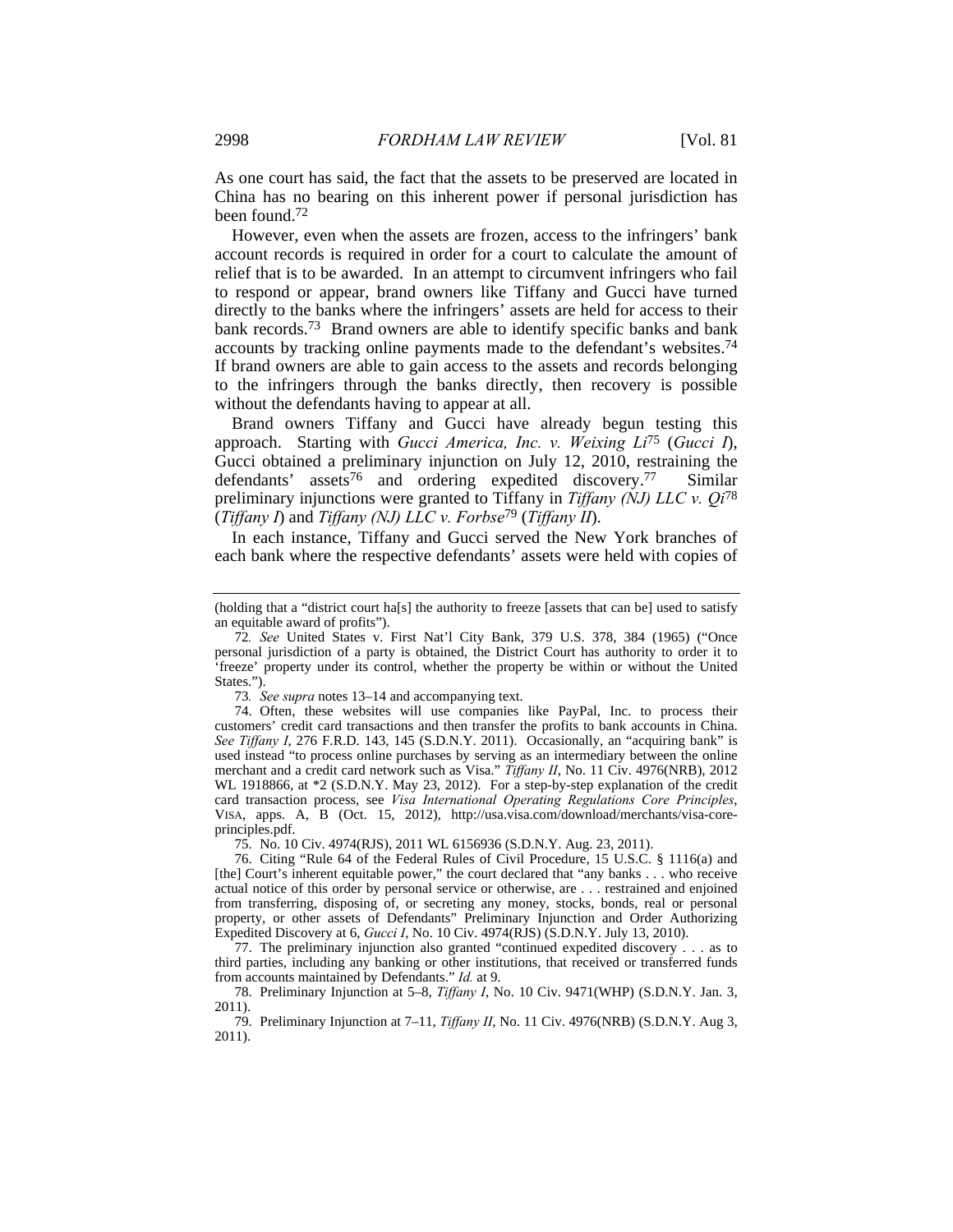the preliminary injunctions and subpoenas for discovery.80 Ultimately, the Banks complied with the subpoenas regarding documents that were located in New York, but objected to the subpoenas for documents outside the United States.81 The Banks asserted that Chinese bank secrecy laws prevented them from complying with the subpoenas.82

## *D. Foreign Discovery*

Drawing from the Tiffany and Gucci cases, this section discusses the procedural mechanisms and rules for obtaining evidence to be used in litigation.

## 1. Federal Rule of Civil Procedure 45

The Federal Rules of Civil Procedure govern the discovery process in actions brought before federal courts in the United States. Rule 45 provides that a subpoena may "command each person to whom it is directed to . . . produce designated documents, electronically stored information, or tangible things in that person's possession, custody, or control."83 Tiffany and Gucci served the Banks with subpoenas under this rule.<sup>84</sup>

A Rule 45 subpoena is not the exclusive method for obtaining evidence. When discovery involves documents located in a foreign nation, the Hague Convention is a second option.

## 2. The Hague Convention on the Taking of Evidence Abroad in Civil or Commercial Matters

The Hague Conference on Private International Law is a global intergovernmental organization whose purpose is "to work for the progressive unification of the rules of private international law."85 The Hague Conference achieves this goal through negotiating and drafting multilateral treaties, called Hague Conventions.86

<sup>80</sup>*. See Tiffany II*, 2012 WL 1918866, at \*2; *Gucci I*, 2011 WL 6156936, at \*2; *Tiffany I*, 276 F.R.D. at 145. BOC, ICBC, and CMB were the banks served with one or more of these subpoenas. *See Tiffany II*, 2012 WL 1918866, at \*2; *Gucci Am., Inc.*, 2011 WL 6156936, at \*2; *Tiffany I*, 276 F.R.D. at 145.

<sup>81</sup>*. See Tiffany II*, 2012 WL 1918866, at \*2; *Gucci I*, 2011 WL 6156936, at \*2; *Tiffany I*, 276 F.R.D. at 146.

<sup>82</sup>*. See supra* note 15 and accompanying text.

 <sup>83.</sup> FED. R. CIV. P. 45.

<sup>84</sup>*. See supra* note 80 and accompanying text.

 <sup>85.</sup> Statute of the Hague Conference on Private International Law art. 1, Oct. 31, 1951, 15 U.S.T. 2228, 220 U.N.T.S. 121 (entered into force July 15, 1955).

<sup>86</sup>*. See What Is the Difference Between the "Hague Conference" and the "Hague Conventions"?*, HAGUE CONF. ON PRIVATE INT'L L., http://www.hcch.net/index\_en. php?act=faq.details&fid=32 (last visited Mar. 19, 2013).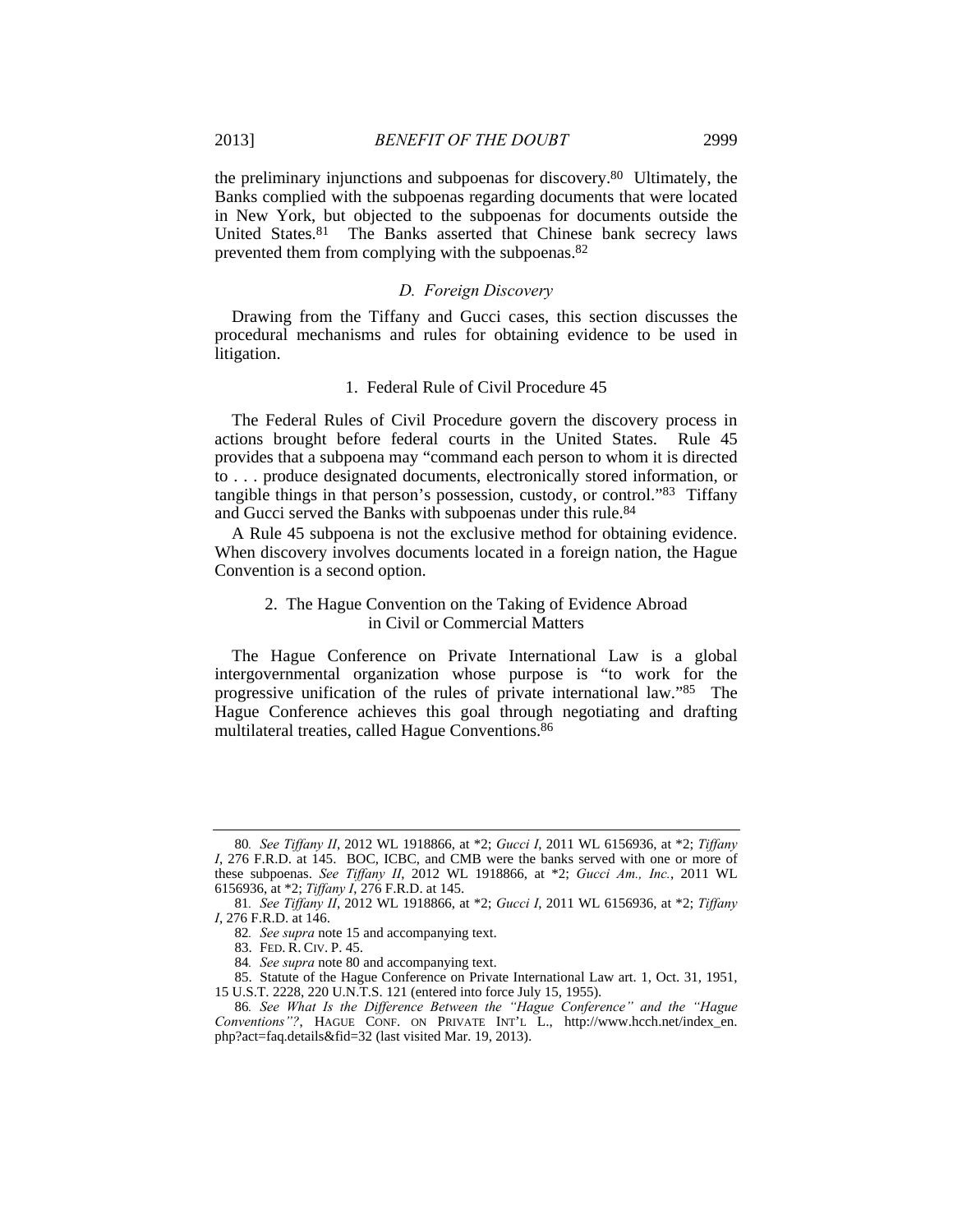In 1970, the Hague Conference adopted the Convention on the Taking of Evidence Abroad in Civil or Commercial Matters<sup>87</sup> (Hague Evidence Convention) for the purpose of "establish[ing] a system for obtaining evidence located abroad that would be 'tolerable' to the state executing the request and would produce evidence 'utilizable' in the requesting state."88 The goal was to "reconcile different, often conflictive, discovery procedures in civil and common law countries."89 The Hague Evidence Convention was signed by the United States in 1970 and ratified by the Senate in 1972.<sup>90</sup> China acceded to the Hague Evidence Convention on December 8, 1997 with an entry into force date of February 6, 1998.<sup>91</sup>

Under the Hague Evidence Convention, evidence located abroad can be obtained either by a letter of request or through a diplomatic officer, consular agent, or commissioner.<sup>92</sup> When a party to a suit commenced in the United States seeks to obtain evidence located in China by a letter of request, the presiding judge from the U.S. court is to transmit a letter of request to the Chinese Central Authority.93 The Central Authority in China, which is the Ministry of Justice of the People's Republic of China (MOJ), 94 will forward the letter of request to the lower court sitting in the district in which the evidence is located.<sup>95</sup> The lower court will then serve the

90*. See* Hague Evidence Convention, *supra* note 87.

91*. See Status Table*, HAGUE CONF. ON PRIVATE INT'L L., http://www.hcch.net/ index\_en.php?act=conventions.status&cid=82 (last visited Mar. 19, 2013).

92*. See* Hague Evidence Convention, *supra* note 87; *see also* HANDBOOK OF FEDERAL CIVIL DISCOVERY AND DISCLOSURE § 15:6 (3d ed. 2010). For the purposes of this Note, only the procedures for submitting a letter of request will be discussed, as China has declared that the provisions for obtaining evidence through diplomatic officer, consular agent, or commissioner will not be applicable. *See Hague Convention on Taking of Evidence Abroad in Civil or Commercial Matters*, *supra* note 89. For the procedures for obtaining evidence through a diplomatic officer, consular agent or commissioner, see Hague Evidence Convention, *supra* note 87, arts. 15–22.

94*. See Authorities*, HAGUE CONF. ON PRIVATE INT'L L., http://www.hcch.net/ index\_en.php?act=authorities.details&aid=490 (last updated Feb. 3, 2011). The MOJ is also the Central Authority for requests relating to criminal matters. *See* Agreement on Mutual Legal Assistance in Criminal Matters, U.S.-China, art. 2, June 19, 2000, T.I.A.S. No. 13102, *available at* http://www.state.gov/documents/organization/126977.pdf.

95*. See* Hague Evidence Convention, *supra* note 87, art. 2.

 <sup>87.</sup> Convention on the Taking of Evidence Abroad in Civil or Commercial Matters, *opened for signature* Mar. 18, 1970, 23 U.S.T. 2555, 847 U.N.T.S. 231 [hereinafter Hague Evidence Convention].

 <sup>88.</sup> Société Nationale Industrielle Aérospatiale v. U.S. Dist. Court for the S. Dist. of Iowa, 482 U.S. 522, 530 (1987) (citations omitted).

<sup>89</sup>*. Hague Convention on Taking of Evidence Abroad in Civil or Commercial Matters*, TRAVEL.STATE.GOV, http://travel.state.gov/law/judicial/judicial\_689.html (last visited Mar. 19, 2013).

<sup>93</sup>*. See* Hague Evidence Convention, *supra* note 87, art. 1 ("In civil or commercial matters a judicial authority of a Contracting State may, in accordance with the provisions of the law of that State, request the competent authority of another Contracting State, by means of a letter of request, to obtain evidence, or to perform some other judicial act."). A Central Authority is designated by the contracting state "to receive Letters of Request coming from a judicial authority of another Contracting State and to transmit them to the authority competent to execute them." *Id*. art. 2.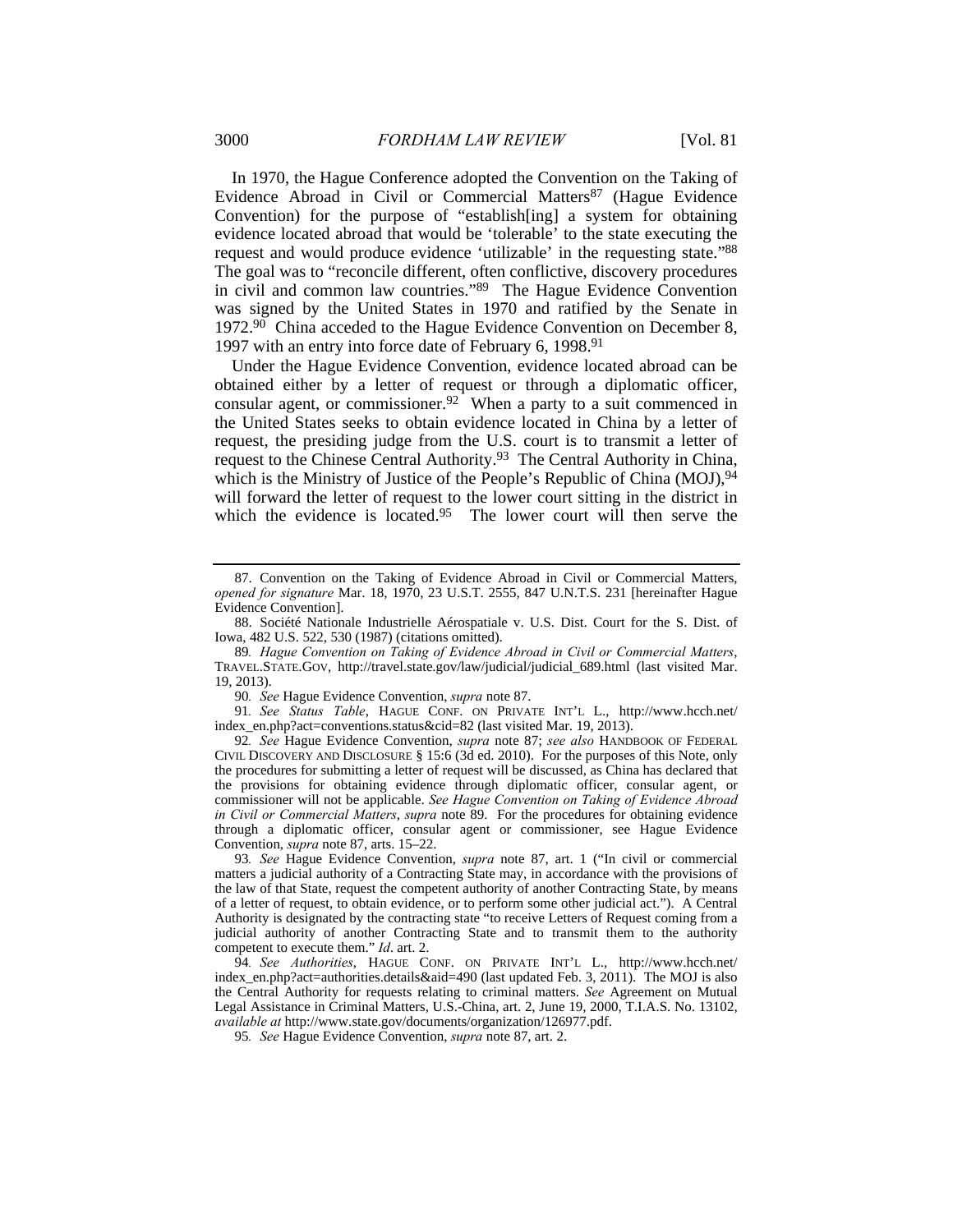discovery request to the addressee.<sup>96</sup> Any evidence that is produced is to be returned to the U.S. court through the same channel by which the request was made.<sup>97</sup>

Although the Hague Evidence Convention states that requests should be executed "expeditiously,"98 the U.S. Department of State estimates that letters of request can take a year or more to be fully executed.<sup>99</sup> In 2008, the Hague Conference sent out a questionnaire in an attempt to collect information on the practical operation of several conventions.100 The United States submitted a response to this questionnaire, reporting that it received between 500 to 600 incoming letters of request annually from 2003 to 2007 but did not provide execution times for these incoming letters of request.101 Hong Kong reported less than twenty incoming letters of request annually in that same time period.102 Out of all the letters of request that Hong Kong received in 2007, two were executed under two months, one was executed between two and four months, one was retuned unexecuted, and nine were currently pending at the time.<sup>103</sup> China did not submit a response.<sup>104</sup> Furthermore, absent voluntary reporting from the receiving country, the individualized nature of the Hague Evidence Convention's procedure for letters of request makes assembling statistics by the requesting country a challenge.<sup>105</sup> As a general comparison, letters of

103*. See id.* at 4.

<sup>96</sup>*. See Authorities*, HAGUE CONF. ON PRIVATE INT'L L., http://www.hcch.net/index\_ en.php?act=authorities.details&aid=243 (last updated Apr. 15, 2011).

<sup>97</sup>*. See* Hague Evidence Convention, *supra* note 87, art. 13 ("The documents establishing the execution of the letter of request shall be sent by the requested authority to the requesting authority by the same channel which was used by the latter.").

<sup>98</sup>*. See* Hague Evidence Convention, *supra* note 87, art. 9.

<sup>99</sup>*. See Preparation of Letters Rogatory*, TRAVEL.STATE.GOV, http://travel.state.gov/ law/judicial/judicial\_683.html (last visited Mar. 19, 2013); *see also Hague Convention on Taking of Evidence Abroad in Civil or Commercial Matters*, *supra* note 89 (providing a general estimate for all signatories to the Hague Evidence Convention).

<sup>100</sup>*. See Publications*, HAGUE CONF. ON PRIVATE INT'L L., http://www.hcch.net/ index\_en.php?act=conventions.publications&dtid=33&cid=82 (last visited Mar. 19, 2013). This questionnaire included a question on execution times for Hague Evidence Convention letters of request. *See Questionnaire of May 2008*, HAGUE CONF. ON PRIVATE INT'L L., 7–8 (2008), http://www.hcch.net/index\_en.php?act=conventions.publications&dtid=33&cid=82 (follow "Questionnaire of May 2008" hyperlink; follow "English" hyperlink).

 <sup>101.</sup> *Questionnaire of May 2008 Relating to the Hague Convention of 18 March 1970 on the Taking of Evidence Abroad in Civil and Commercial Matters*, HAGUE CONF. ON PRIVATE INT'L L., 9–11 (2008), http://www.hcch.net/upload/wop/2008usa20.pdf (response from the United States).

 <sup>102.</sup> *Responses to the Questionnaire of May 2008 Relating to the Hague Convention of 18 March 1970 on the Taking of Evidence Abroad in Civil and Commercial Matters*, HAGUE CONF. ON PRIVATE INT'L L., 4–6 (2008), http://www.hcch.net/upload/wop/2008hong kong20.pdf (Response from the Hong Kong Special Administrative Region of the People's Republic of China).

<sup>104</sup>*. Publications*, HAGUE CONF. ON PRIVATE INT'L L., http://www.hcch.net/index\_ en.php?act=publications.details&pid=4457&dtid=33 (last visited Mar. 19, 2013).

 <sup>105.</sup> This is because letters of request are sent directly from the presiding judge in the U.S. court to the foreign country's Central Authority. *See supra* note 93 and accompanying text.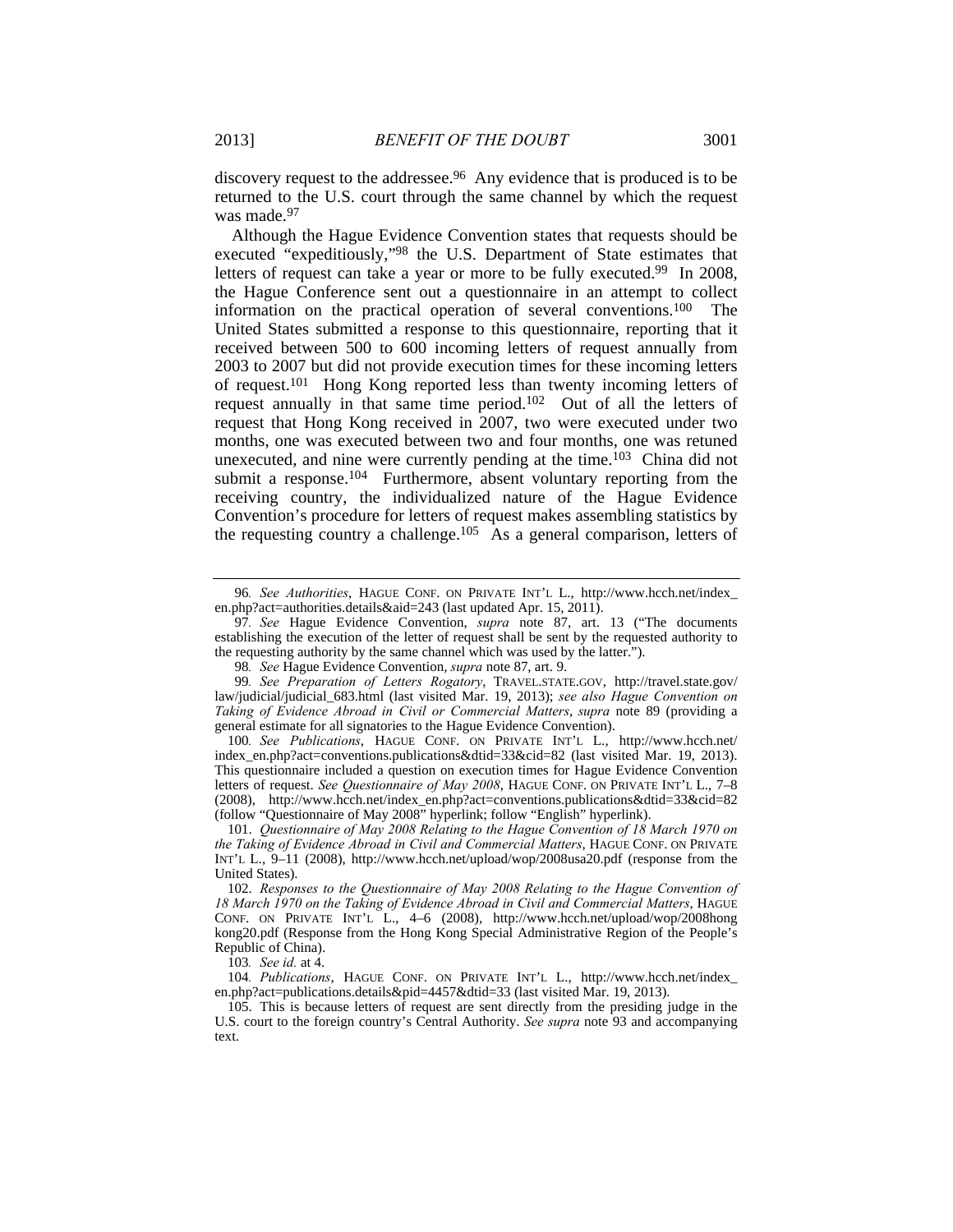request are at least faster than letters rogatory.106 The State Department, which handles letters rogatory requests, reports that these requests can take a years or more to be executed.107

The MOJ in China is only slightly more helpful on this point. The MOJ's website reports that it executed thirty seven requests in the first half of 2010, but statistics for the years before or after that time period are absent even though China has acceded to the Hague Evidence Convention since 1997.108

Furthermore, Article 23 of the Hague Evidence Convention permits an acceding country to the Evidence Convention to declare that it declines to execute letters of request for pretrial discovery purposes.<sup>109</sup> China has specifically declared that it will only execute requests "clearly enumerated in the letters of request and of direct and close connection with the subject matter of the litigation."<sup>110</sup> Therefore, given the number of administrative steps involved, obtaining evidence from China via a letter of request can be time consuming and ultimately unfruitful.<sup>111</sup>

#### 3. Rule 45 and the Hague Evidence Convention

In the years after the United States signed and ratified the Hague Evidence Convention, courts struggled with how to use it, often deferring to

 <sup>106.</sup> Letters rogatory are the customary method of obtaining judicial assistance from abroad in the absence of a treaty or executive agreement." *Preparation of Letters Rogatory*, TRAVE.STATE.GOV, http://travel.state.gov/law/judicial/judicial\_683.html (last visited Mar. 19, 2013).

 <sup>107.</sup> *Id.*

<sup>108</sup>*. See 2010 Niándù Shàng Bànnián Zhōngxīn Bànlǐ Sīfǎ Xiézhù Ànjiàn Tǒngjì* (*2010*年度上半年中心办理司法协助案件统计), MINISTRY JUST., http://www.moj.gov.cn/ sfxzjlzx/content/2010-07/23/content\_2206673.htm (last visited Mar. 19, 2013).

<sup>109</sup>*. See* Hague Evidence Convention, *supra* note 87, art. 23 ("A Contracting State may at the time of signature, ratification or accession, declare that it will not execute Letters of Request issued for the purpose of obtaining pretrial discovery of documents as known in Common Law countries."); *see also Hague Convention on Taking of Evidence Abroad in Civil or Commercial Matters*, *supra* note 89 ("The United States is seeking clarification from the People's Republic of China regarding its interpretation and implementation of the Convention.").

<sup>110</sup>*. Declarations Notifications Reservations*, HAGUE CONF. ON PRIVATE INT'L L., http://www.hcch.net/index\_en.php?act=status.comment&csid=493&disp=resdn (last visited Mar. 19, 2013). The United States has not made an Article 23 reservation. *See Declarations*, HAGUE CONF. ON PRIVATE INT'L L., http://www.hcch.net/index\_en.php?act=status. comment&csid=565&disp=resdn (last visited Mar. 19, 2013). See *infra* notes 144–47 for a discussion on the United States' and China's divergent views on the discovery process.

 <sup>111.</sup> In 2012, the Hague Conference re-launched work on the "Judgments Project," which focuses on cross-border litigation in civil and commercial matters. *The Judgments Project*, HAGUE CONF. ON PRIVATE INT'L L., http://www.hcch.net/index\_en.php?act=text. display&tid=149 (last visited Mar. 19, 2013). The "Judgments Project" had previously considered including international enforcement measures for intellectual property law judgments, potentially changing the landscape of intellectual property litigation. *See generally* Rochelle C. Dreyfuss & Jane C. Ginsburg, *Draft Convention on Jurisdiction and Recognition of Judgments in Intellectual Property Matters*, 77 CHI.-KENT L. REV. 1065 (2002).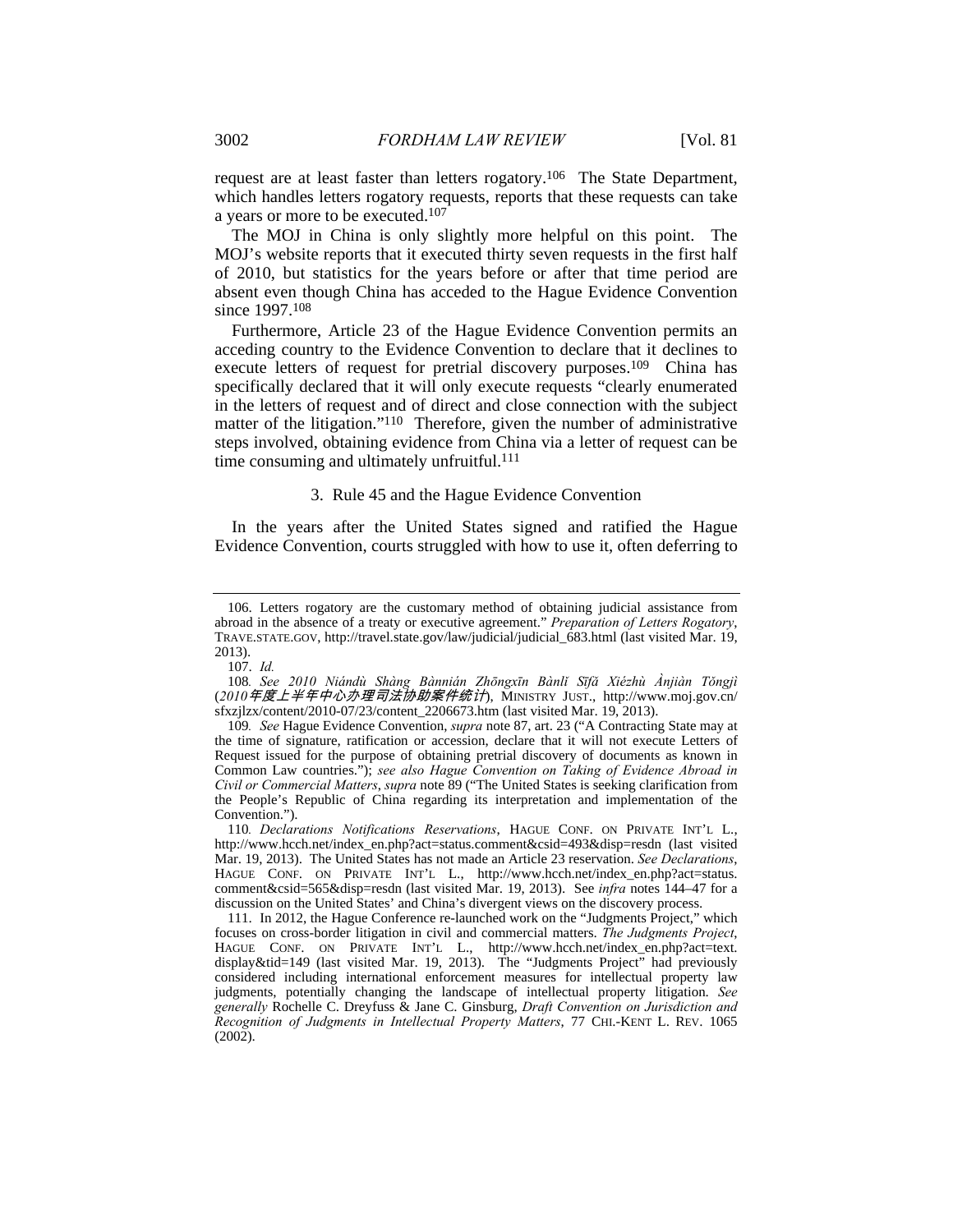federal and state rules instead.112 Specifically, the courts were unsure if the Hague Evidence Convention was to be treated as a discretionary or exclusive method for obtaining evidence located abroad.113 The Supreme Court clarified the relationship between the procedures set forth in the Hague Evidence Convention and the discovery rules under the Federal Rules of Civil Procedure in *Société Nationale Industrielle Aérospatiale v.*  U.S. District Court for the Southern District of Iowa.<sup>114</sup> The Court held that the Hague Evidence Convention was "intended to establish optional procedures" for obtaining evidence located abroad and does not preclude a district court from ordering a foreign national party to produce evidence physically located abroad under the Federal Rules of Civil Procedure.115 Under *Aérospatiale*, the Hague Evidence Convention is to be an *option* whenever it will "facilitate the gathering of evidence."<sup>116</sup> When a district court is deciding between ordering discovery pursuant to the Hague Evidence Convention and the Federal Rules of Civil Procedure, the Hague Convention is not to be the "first resort."117 The Hague Evidence Convention will not always be the superior method; in certain situations, proceeding under the Hague Evidence Convention might be "unduly time consuming and expensive" and less likely to result in production of needed evidence than "direct use of the Federal Rules."118 District courts are thus to engage in a fact-intensive inquiry, applying "scrutiny in each case of the particular facts, sovereign interests, and likelihood that resort to those procedures will prove effective" to determine how discovery should proceed.119

#### 4. Comity Analysis

*Aérospatiale* instructed district courts to conduct a "particularized analysis" of the circumstances in each case but failed to articulate an analytical framework for the courts to follow.120 Thus, to refine the analysis courts in the Second Circuit adopted the five-factor test set forth in the *Restatement (Third) of Foreign Relations Law of the United States*, 121

<sup>112</sup>*. See* Comment, *The Hague Convention on the Taking of Evidence Abroad in Civil or Commercial Matters: The Exclusive and Mandatory Procedures for Discovery Abroad*, 132 U. PA. L. REV. 1461, 1470–75 (1984) (citing unfamiliarity with the procedures and lack of case law as reasons for the courts' hesitation).

<sup>113</sup>*. See id.*

 <sup>114. 482</sup> U.S. 522 (1987).

<sup>115</sup>*. Id.* at 538–40.

<sup>116</sup>*. Id.* at 541.

<sup>117</sup>*. Id.* at 542–43 ("A rule of first resort in all cases would therefore be inconsistent with the overriding interest in the 'just, speedy, and inexpensive determination' of litigation in our courts." (quoting FED. R. CIV. P. 1)).

<sup>118</sup>*. Id.* at 542.

<sup>119</sup>*. Id.* at 544.

<sup>120</sup>*. Id.* at 543; *see also* David J. Gerber, *International Discovery After* Aérospatiale*: The Quest for an Analytical Framework*, 82 AM. J. INT'L L. 521, 522 (1988).

<sup>121</sup>*. See* RESTATEMENT (THIRD) OF FOREIGN RELATIONS LAW OF THE UNITED STATES § 442(1)(c) (1987); *see also* Strauss v. Credit Lyonnais, 249 F.R.D. 429, 438 (E.D.N.Y.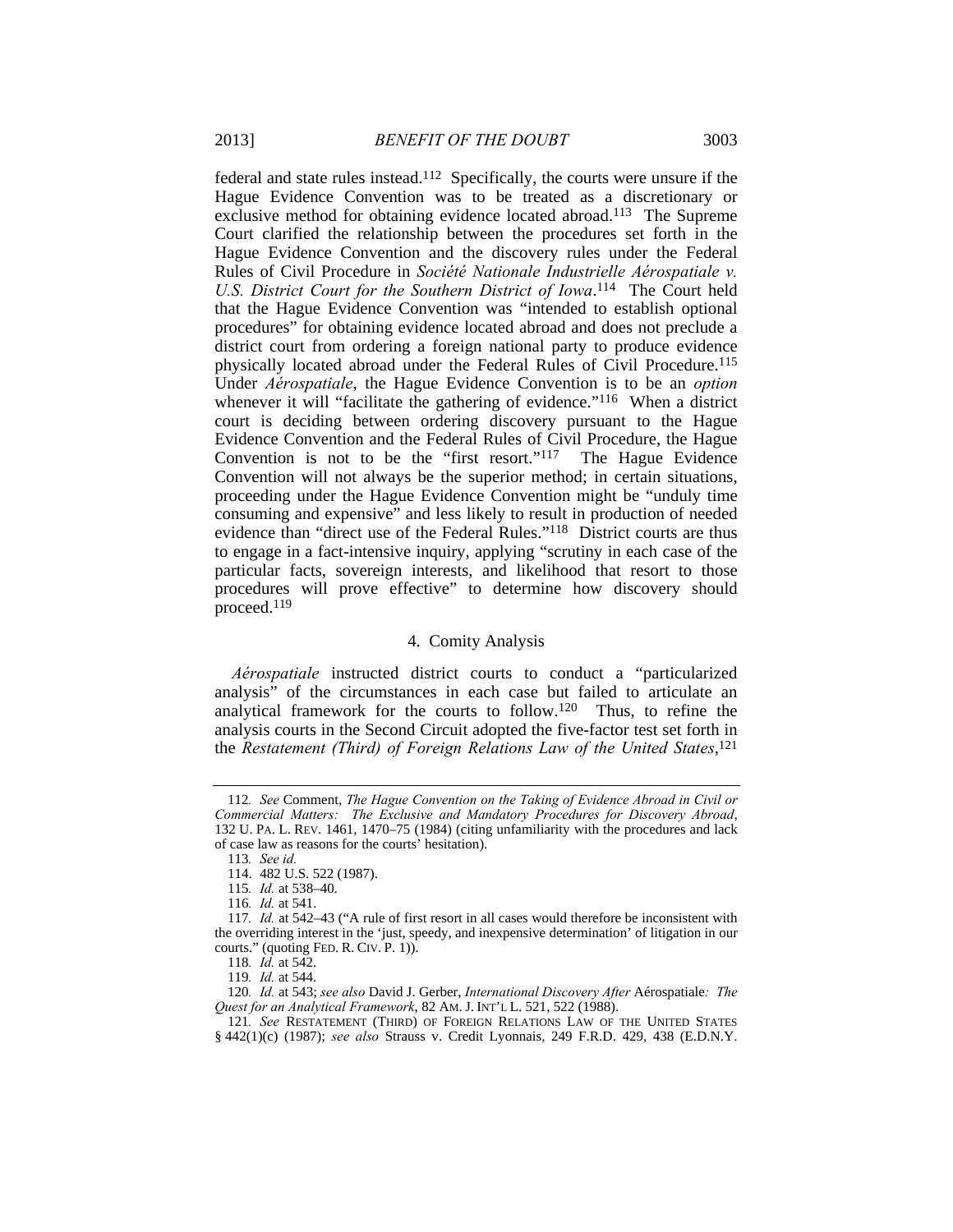under which a court confronted with foreign discovery is to consider (1) "the importance to the investigation or litigation of the documents or other information requested"; (2) "the degree of specificity of the request"; (3) "whether the information originated in the United States"; (4) "the availability of alternative means of securing the information"; and (5) "the extent to which noncompliance with the request would undermine important interests of the United States, or compliance with the request would undermine important interests of the state where the information is located."<sup>122</sup>

The Second Circuit also considers two additional factors: (6) "the hardship of compliance on the party or witness from whom discovery is sought" and (7) "the good faith of the party resisting discovery."<sup>123</sup>

# 5. China and the United States: A Comparison of Intellectual Property Regimes, Discovery, and Procedure

When applying the seven-factor comity analysis, the more familiar a court is with the legal system and interests of the foreign sovereign at issue, the more likely the court's decision between Rule 45 and the Hague Evidence Convention will be an equitable one. Therefore, a review of China's legal system is prudent for the purposes of this Note.

China's intellectual property regime provides civil, administrative, customs, and criminal remedies for trademark owners against infringement. Brand owners with registered trademarks in China are entitled to the intellectual property rights and remedies under Chinese law.124 Suing in China has several advantages. For the brand owners seeking to stop the sale of counterfeit goods online, China is the principal locus of the dispute; the defendants, evidence, banks, bank records, and funds are all located in China. In China, intellectual property rights holders can pick between China's two-track system: the administrative branch or the intellectual

<sup>2008);</sup> Ssangyong Corp. v. Vida Shoes Int'l, Inc., No. 03 Civ. 5014(KMW)(DFE), 2004 WL 1125659, at \*6–7 (S.D.N.Y. May 20, 2004) (discussing the then tentative draft of the *Revised Second Restatement*).

 <sup>122.</sup> RESTATEMENT (THIRD) OF FOREIGN RELATIONS LAW § 442(1)(c).

 <sup>123.</sup> Gucci Am., Inc. v. Curveal Fashion, No. 09 Civ. 8458(RJS)(THK), 2010 WL 808639, at \*2 (S.D.N.Y. Mar. 8, 2010) (quoting Minpeco, S.A. v. Conticommodity Servs., Inc., 116 F.R.D. 517, 523 (S.D.N.Y. 1987)).

 <sup>124.</sup> The Trademark Office of the State Administration for Industry & Commerce of the People's Republic of China (SAIC) is responsible for trademark registration and administration throughout China. *See Protecting Your Intellectual Property Rights in China*, *supra* note 42. The SAIC's website provides a database of trademarks registered in China searchable by trademark number, content, or name of applicant. Tiffany has 112 trademarks registered under Tiffany and Company. *See* Trademark Search Results, TRADEMARK OFFICE ST. ADMIN. FOR INDUSTRY & COM. CHINA, http://www.saic.gov.cn/sbjenglish/ (last visited Mar. 19, 2013) (follow "Trademark search" hyperlink; click to enter; follow "Search of general TM information (SGTMI)" hyperlink; search "Name of Registrant (English)" for "Tiffany and Company"; follow "Tiffany and Company" hyperlink).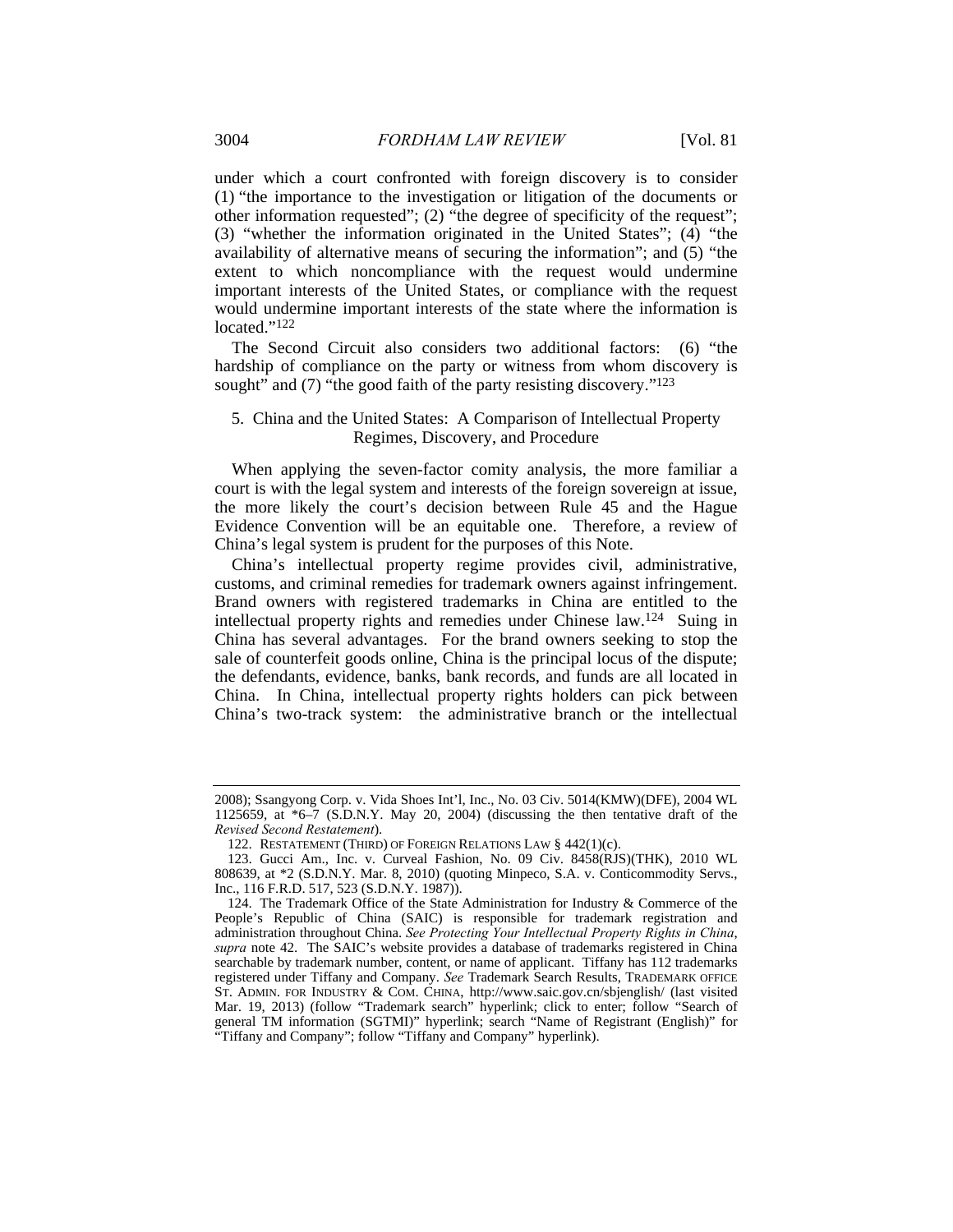property courts in the judicial system.125 The Chinese intellectual property courts impose a six-month time limit on domestic intellectual property cases, making for a quicker resolution.126 Disputes involving trademarks are fairly common; from January to October 2011, China accepted 52,708 intellectual property cases, roughly 40 percent of which involved trademarks.127

The administrative track is the more prevalent track, offering a "quick and inexpensive alternative to civil and criminal enforcement."128 However, pursuing administrative enforcement can be complicated, as jurisdiction of intellectual property rights is spread over a number of government agencies and offices depending on the type of intellectual property rights and laws implicated.129 Furthermore, administrative enforcement lacks "the investigation powers to access banking details and emails, the power to open locked premises (including warehouses), the authority to enter private residences and the power to detain suspected infringers."130

Similar to the CBP in the United States, the GAC enforces "customs control" and "customs intellectual property protection" in China.131 However, the GAC requires the intellectual property rights holder to record its intellectual property with the GAC and submit a written application "at the suspected point of entry or exit where protection is sought" in order for the GAC to seize the infringing goods.132 In the United States, the CBP just requires trademarks to be registered with the USPTO and recorded with the CBP.133

As a signatory to the Agreement on Trade Related Aspects of Intellectual Property Rights (TRIPS) Agreement, China must provide criminal

128*. Id.* at 22.

<sup>125</sup>*. See Protecting Your Intellectual Property Rights in China*, *supra* note 42 ("The first and most prevalent is the administrative track, whereby an IP rights holder files a complaint at the local administrative office. The second is the judicial track, whereby complaints are filed through the court system.").

 <sup>126.</sup> Mark Cohen, *China IP Time and the New York Minute*, CHINA IPR, (Nov. 21, 2012), http://chinaipr.com/2012/11/21/china-ip-time-and-the-new-york-minute/. From 2006 to 2010, the average trademark infringement case was resolved in six months or less. *See Ciela Summary Report: Trend by Year*, CIELA, http://www.ciela.cn/Content2.aspx?pageId=2&pp Id=2&language=en (last visited Mar. 19, 2012) (follow "Trend by Year" hyperlink; then search "IP Right" for "Trade Mark" and search "Cause of Action" for "Infringement") [hereinafter *Ciela Summary Report*].

 <sup>127.</sup> IACC Memorandum 2012, *supra* note 4, at 18.

 <sup>129.</sup> The SAIC handles trademarks, the State Intellectual Property Office handles patents, the National Copyright Administration of China handles copyrights, the General Administration of Quality Supervision Inspection and Quarantine is involved with product quality and standards, the State Drug Administration handles counterfeit pharmaceutical products, and the Ministry of Culture also plays a role in the enforcement process. *See Protecting Your Intellectual Property Rights in China*, *supra* note 42.

 <sup>130.</sup> IACC Memorandum 2012, *supra* note 4, at 22.

<sup>131</sup>*. Mission*, GEN. ADMIN. CUSTOMS CHINA, http://english.customs.gov.cn/tabid/47802/ Default.aspx (last visited Mar. 19, 2013).

<sup>132</sup>*. See Protecting Your Intellectual Property Rights in China*, *supra* note 42.

 <sup>133. 19</sup> C.F.R. § 133.1(a) (2012).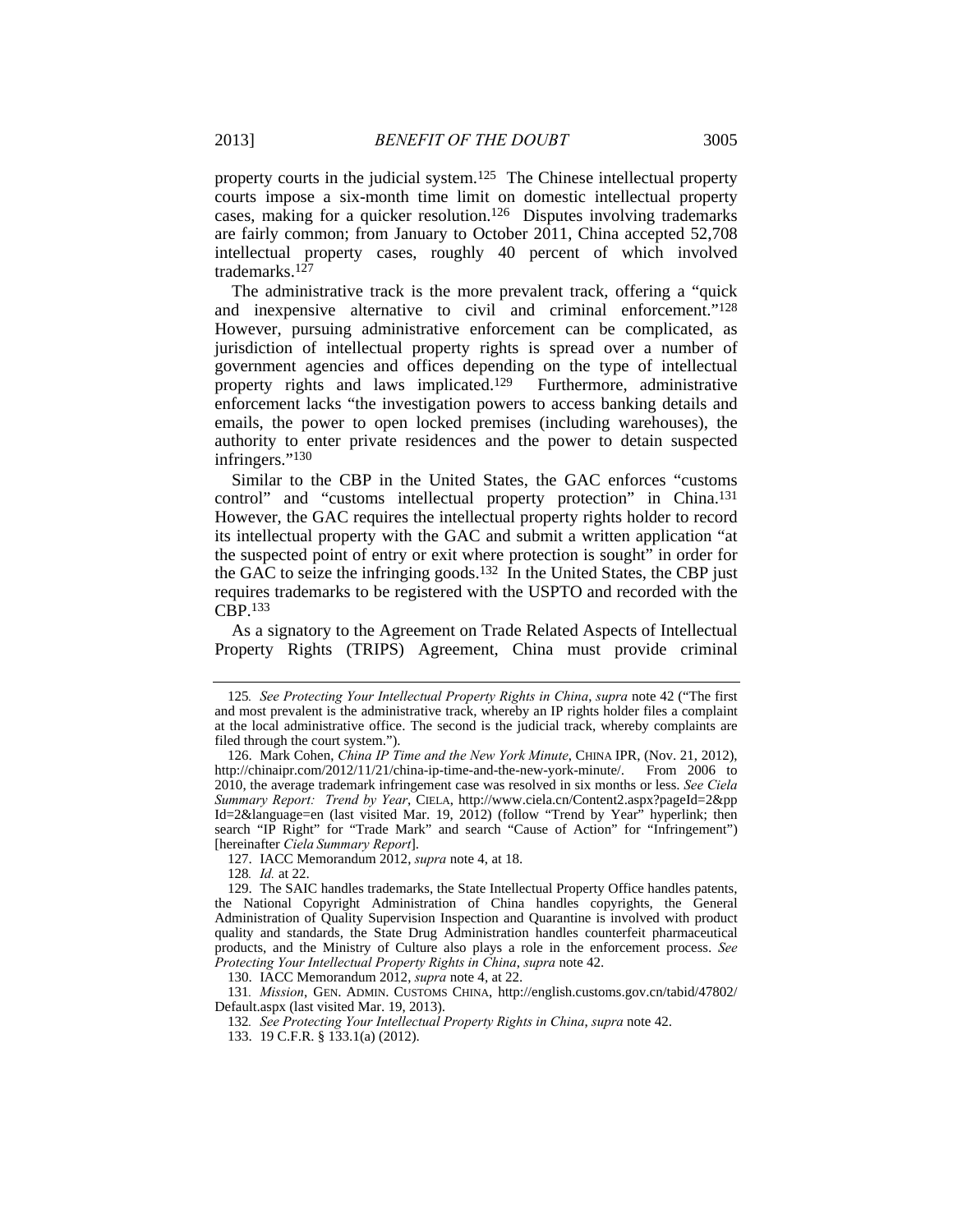enforcement of intellectual property rights for commercial scale piracy and counterfeiting.134 Therefore, the Ministry of Public Security and the Supreme People's Procurate Security handle criminal investigation and prosecution of intellectual property rights infringement.135 In recent years, China has taken steps to increase intellectual property rights enforcement, revising its copyright, patent, and trademark laws and even conducting a government wide "Special IPR Enforcement Campaign" from October 2010 to June 2011.136 This campaign targeted intellectual property rights violations ranging from "copyright piracy and trademark counterfeiting over the Internet, distribution of infringing optical discs and publications, counterfeit cell phones, counterfeit pharmaceuticals, counterfeit seeds, and counterfeit bulk commodities for export."137 Overall, intellectual property rights recognition and enforcement in China appears to be improving.138

Conversely, the intellectual property rights regime in the United States has its advantages as well. Litigants bringing trademark infringement suits in the United States enjoy familiarity with the U.S. legal system, the potential recovery of higher damages, and a more expansive scope of discovery.<sup>139</sup>

Million-dollar default judgments for damages in trademark infringement suits are feasible and common in the United States.<sup>140</sup> Damages in

 136. USTR, *supra* note 5, at 27. The National People's Congress (NPC) recently submitted a revised draft amendment to the Trademark Law in China for public comment. *See Shāngbiāo Fǎ Xiūzhèng Àn (Cǎo'àn) Tiáowén* (商标法修正案(草案)条文), NAT'L PEOPLE'S CONGRESS CHINA (Dec. 28, 2012), http://www.npc.gov.cn/npc/xinwen/ lfgz/flca/2012-12/28/content\_1749326.htm. The NPC is considering imposing joint liability on individuals who help facilitate trademark infringement. *See id.*

 137. USTR, *supra* note 5, at 27; *see also Program for Special Campaign on Combating IPR Infringement and Manufacture and Sales of Counterfeiting and Shoddy Commodities*, INTELL. PROP. PROTECTION CHINA (Nov. 11, 2010, 10:57 AM), http://www.chinaipr. gov.cn/newsarticle/news/government/201011/976869\_1.html (detailing enforcement measures taken by the Chinese government).

 138. USTR, *supra* note 5, at 28 ("[T]he Chinese Government's efforts during the Special Campaign 'generated goodwill' among rights holders and sparked some cautious optimism that a recognition of the need for IPR protection and enforcement in China may finally be starting to take root.").

139. *See infra* notes 140–47 and accompanying text.

140*. See, e.g.*, *supra* note 9 and accompanying text; *see also* Default Judgment and Permanent Injunction, Burberry Ltd. (US) v. John Doe 1, No. 11 CIV. 8306(TPG) (S.D.N.Y. May 17, 2012), *available at* http://tinyurl.com/cb6s9yk (order granting default judgment for \$80,000,000); Default Judgment and Permanent Injunction, Hermes Int'l v. John Doe 1, No. 12 Civ. 1623(DLC) (S.D.N.Y. Apr. 30, 2012), *available at* http://www.scribd.com/doc/ 92046940/Hermes-v-Does-12-Civ-1623-S-D-N-Y-Apr-30-2012-Judgment (granting default judgment for \$100,000,000 and permanent injunction).

 <sup>134.</sup> TRIPS, *supra* note 1, art. 61. In 2007, the United States filed a dispute with the World Trade Organization claiming that China lacked proper criminal procedures and penalties required under the TRIPS Agreement. *See China—Measures Affecting the Protection and Enforcement of Intellectual Property Rights*, WTO, http://www.wto.org/ english/tratop\_e/dispu\_e/cases\_e/ds362\_e.htm (last visited Mar. 19, 2013).

 <sup>135.</sup> *Protecting Your Intellectual Property Rights in China*, *supra* note 42. Civil actions and administrative proceedings are more common, as "[f]oreign rights holders have had considerably less success in encouraging criminal prosecution of IPR violations." *Id.*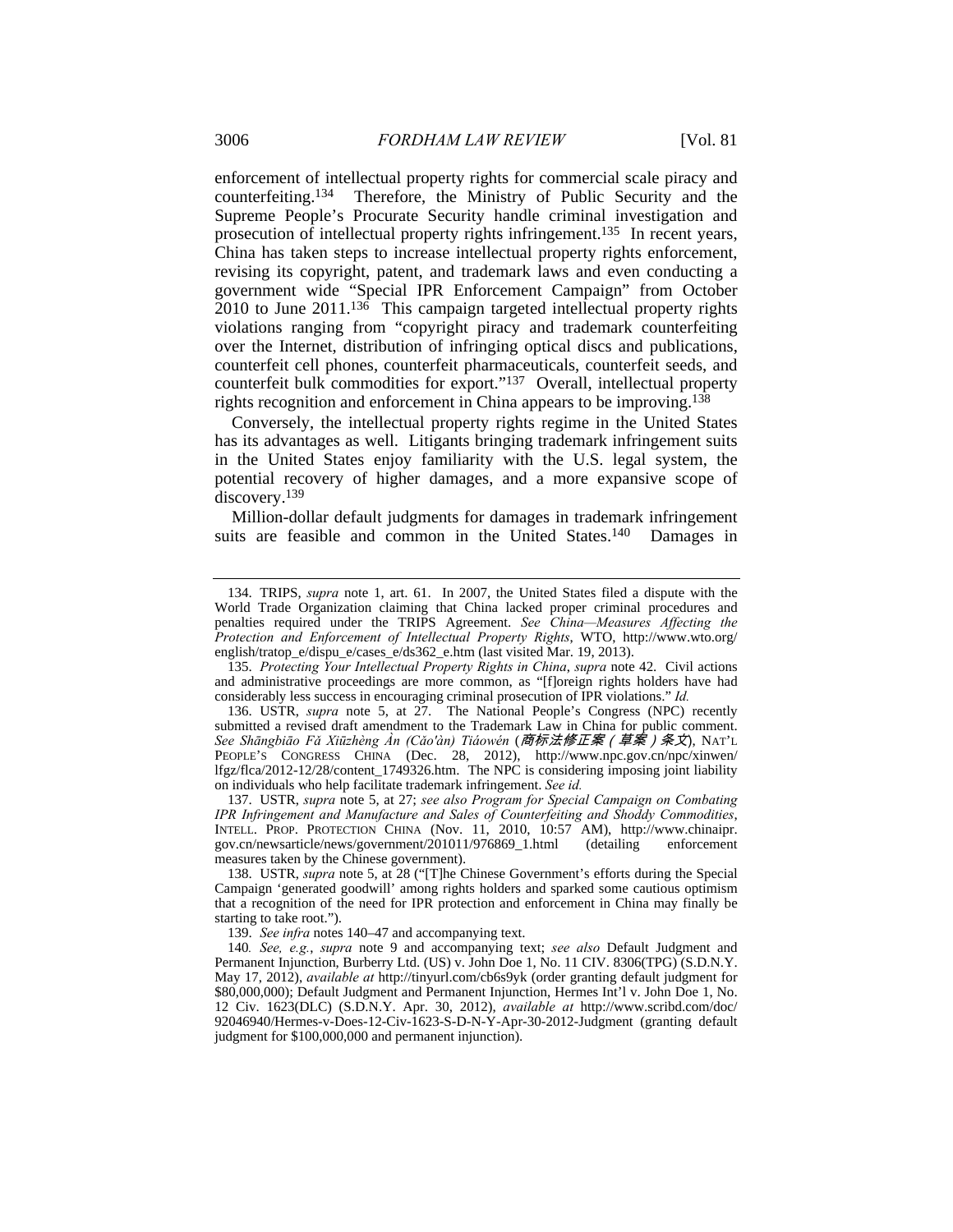trademark infringement suits in China, however, are often for less. From 2006 to 2012, the average amount of damages awarded in Chinese trademark infringement cases ranged from 30,000 to 140,000 renminbi.<sup>141</sup> Trademark infringement cases occasionally settle for larger amounts; Apple, Inc. recently settled a lawsuit in China for \$60,000,000 for the legal right to use the iPad trademark in China.142 Although the TRIPS agreement has harmonized certain aspects of intellectual property enforcement in China,143 the remedies under U.S. law, as discussed above, are more familiar, robust, and satisfying for brand owners who successfully pursue their rights.

Furthermore, "[i]t is well known that the scope of American discovery is often significantly broader than is permitted in other jurisdictions,"144 and China is no exception. This difference in discovery scope has led to tension between the United States and many other countries with more restrictive discovery provisions.145 The common position taken by foreign countries is that U.S. discovery procedures "may be applied to persons or documents located in another state only with permission of that state."146 The United States however, has taken the position that "persons who do business in the United States, or who otherwise bring themselves within United States jurisdiction to prescribe and to adjudicate, are subject to the burdens as well as the benefits of United States law, including the laws on discovery."147

On August 31, 2012, China's National People's Congress passed an amendment to its Civil Procedure Law.<sup>148</sup> Key changes included the availability of preliminary injunctions for all types of civil disputes, the requirement of all legally effective judgments and rulings to be made publicly available, and several new evidence rules.149 As Professor Mark

143*. See generally* TRIPS, *supra* note 1, pmbl.

149*. Id.*

<sup>141</sup>*. See Ciela Summary Report*, *supra* note 126.

<sup>142</sup>*. See Apple Finally Settles a Dispute over the iPad Trademark, It Costs Them \$60 Million*, BUS. INSIDER (July 2, 2012, 11:49 PM), http://www.businessinsider.com/applesettles-dispute-ipad-name-60m-proview-2012-7.

 <sup>144.</sup> Société Nationale Industrielle Aérospatiale v. U.S. Dist. Court for the S. Dist. of Iowa, 482 U.S. 522, 542 (1987).

 <sup>145.</sup> RESTATEMENT (THIRD) OF FOREIGN RELATIONS LAW OF THE UNITED STATES § 442, reporters' notes ¶ 1 (1987) ("No aspect of the extension of the American legal system beyond the territorial frontier of the United States has given rise to so much friction as the requests for documents in investigation and litigation in the United States."). For an in-depth discussion of the differences between American and Chinese discovery, see Meg Utterback et al., *Obtaining Discovery in China for Use in US Litigation*, CHINA L. INSIGHT (Apr. 28, 2012), http://www.chinalawinsight.com/2012/04/articles/dispute-resolution/obtainingdiscovery-in-china-for-use-in-us-litigation/.

 <sup>146.</sup> RESTATEMENT (THIRD) OF FOREIGN RELATIONS LAW OF THE UNITED STATES § 442, reporters' notes ¶ 1.

<sup>147</sup>*. Id.*

 <sup>148.</sup> Ariel Ye et al., *Insight into China's Revision on Civil Procedure Law*, CHINA L. INSIGHT (Oct. 15, 2012), http://www.chinalawinsight.com/2012/10/articles/dispute-resolution /insight-into-chinas-revision-on-civil-procedure-law/.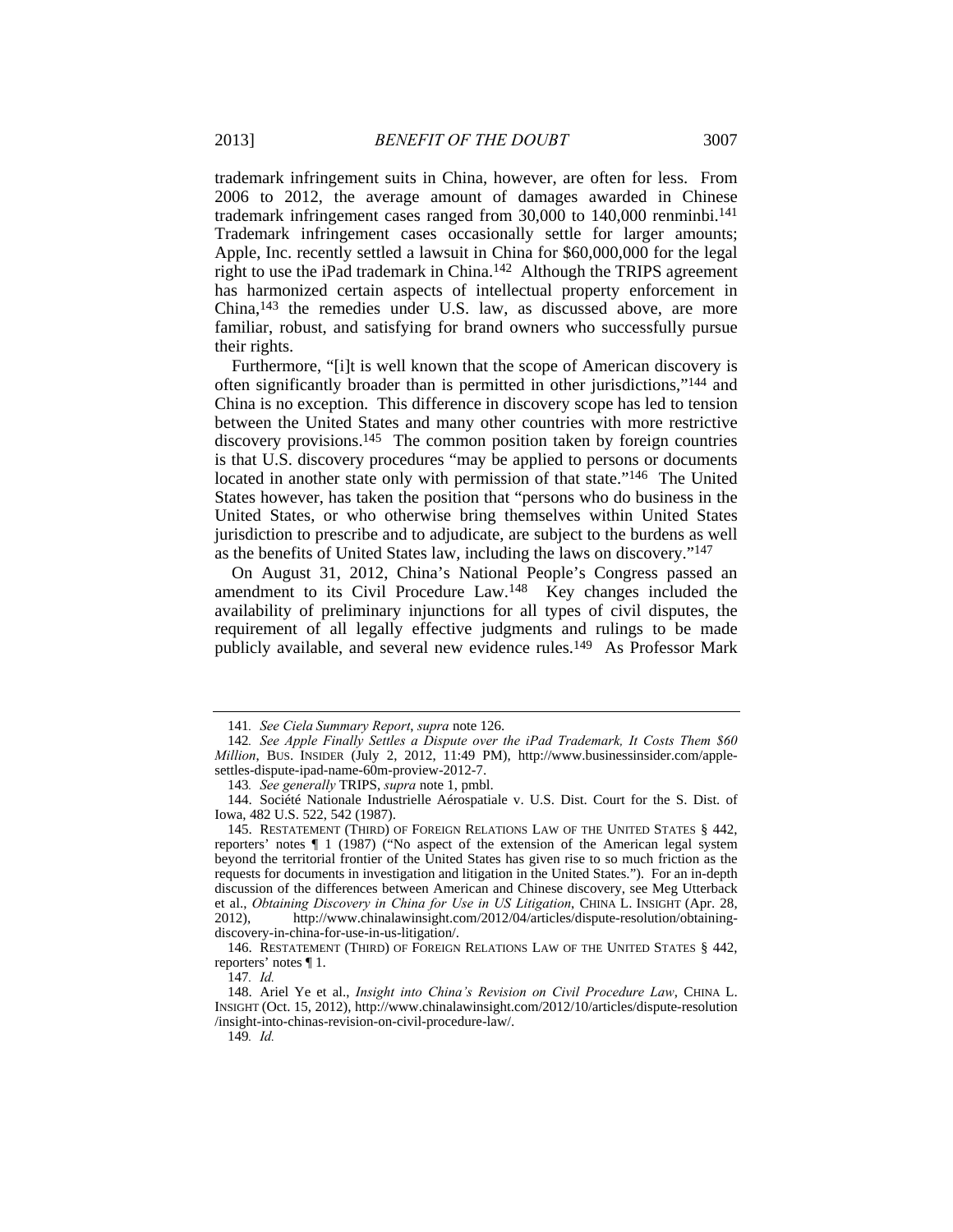Cohen has noted, the revised Civil Procedure Law can be seen as a step toward increased transparency and more permissive discovery.150

Another provision that is relevant to the discovery process in trademark infringement cases is Article 50(1) of the TRIPS Agreement, which grants judicial authorities "the authority to order prompt and effective provisional measures . . . to preserve relevant evidence in regard to the alleged infringement."151 Provisional measures include preliminary injunctions and preliminary evidence or asset preservation measures.152

The tension between U.S. and Chinese discovery is highly relevant at the pretrial discovery stage of trademark infringement suits. On one hand, expansive pretrial discovery in the United States can help identify additional defendants, such as suppliers and manufacturers of the counterfeit goods, if the original defendants did not manufacture the goods themselves.<sup>153</sup> This information may never be uncovered in a foreign state that does not provide for pretrial discovery or has restrictive discovery rules.154

Chinese bank secrecy laws further exacerbate the tension between the U.S. view on discovery and China's. In Tiffany's and Gucci's trademark infringement suits, the Banks have asserted that various provisions of Chinese law would cause the Banks to be liable to the Chinese authorities should they comply with the Rule 45 subpoenas for discovery.<sup>155</sup> These provisions impose civil and even criminal liability on banks that violate them.156

Therefore, if a trademark owner ultimately decides to seek relief in the United States, the trademark owner then has to bring the evidence from China into the U.S. courts, opening itself up to the problems associated with the extraterritorial location of the evidence, the risks associated with Hague Evidence Convention requests, the divergent views on discovery, and the implication of Chinese bank secrecy laws. It was with the foregoing circumstances that the district courts in the Southern District of New York decided how best to obtain the Chinese bank records belonging to defendants.

 <sup>150.</sup> Mark Cohen, *Crossing the River by Feeling the IP Stones: How China's Civil Procedure System Benefits from Reforms Made in IP Civil Litigation*, CHINA IPR (Nov. 8, 2012), http://chinaipr.com/2012/11/08/crossing-the-river-by-feeling-the-ip-stones-howchinas-civil-procedure-system-benefits-from-reforms-made-in-ip-civil-litigation/#more-700.

 <sup>151.</sup> TRIPS, *supra* note 1, art. 50(1).

<sup>152</sup>*. See* Mark Cohen, *"Case Filing" in China's Courts and Their Impact on IP Cases*, CHINA IPR (Mar. 24, 2012), http://chinaipr.com/2012/03/24/case-filing-in-chinas-courts-andtheir-impact-on-ip-cases/.

<sup>153</sup>*. See infra* note 169 and accompanying text.

 <sup>154.</sup> In *Gucci I*, Judge Sullivan was especially concerned with the adverse impact reduced discovery would have on the plaintiff's ability to "fully prosecute their case." *See Gucci I*, No. 10 Civ. 4974(RJS), 2012 WL 5992142, at \*8 (S.D.N.Y. Nov. 15, 2012).

<sup>155</sup>*. See supra* note 15 and accompanying text.

<sup>156</sup>*. See Tiffany II*, No. 11 Civ. 4976(NRB), 2012 WL 1918866, at \*4 (S.D.N.Y. May 23, 2012); *Tiffany I*, 276 F.R.D. 143, 150 (S.D.N.Y. 2011).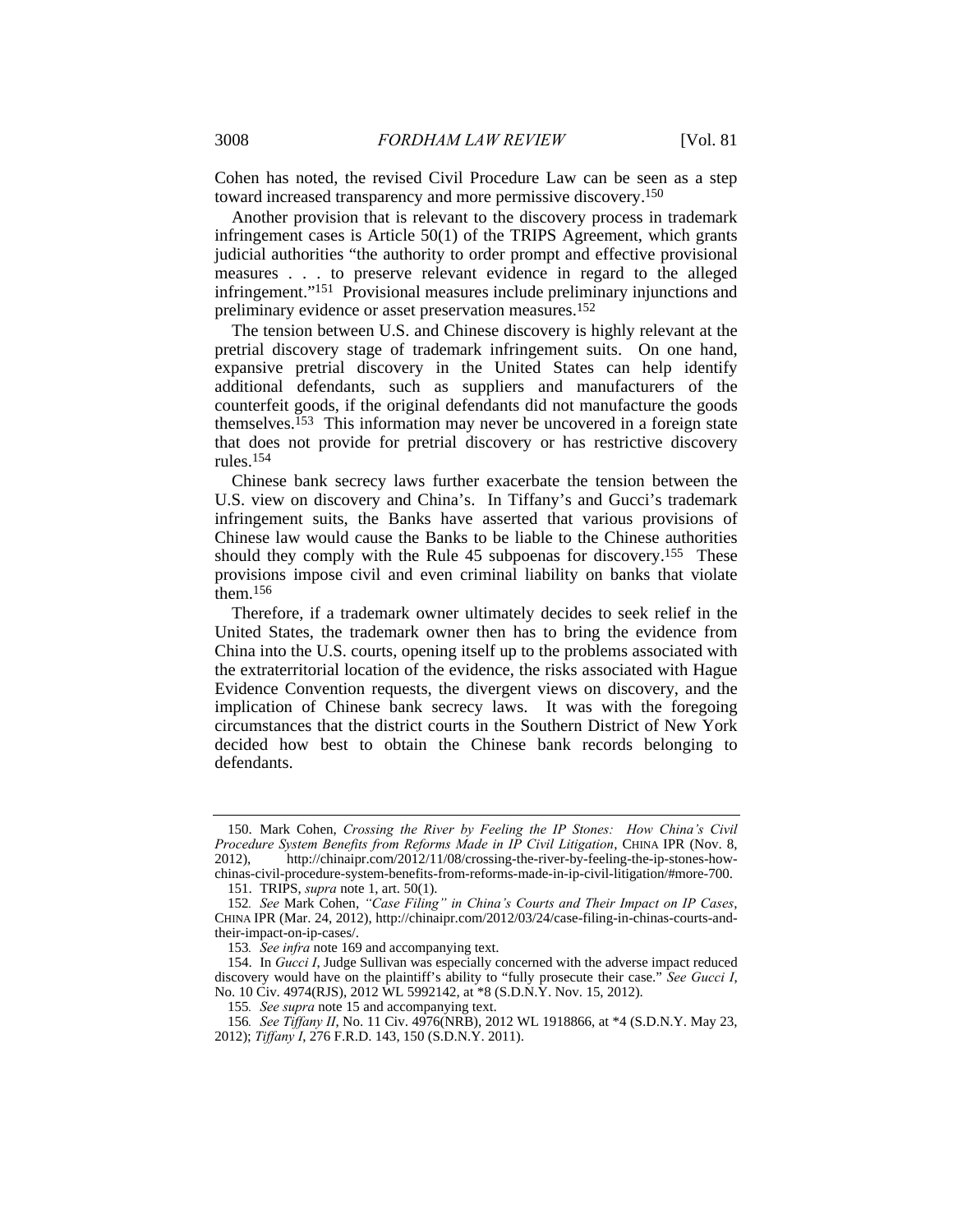## II. THE ABILITY OF TRADEMARK OWNERS TO COMPEL DISCOVERY FROM NONPARTY FOREIGN FINANCIAL INSTITUTIONS

This part analyzes how district judges in the Southern District of New York have approached the various arguments in support of the Hague Evidence Convention and, conversely, the Federal Rules of Civil Procedure as the appropriate avenue for obtaining records from nonparty banks located in China. It then examines the efforts of the parties to comply with the resulting discovery orders and the current disposition of each suit.

## *A.* Tiffany (NJ) LLC v. Qi

On December 20, 2010, Tiffany, manufacturer of luxury jewelry and silverware, filed a complaint alleging that defendants Qi Andrew, Gu Gong, Sliver Deng, and Kent Deng—all doing business as TiffanyStores.org, Fashion Style, and Stores.org; ABC Companies; and several John Does<sup>157</sup> (Tiffany I Defendants) manufactured and sold counterfeit Tiffany products "without Tiffany's permission, authorization, or approval" through several websites hosted in the United States.158 Tiffany asserted that the Tiffany I Defendants used PayPal, Inc. to process payments for sales through their websites and transferred the profits to their BOC, ICBC, and CMB bank accounts.159 On January 3, 2011, after the Tiffany I Defendants failed to appear,160 the court entered a preliminary injunction against them, which included discovery instructions directed at the Banks.161 Days later, Tiffany served the Banks with copies of the preliminary injunction and subpoenas specifically requesting

(1) communications concerning defendants or defendants' accounts; (2) documents containing contact information associated with defendants' accounts; (3) documents relating to any and all credit card transactions processed in connection with purchases from defendants or defendants' websites; (4) documents concerning any open or closed checking, savings, or money market accounts, and certificates of deposit held in the name of any of the defendants, including bank statements; (5) documents concerning any open or closed loans or mortgages relating to any of the defendants; (6) wire transfer documents and files relating to any of the defendants, including documents reflecting the source of funds for wires into defendants' accounts and (7) documents relating to Currency Transaction Reports and Suspicious Activity Reports concerning any of the defendants.<sup>162</sup>

 <sup>157.</sup> Complaint at 1, *Tiffany I*, 276 F.R.D. 143 (S.D.N.Y. 2011) (No. 10 Civ. 9471). 158. *Id.* ¶ 4. The complaint additionally alleged that the Tiffany I Defendants also copied "designs, patterns and color schemes associated" with Tiffany and expressly identified their products as Tiffany products to deceive consumers as to the authenticity of their products. *See id.* ¶ 3.

<sup>159</sup>*. See Tiffany I*, 276 F.R.D. at 145–46.

<sup>160</sup>*. See id.*

<sup>161</sup>*. See supra* note 78 and accompanying text.

<sup>162</sup>*. Tiffany I*, 276 F.R.D. at 145.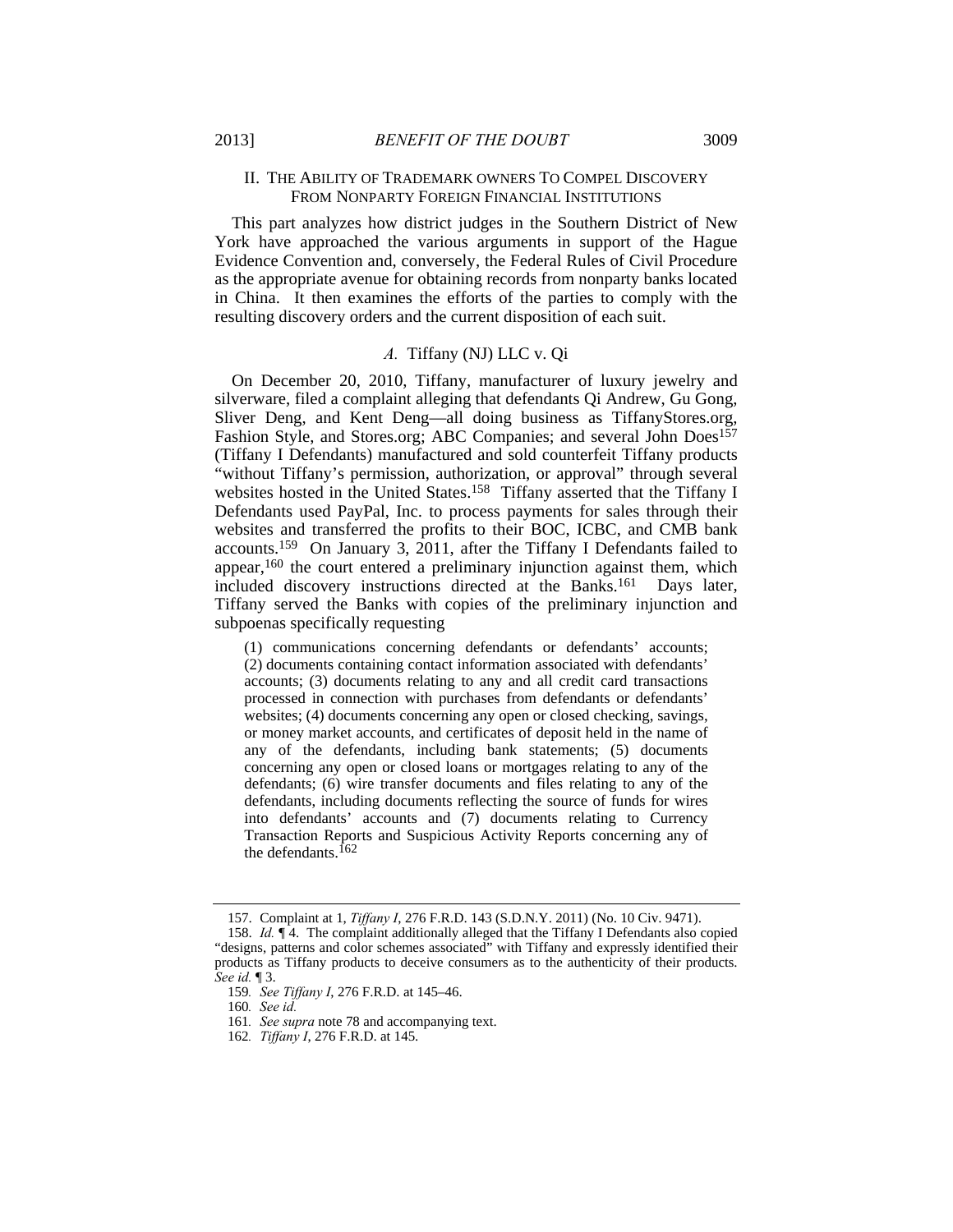The Banks searched their records, but did not find any accounts belonging to the Tiffany I Defendants.<sup>163</sup> The Banks objected to the subpoenas, stating that they did not have "possession, custody or control" of any bank documents located outside the United States and further objected to any discovery requests, compliance with which would violate domestic or foreign law.164

On July 25, 2011, Magistrate Judge Henry B. Pitman issued an order addressing the Banks' objections and Tiffany's motion to compel discovery.165 Judge Pitman found that the requested documents were in fact within the Banks' possession, custody, and control.<sup>166</sup> As for the Banks' secondary grounds for objection—that Chinese bank secrecy laws prohibited them from complying with the subpoena—the judge conducted the seven-factor comity analysis to determine whether the court should compel discovery of the bank records in China.167

First, Judge Pitman considered the importance of the bank records to the litigation.<sup>168</sup> He agreed with Tiffany that the information requested was "vital" because the requested documents had the potential to "reveal the identities of those involved in the counterfeiting operation" and would indicate if the funds from these bank accounts were used to create counterfeit goods. The bank records could also identify manufacturers or others involved in the operation, which could lead to other defendants.169 Tiffany's requests, which included account numbers for some of the defendants, $170$  were specific enough for the judge to find the second factor—the degree of specificity of the request<sup>171</sup>—in favor of Tiffany.

However, Judge Pitman determined that the third through seventh factors did not.172 For the third factor—whether the information originated in the United States<sup>173</sup>—the requested bank records were clearly located in China and were not accessible from the New York branches of the Banks.174 The fourth factor questioned if the Hague Evidence Convention qualified as a viable alternative to a Rule 45 subpoena, and the judge found that it did.175

168*. See supra* note 122 and accompanying text.

169*. Tiffany I*, 276 F.R.D. at 151–52 (emphasizing that because the defendants had failed to appear, production was all the more vital).

170*. See Tiffany I*, 276 F.R.D. at 152.

171*. See supra* note 122 and accompanying text.

172*. See Tiffany I*, 276 F.R.D. at 160.

173*. See supra* note 122 and accompanying text.

174*. See Tiffany I*, 276 F.R.D. at 160.

175*. See id.* at 152–53.

 <sup>163.</sup> The Banks searched only the records located in their New York branches. *See id.* at 145–46.

<sup>164</sup>*. Id.* at 146. The Banks offered to assist Tiffany in preparing a document request pursuant to the Hague Evidence Convention for the bank records at issue, but Tiffany turned their offer down. *Id.*

<sup>165</sup>*. See generally id.*

<sup>166</sup>*. See id.* at 147–50.

<sup>167</sup>*. See id.* at 151 ("Where a party from whom discovery is sought asserts foreign law as a bar to production, courts perform a comity analysis to determine the weight to be given to the foreign jurisdiction's law."); *see also supra* notes 122–23 and accompanying text.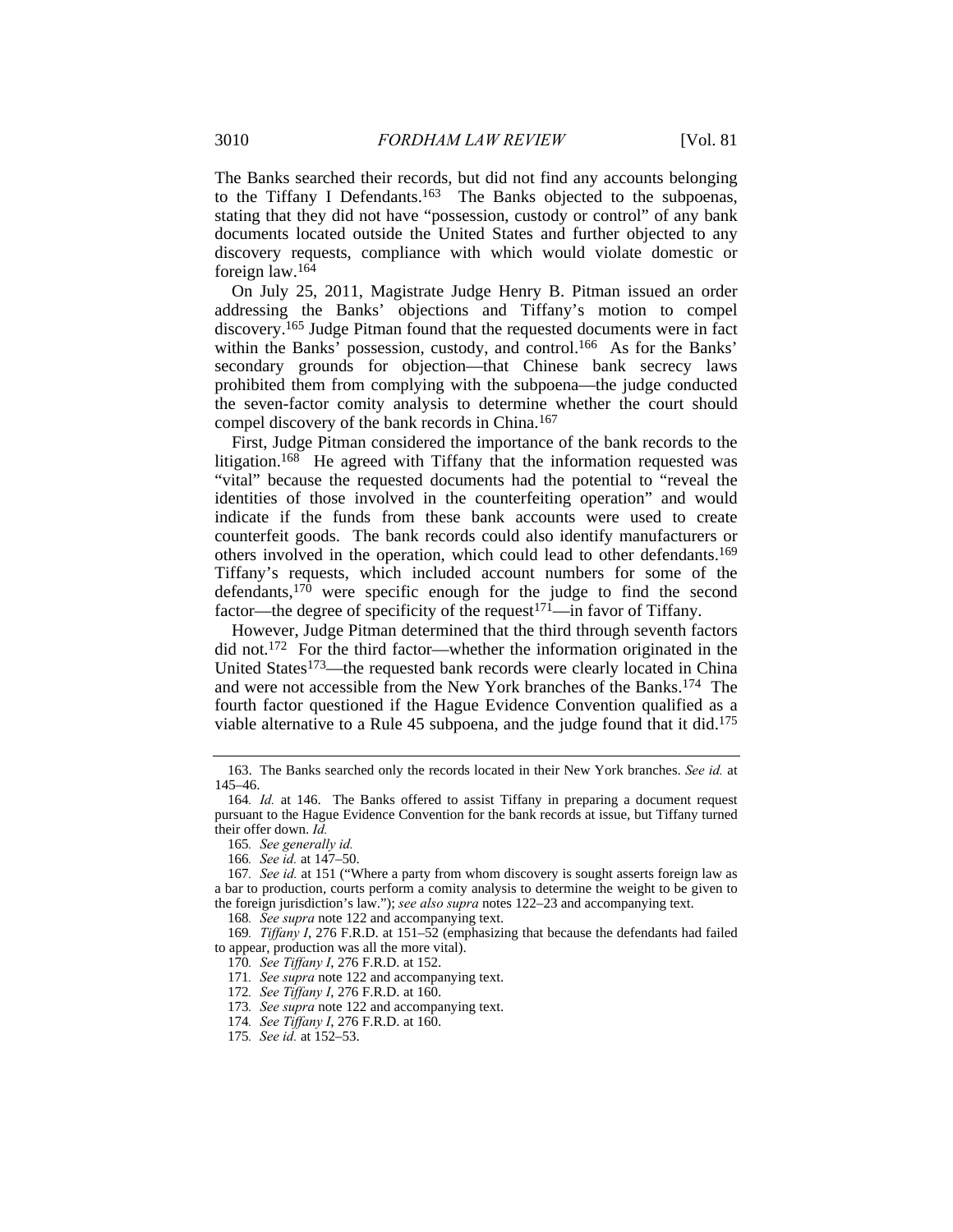He examined China's history with Hague Evidence Convention requests, cases in the Southern District of New York addressing this particular issue, expert opinions provided by Tiffany and the Banks, secondary sources, and China's Article 23 reservation when it acceded to the Hague Evidence Convention.176

Judge Pitman relied heavily on language, albeit recently removed, from the State Department's website reporting China's historically low response rate to Hague Evidence Convention letters of requests.177 Specifically, he found the removal of this language from the website particularly compelling.178 He found additional support in MOJ reports of a 50 percent execution rate over the past five years, with requests averaging six to twelve months in processing time, and thirty-seven executed requests in the first half of  $2010$  alone.<sup>179</sup>

The Judge proceeded to dismiss Tiffany's remaining arguments for the fourth factor based on the revision of the State Department's website. He declined to follow *Milliken & Co. v. Bank of China*, 180 a case in the Southern District of New York which had considered and rejected the Hague Evidence Convention as a viable means of obtaining documents from China, because *Milliken* was not binding precedent and, more importantly, *Milliken* had relied on outdated language from the State Department.<sup>181</sup> He similarly found the expert opinions<sup>182</sup> and secondary sources<sup>183</sup> that Tiffany and the Banks had proffered to not be particularly "useful" since many of them had relied on the outdated language from the

*Id.* at 153. The State Department's website now states, "[t]he United States is seeking clarification from the People's Republic of China regarding its interpretation and implementation of the Convention." *Hague Convention on Taking of Evidence Abroad in Civil or Commercial Matters*, *supra* note 89, at n.8.

- 180. 758 F. Supp. 2d 238 (S.D.N.Y. 2010).
- 181*. See Tiffany I*, 276 F.R.D. at 154.

<sup>176</sup>*. See id.* at 153–56.

 <sup>177.</sup> The State Department had previously posted:

While it is possible to request compulsion of evidence in China pursuant to a letter rogatory or letter of request (Hague Evidence Convention), such requests have not been particularly successful in the past. Requests may take more than a year to execute. It is not unusual for no reply to be received or after a considerable time has elapsed, for Chinese authorities to request clarification from the American court with no indication that the request will eventually be executed.

<sup>178</sup>*. See Tiffany I*, 276 F.R.D. at 153 ("[T]he deletion of the language from the State Department's Circular that is critical of China's enforcement of Hague Convention requests implie[d] that the conditions described by the omitted language no longer exist.").

<sup>179</sup>*. See id.*

 <sup>182.</sup> Tiffany's experts—Donald Clarke, a professor at George Washington University Law School, and William Alford, Director of East Asian Legal Studies at Harvard Law School—were skeptical of China's treatment of Hague Evidence Convention requests while the Banks' experts—James Feinerman, professor of Asian Legal Studies at Georgetown University Law Center, and Zhipan Wu, professor of law, Executive Vice Chancellor, and Dean Emeritus at Peking University Law School—were optimistic. *Id.* at 154–55.

 <sup>183.</sup> Tiffany cited a 2008 ABA paper, which reported low success in obtaining documents from China through the Hague Evidence Convention, and a 2011 article, which noted the difficulty of making Hague Evidence Convention requests directed at China. *Id.* at 155.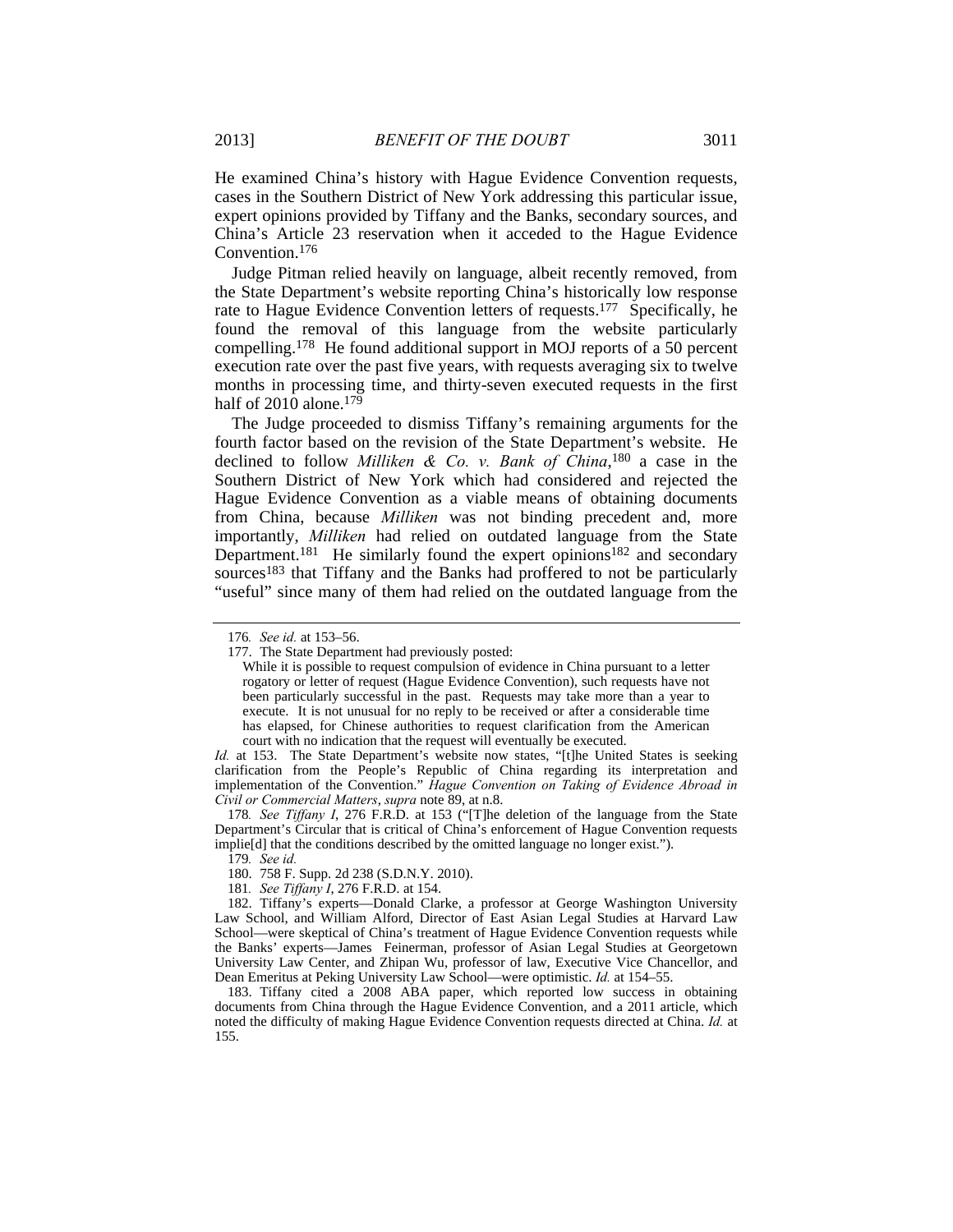State Department's website as well.184 Judge Pitman was confident that Tiffany's document request was sufficiently related to the litigation, so China's Article 23 reservation would not be an issue.185 He stressed that thirty-six other Hague Evidence Convention signatories had made similar reservations as well.186 Acknowledging the "dearth of information as to the current efficiency" of Hague Evidence Convention requests, the judge nevertheless determined that requests to China would not be futile, relying on the assumption that China's response rate was in fact improving—an assumption based on the removal of certain language from the State Department's website.187

Judge Pitman found that the fifth factor—interests of the states<sup>188</sup>—also favored the Banks.<sup>189</sup> He found China's interest in enforcing its bank secrecy laws to outweigh the United States' interest in enforcing its trademark laws and in adjudicating matters before its courts.190 He considered the threat of civil and possible criminal sanctions the Banks faced if they were to "disclose the requested information in contravention of Chinese law"191 serious enough to rule the sixth factor—the hardship of compliance<sup>192</sup>—in the Banks' favor.<sup>193</sup> The judge was also satisfied that Chinese bank secrecy laws had been used in previous Chinese cases to impose civil and even criminal liability on commercial banks, even if the facts were not especially analogous.<sup>194</sup> The judge furthermore suggested that the onus was on Tiffany to demonstrate that the Banks would not face negative consequences for complying with the subpoenas.195

Lastly, the judge found no evidence of bad faith by the Banks and ruled the last factor—good faith of the party resisting discovery<sup>196</sup>—in their favor.197 Thus, with five of the seven factors weighing in the Banks' favor, he directed Tiffany to proceed with discovery under the Hague Evidence Convention, but he also preserved Tiffany's right to "renew [its] application

<sup>184</sup>*. See id.*

<sup>185</sup>*. See supra* notes 109–10 and accompanying text.

<sup>186</sup>*. Tiffany I*, 276 F.R.D. at 155–56 ("While it is not possible to conclude definitively whether China would execute a request for the documents plaintiffs seek, the documents at issue certainly appear to be closely related to the litigation, and, therefore, plaintiffs' request is not clearly prohibited by this reservation.").

<sup>187</sup>*. Id.* at 156.

<sup>188</sup>*. See supra* note 122 and accompanying text.

<sup>189</sup>*. See Tiffany I*, 276 F.R.D. at 158.

<sup>190</sup>*. Id.* ("While the United States certainly has an interest in enforcing its orders and protecting trademark rights, the Chinese interest in protecting its account holders' confidentiality appears more significant in this case.").

<sup>191</sup>*. Id.* at 160.

<sup>192</sup>*. See supra* note 123 and accompanying text.

<sup>193</sup>*. See Tiffany I*, 276 F.R.D. at 158 (noting that an order to compel discovery should only be imposed on a nonparty in "extreme circumstances").

<sup>194</sup>*. See id.* at 158–59 (citing Chinese cases where commercial banks in China were held to be civilly and criminally liable).

<sup>195</sup>*. See id.* at 158.

<sup>196</sup>*. See supra* note 123 and accompanying text.

<sup>197</sup>*. See Tiffany I*, 276 F.R.D. at 160.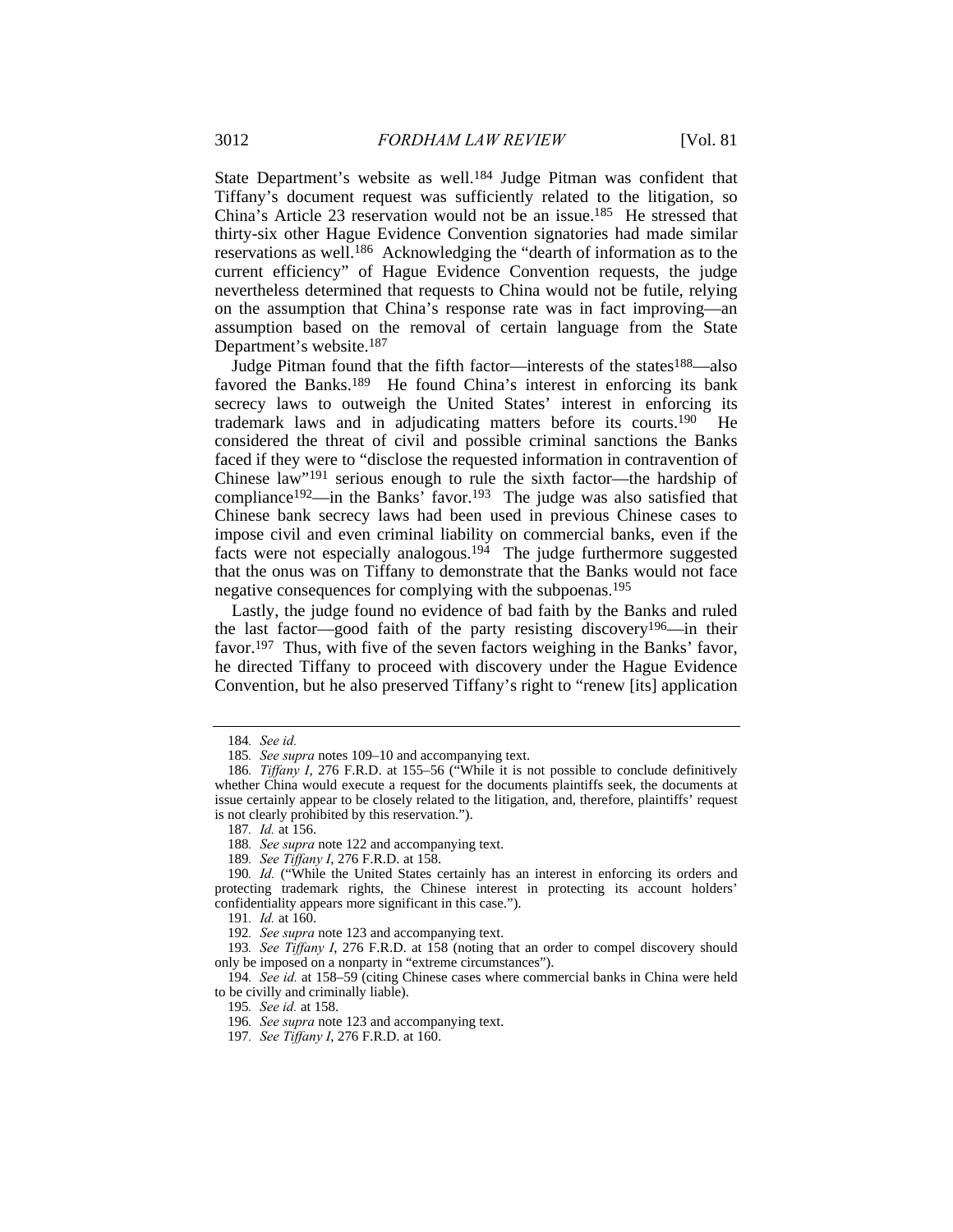to enforce [its] subpoenas" if the Hague Evidence Convention proved futile.198

Tiffany followed the discovery orders but eventually renewed its application on September 20, 2012.199 Before renewing its application, Tiffany submitted a letter of request to the MOJ, but only received a portion of the documents it requested nine months later.200 The MOJ had decided not to produce certain documents that were lacking "direct and close connections with the litigation" at hand.201 The MOJ's partial production was fully consistent with China's Article 23 declaration on pretrial discovery when it acceded to the Hague Evidence Convention.<sup>202</sup> Unfortunately, the partial production amounted to information regarding one BOC, one CMB, and three ICBC accounts in total, and questions such as whether the Tiffany I Defendants had additional accounts at the Banks, if there were any detailed wire transfer records, and whether the Banks had complied with the asset restraint portion of the preliminary injunction, remained unanswered.203

Despite this nine-month delay, Judge Pitman was not convinced that the Hague Evidence Convention was futile, and on November 8, 2012, he ultimately denied Tiffany's renewed application to enforce the previous subpoenas.204 The judge opined that the MOJ had unquestionably produced documents that were relevant and responsive.205 Additionally, he did not consider nine months to be "inordinately long given the delays inherent in international discovery proceedings."206 Although the judge acknowledged that the resulting production was "more limited than it would have been under the Federal Rules of Civil Procedure," this result was the reality of international litigation and foreign discovery.207 Furthermore, the judge pointed out that additional discovery would not necessarily uncover the source of the counterfeit goods.<sup>208</sup>

<sup>198</sup>*. Id.* at 160–61.

<sup>199</sup>*.* Tiffany (NJ) LLC v. Qi (*Tiffany I*), No. 10 Civ. 9471(RA)(HBP), 2012 WL 5451259, at \*1 (S.D.N.Y Nov. 8, 2012).

<sup>200</sup>*. See id.* The MOJ produced "account opening documents (including the government identification card of the account holder), written confirmation of certain transfers into the accounts and a list of transfers out of the accounts." *Id.*

<sup>201</sup>*. See id.* at \*2.

<sup>202</sup>*. See supra* note 110 and accompanying text.

<sup>203</sup>*. Tiffany I*, 2012 WL 5451259, at \*1–2.

<sup>204</sup>*. See id.* at \*2.

<sup>205</sup>*. Id.*

<sup>206</sup>*. Id.* (noting the lack of "statistical compilations" and citing personal experience).

<sup>207</sup>*. Id.* at \*2–3 ("The high cost of discovery in federal litigation is well known, and the fact that another sovereign chooses to take a more restrictive view of the appropriate scope of pretrial discovery is not unreasonable." (citations omitted)).

<sup>208</sup>*. Id.* The parties recently filed their responses to Judge Pitman's November 8, 2012 order denying Tiffany's renewed application. *See* Plaintiffs' Reply Memorandum of Law in Further Support of Their Objections to the November 8, 2012 Opinion and Order of Magistrate Judge Henry Pitman, *Tiffany I*, No. 10 Civ. 9471 (S.D.N.Y. Jan. 28, 2013); Response of Non-parties Bank of China and Industrial and Commercial Bank of China to Plaintiffs' Objections to the Magistrate Judge's Order Denying Plaintiffs Renewed Motion to Compel the Production of Documents in China in Violation of Chinese Law, *Tiffany I*, No.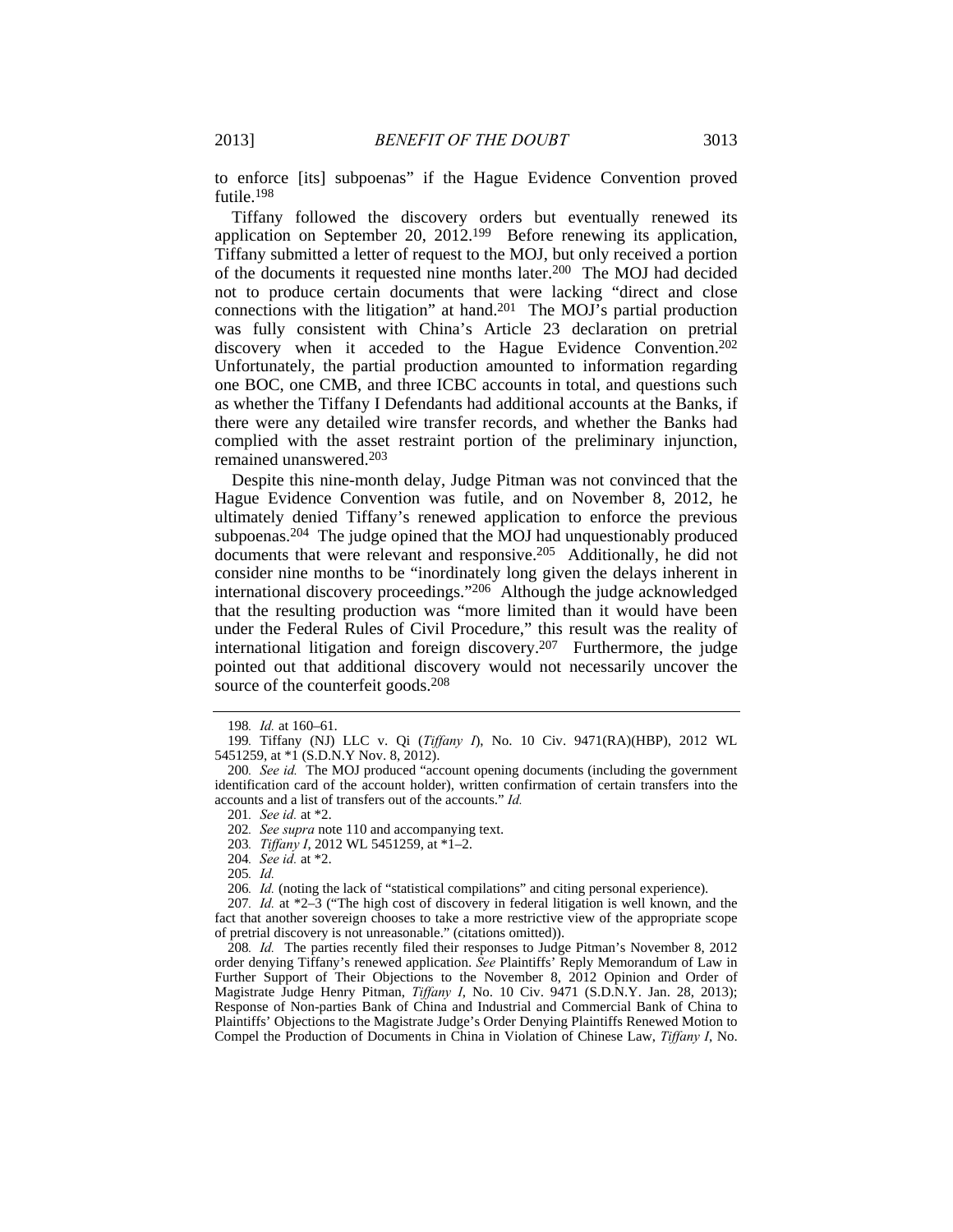#### *B.* Gucci America, Inc. v. Weixing Li

*Gucci I*, is a similar trademark infringement suit brought by Gucci and its affiliates against several websites and their operators<sup>209</sup> (Gucci I Defendants) six months before Tiffany filed its complaint in *Tiffany I*. 210 Judge Richard J. Sullivan presided over the case.211 Much of the initial pretrial proceedings paralleled *Tiffany I*: the complaint and alleged infringement, the Gucci I Defendants' failure to appear, and the preliminary injunction.212 The main difference was that BOC was the only bank implicated.213 Still, BOC took the same course of action—searching for bank records only in its New York branch and objecting to documents located outside the United States—when served with the preliminary injunction and a subpoena for bank records belonging to the Gucci I Defendants.<sup>214</sup> The judge also applied the seven-factor comity analysis,<sup>215</sup> but the similarities ended there.

Judge Sullivan found that the first two factors, concerning the importance of the bank records to the litigation and the specificity of Gucci's requests, weighed in Gucci's favor.<sup>216</sup> He then determined that the third factorwhether the information originated in the United States<sup>217</sup>—weighed in BOC's favor as the bank records were clearly located in China.218

As for the fourth factor—alternative means of securing the information219—the judge disagreed with Judge Pitman, finding that the Hague Evidence Convention was not a viable alternative for obtaining bank records located in China.220 Notably, Judge Sullivan arrived at his

210. Complaint, *Gucci I*, No. 10 Civ. 4974 (S.D.N.Y. June 25, 2010).

212*. Compare Gucci I*, 2011 WL 6156936, at \*1–2, *with supra* notes 157–61 and accompanying text.

215*. See Gucci I*, 2011 WL 6156936, at \*5–12.

<sup>10</sup> Civ. 9471 (S.D.N.Y. Jan. 7, 2013); Plaintiffs' Objections to the November 8, 2012 Opinion and Order of Magistrate Judge Henry B. Pitman, *Tiffany I*, No. 10 Civ. 9471 (S.D.N.Y. Nov. 26, 2012).

 <sup>209.</sup> The named defendants include Weixing Li a/k/a Xin Li, Lijun Xu a/k/a Jack London, Ting Xu a/k/a Jack London a/k/a Xu Ting a/k/a Rebecca Xu, Wenying Guo, Xiaochao Shang, Lei Xu, Fengyuan Zhao, Liqun Zhao, Ming Zhao, and Peiyuan Zhao—all doing business as Redtagparty, Myluxurybags.com, Kuelala.com, Xpressdesigners.com, Xpressdesigner.net, and Designer Handbags; ABC Companies; and several John Does. *See* Second Amended Complaint at 2, *Gucci I*, No. 10 Civ. 4974 (S.D.N.Y. Mar. 10, 2011).

<sup>211</sup>*. See Gucci I*, 2011 WL 6156936, at \*1.

<sup>213</sup>*. See Gucci I*, 2011 WL 6156936, at \*1.

<sup>214</sup>*. Compare Gucci I*, 2011 WL 6156936, at \*2, *with supra* notes 162–64 and accompanying text.

<sup>216</sup>*. See id.* at \*6. The Gucci I Defendants' bank records were "likely to provide the most fruitful avenue for discovering the identity of additional infringers" and as a practical matter, the records were "likely to provide the most effective measure of the revenues generated" by the Gucci I Defendants. *Id.*

<sup>217</sup>*. See supra* note 122 and accompanying text.

<sup>218</sup>*. See Gucci I*, 2011 WL 6156936, at \*6.

<sup>219</sup>*. See supra* note 122 and accompanying text.

<sup>220</sup>*. See Gucci I*, 2011 WL 6156936, at \*7–9.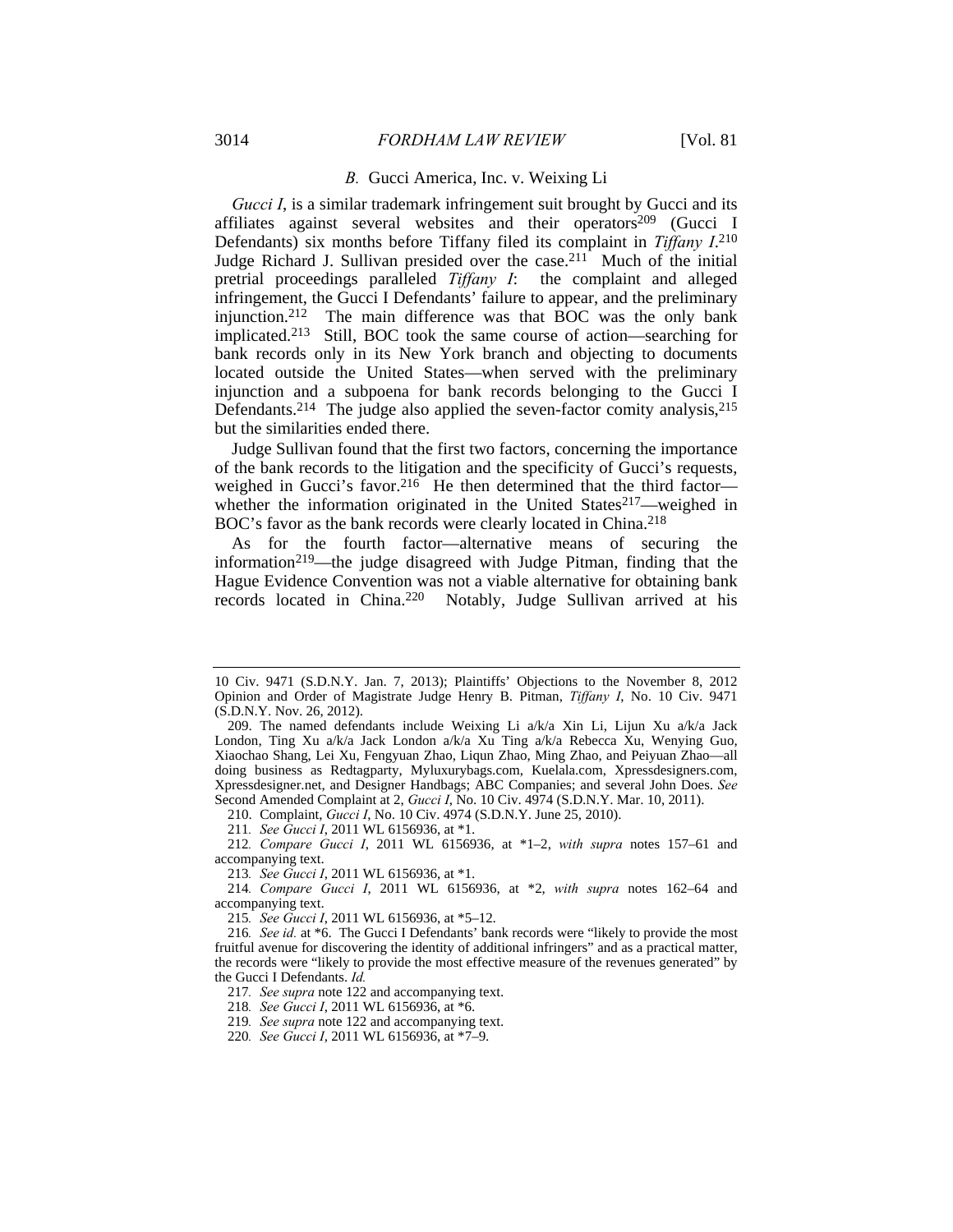conclusion from the same evidence and arguments presented in *Tiffany I*. 221 Although Judge Pitman interpreted the revision of the State Department's website as a sign that China's response rate was improving, Judge Sullivan was not as optimistic, expressing skepticism over what seemed to be an "unexplained revision."222 Judge Sullivan was not willing to discount Gucci's expert opinions and secondary sources without "concrete evidence" of China's compliance with Hague Evidence Convention requests.223

Unlike Judge Pitman, Judge Sullivan did not require the Hague Evidence Convention to be completely futile224 and instead cited language from *Aérospatiale* stating that the Hague Evidence Convention is to be considered a viable alternative as long as it was an "effective, or efficient, method."225 However, Judge Sullivan found the evidence to indicate that the Hague Evidence Convention in this instance would be "unduly time consuming and expensive, as well as less certain to produce needed evidence than direct use of the Federal Rules" and therefore, that it was not viable.226

Judge Sullivan also disagreed with Judge Pitman on the fifth factor,  $227$ concluding that China's interests did not outweigh those of the United States.<sup>228</sup> In addition to the United States' interests in protecting intellectual property rights and preventing consumer confusion, the judge was also concerned with the Banks using Chinese bank secrecy laws as a "shield against the requirements faced by other United States-based financial institutions" and the possibility of counterfeiters utilizing foreign banking secrecy laws to "facilitate global infringement schemes."229

As for BOC's hardship in complying with the subpoenas, Judge Sullivan found the threat of sanctions too speculative for the sixth factor to favor the Banks.230 Finally, the judge held that BOC's opposition to the subpoena was not in bad faith.<sup>231</sup> Thus, with five of the seven factors weighing in

<sup>221</sup>*. Compare id.* at \*7–9 (discussing MOJ's statistics, now defunct language on the State Department's website, expert opinions, and secondary sources), *with supra* notes 176–86 and accompanying text.

<sup>222</sup>*. See Gucci I*, 2011 WL 6156936, at \*9.

<sup>223</sup>*. Id.*

 <sup>224.</sup> Judge Sullivan stated that requiring the Hague Evidence Convention be deemed futile in order to be considered an unviable means of obtaining evidence was "plainly in tension with the Supreme Court's rejection of a blanket rule requiring resort to Convention procedures in the first instance." *Id.* at \*8 (citing Société Nationale Industrielle Aérospatiale v. U.S. Dist. Court for the S. Dist. of Iowa, 482 U.S. 522, 539 (1987)).

<sup>225</sup>*. Id.* (citations omitted).

<sup>226</sup>*. Id.* at \*8 (quoting Société Nationale Industrielle Aérospatiale v. U.S. Dist. Court for the S. Dist. of Iowa, 482 U.S. 522, 542 (1987)).

<sup>227</sup>*. See supra* note 122 and accompanying text (interests of the states).

<sup>228</sup>*. See Gucci I*, 2011 WL 6156936, at \*9–11.

<sup>229</sup>*. See id.* at \*10–11.

<sup>230</sup>*. Id*. at \*11; *see also supra* note 123 and accompanying text.

<sup>231</sup>*. See Gucci I*, 2011 WL 6156936, at \*12 (noting, however, that it was "certainly conceivable that Bank of China has actively assisted Defendants in concealing illegallyobtained profits").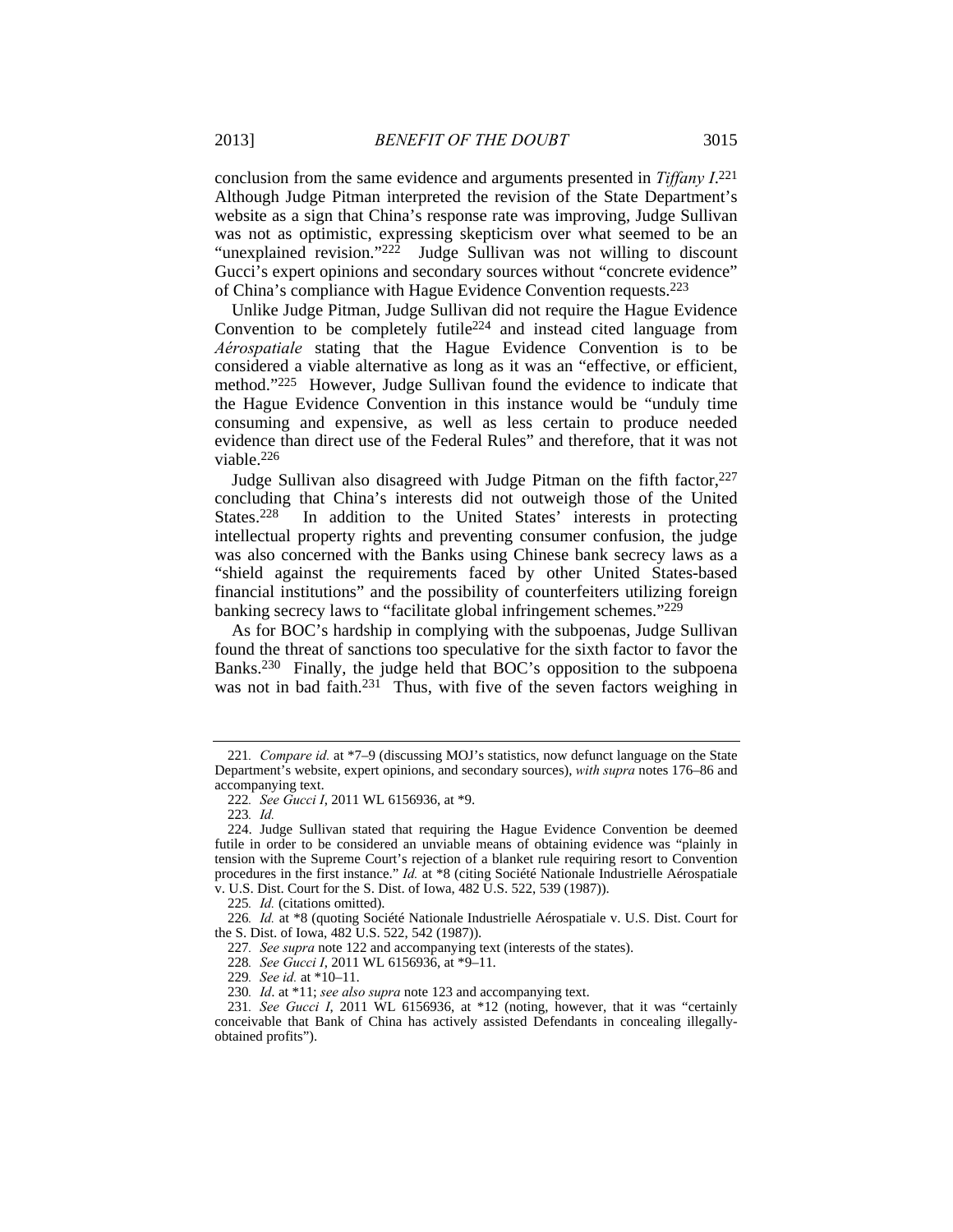Gucci's favor, the judge granted Gucci's motion to compel discovery under the Rule 45 subpoena.232

Rather than complying with Judge Sullivan's order, BOC resisted production of the Gucci I Defendants' bank records and instead filed motions—albeit unsuccessful—for leave to appeal to request an extension to comply with the discovery order and then for reconsideration of the discovery order.233 On November 15, 2012, Judge Sullivan finally held BOC in civil contempt and ordered the bank to pay a fine of \$75,000 for failing to comply with the discovery order despite having been given multiple extensions and opportunities to be heard.<sup>234</sup> The judge reasoned that allowing BOC's noncompliance to continue would produce grave consequences.235 If BOC did not produce all of the documents responsive to the 2010 Subpoena, Gucci's ability to fully prosecute its case against the Gucci I Defendants would be jeopardized.<sup>236</sup> The judge was not sympathetic to BOC's contention that it was awaiting permission from China to produce the Gucci I Defendants' bank records, especially since BOC had waited almost a year before seeking such permission.237 Therefore, any and all delay was solely attributed to BOC. Furthermore, Judge Sullivan reiterated his position on the Hague Evidence Convention: the Hague Evidence Convention would leave Gucci "empty-handed" because the letters of request have "little likelihood of success."238 This case is currently on appeal to the Second Circuit and the contempt order has been stayed.239

## *C.* Tiffany (NJ) LLC v. Forbse

On July 20, 2011, six months after Tiffany filed its complaint in *Tiffany I*, Tiffany filed another complaint against a separate group of websites and their operators<sup>240</sup> (Tiffany II Defendants) alleging similar causes of action

<sup>232</sup>*. See id.*

<sup>233</sup>*. See Gucci I*, No. 10 Civ. 4974(RJS), 2012 WL 5992142, at \*2–3 (S.D.N.Y. Nov. 15, 2012). BOC did produce documents for two of the nine accounts listed in the original subpoena but this limited production was in itself incomplete as it lacked documentation of deposits and withdrawals associated with the two accounts. *Id.* at \*2.

<sup>234</sup>*. See id.* at \*9. It had been over a year since Judge Sullivan's discovery order was issued. *See id.* at \*2–3.

<sup>235</sup>*. Id.* at \*8.

<sup>236</sup>*. Id.*

<sup>237</sup>*. See id.* at \*7.

<sup>238</sup>*. Id.* at \*6. Judge Sullivan's statement about the Hague Evidence Convention came eight days after Magistrate Judge Pitman deemed the Hague Evidence Convention a viable means for obtaining evidence located in China. *See supra* notes 204–05 and accompanying text.

<sup>239</sup>*. Gucci I*, No. 10 Civ. 4974(RJS), 2011 WL 6156936 (S.D.N.Y. Aug. 23, 2011), *appeal docketed*, No. 11-3934 (2d Cir. Sept. 27, 2011). The Second Circuit will be hearing the *Gucci I* and *Tiffany II* appeals in tandem. *See* Order, Gucci Am. Inc v. Li, No. 11-3934 (2d Cir. Jan. 16, 2013) (directing appeals to be heard in tandem).

 <sup>240.</sup> The named defendants include Bruce Forbse, Chen Jia Wen, Gimi Wooten, Hu Xin Xing, Alyarica Ltd., Tiffany Jewelries Inc., Tiffany-Gifts Inc., United Merchants, Ltd, and Web Sale Merchants LLP—all doing business as Tiffany-Collections.com, Tiffany-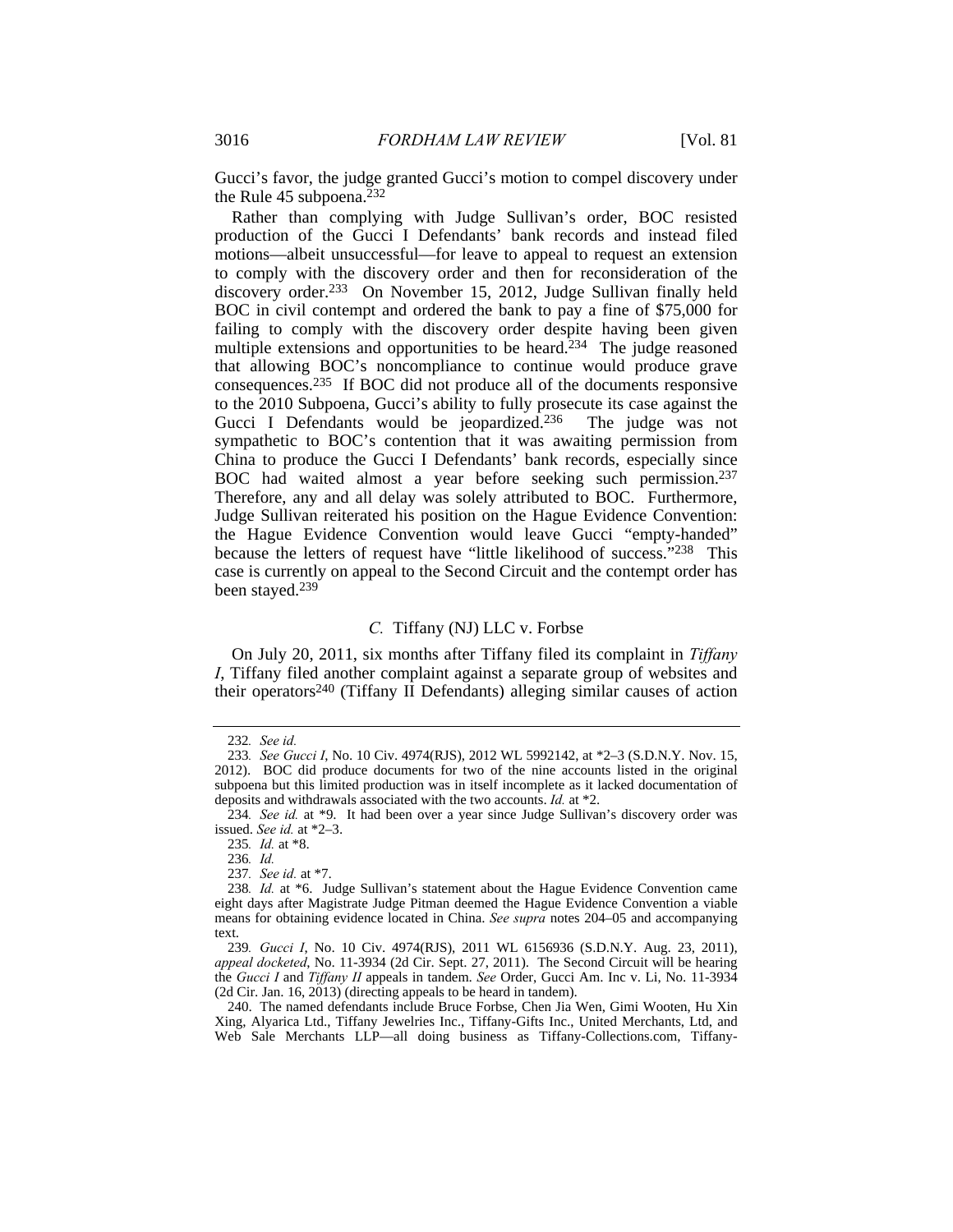and infringing activity as in *Tiffany I* and *Gucci I*. 241 Judge Naomi Reice Buchwald presided over *Tiffany II*. 242 The pretrial proceedings for *Tiffany II* progressed in a similar fashion as the prior cases.<sup>243</sup> While all three banks were implicated in this suit, BOC played a special role as the acquiring bank for one of the infringing websites.244 For sales over the internet, an acquiring bank serves as an "intermediary between the online merchant and a credit card network such as Visa" and "is also often responsible for performing due diligence on the merchant and accordingly often accepts the risk of 'chargebacks,' meaning customer disputes that result in a reversal of a transaction."245

On May 23, 2012, Judge Buchwald directed Tiffany to use the Hague Evidence Convention for the Tiffany II Defendants' bank records at ICBC and CMB.246 However, because of BOC's role as an acquiring bank, the judge separately ordered BOC to comply with the "discovery provisions of the preliminary injunction."247

The seven-factor comity analysis that Judge Buchwald conducted resulted in three of the seven factors weighing in favor of CMB and ICBC and only two of the seven factors for BOC.<sup>248</sup> Despite Tiffany garnering a majority of the factors against all three banks, the judge allowed ICBC and CMB to proceed through the Hague Evidence Convention rather than comply with the Rule 45 subpoenas.<sup>249</sup> She reasoned that China should be given the opportunity to demonstrate its cooperation under the Hague Evidence Convention as a first instance and that future courts could "take notice and adjust their analysis" should it prove futile.<sup>250</sup>

The judge took a different approach with BOC. BOC's role as an acquiring bank bolstered factors one—the importance of the documents requested<sup>251</sup>—and seven—the good faith of the party resisting discovery<sup>252</sup>—thus tipping the balance in Tiffany's favor.<sup>253</sup> Specifically,

Gifts.com, Tiffany-Jewelries.us, TiffanyInsideSales.com, UK-Tiffany-Gifts.com, Best10Brands.com, and Trusted-Seller.eu; ABC Companies; and several John Does. *See* Complaint at 1–2, *Tiffany II*, No. 11 Civ. 4976 (S.D.N.Y. July 2, 2011).

<sup>241</sup>*. Compare id.*, *with supra* notes 157–59, 210 and accompanying text.

<sup>242</sup>*. Tiffany II*, No. 11 Civ. 4976(NRB), 2012 WL 1918866, at \*1 (S.D.N.Y. May 23, 2012).

<sup>243</sup>*. Compare id.* at \*1–2, *with supra* notes 160–64, 212–14 and accompanying text.

<sup>244</sup>*. Tiffany II*, 2012 WL 1918866, at \*1–2. BOC was the acquiring bank for TiffanyOutletStore.com. *Id.* See *supra* note 74 for an explanation of the role of an "acquiring bank."

<sup>245</sup>*. Tiffany II*, 2012 WL 1918866, at \*2.

<sup>246</sup>*. See id.* at \*13.

<sup>247</sup>*. See id.* at \*11.

 <sup>248.</sup> CMB and ICBC had the third, fourth, and seventh factors ruled in its favor while BOC only had the third and fourth. *See id.* at \*4–7.

<sup>249</sup>*. Id.* at \*10–11.

<sup>250</sup>*. Id.* at \*10 ("China has yet to have a meaningful opportunity to demonstrate whether it will comply with a Hague Convention request under these circumstances.").

<sup>251</sup>*. See supra* note 122 and accompanying text.

<sup>252</sup>*. See supra* note 123 and accompanying text.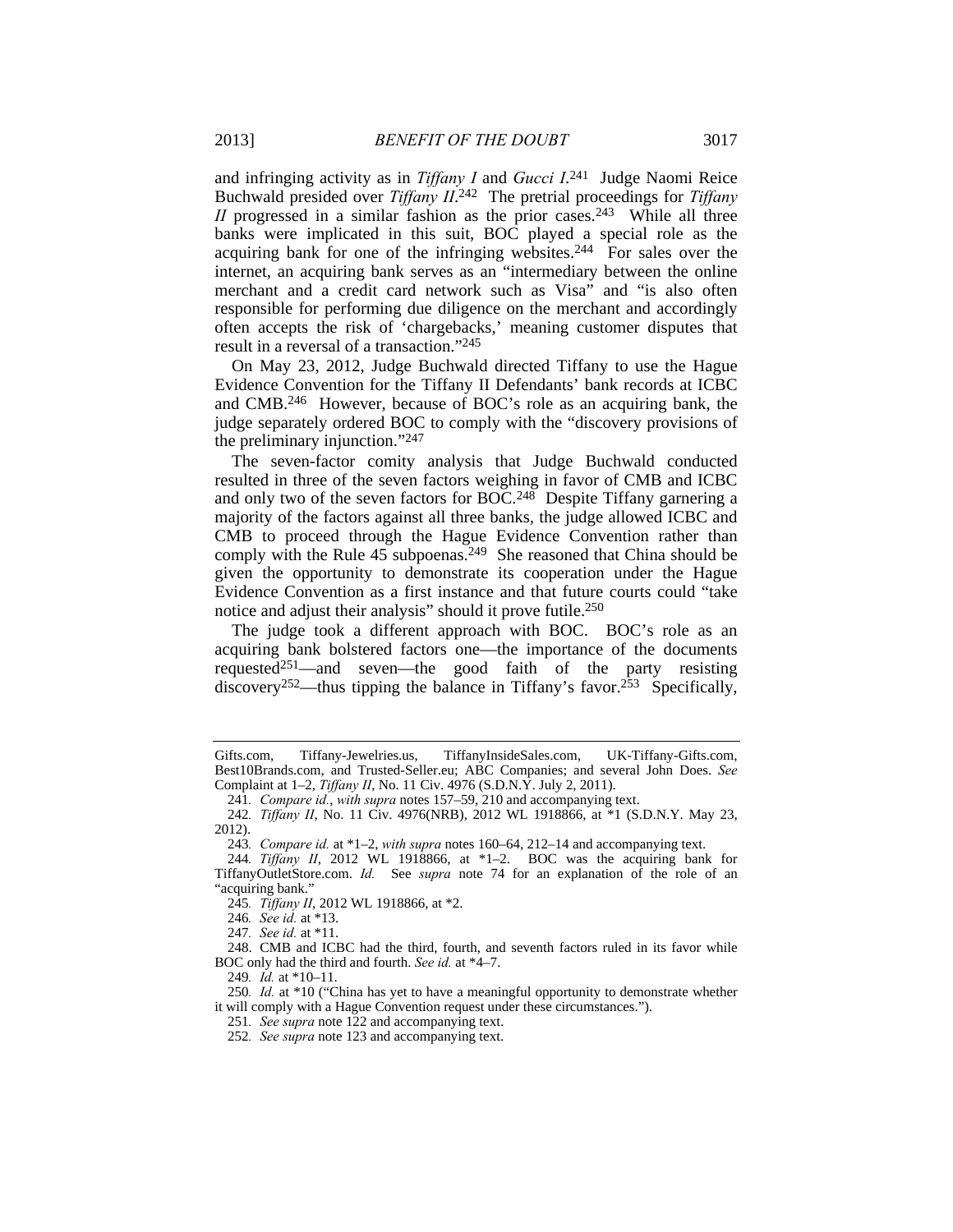the court believed that through the due diligence that BOC was required to perform in order to become an acquiring bank, and from its active role as an acquiring bank BOC was in possession of "valuable information as to the identity, business activities, and even location of one or more defendants."254 It was possible that BOC even had information on where the Tiffany II Defendants were depositing their profits.255 The judge was suspicious of BOC's ability to confirm that TiffanyOutletStore.com—a website with the word "Tiffany" in its name—was using its payment systems, suggesting that BOC was withholding crucial evidence.<sup>256</sup>

Furthermore, Judge Buchwald's May 23, 2012 order brought new developments in this conflict to light. The judge revealed that according to Tiffany's expert opinions, the Chinese government holds large ownership interests in all three banks, making the threat of sanctions highly doubtful.257 This information hurt the Banks in the sixth factor—the hardship of compliance.<sup>258</sup> She was also the first to address a November 3, 2011 letter from the People's Bank of China (PBOC) and the China Banking Regulatory Commission (CBRC)—two financial regulatory bodies in China—to four judges of the Southern District of New York with similar cases pending on their dockets.259

In this letter, the PBOC and CBRC urged the judges to utilize the Hague Evidence Convention and assured the judges that they would "actively coordinat[e] with the PRC Ministry of Justice and judicial organs in the PRC" to ensure timely execution of any letters of request.<sup>260</sup> The judge interpreted this letter as an expression of the Chinese government's intention to establish the Hague Evidence Convention as a viable alternative means for obtaining evidence in China, thus allowing the fourth factor to weigh in favor of the banks.<sup>261</sup> With respect to the fifth factor—the interest of the states262—however, the court found the interests of both China and

<sup>253</sup>*. Tiffany II*, 2012 WL 1918866, at \*11 (noting that BOC's role "strengthen[ed] the importance of the information sought and suggest[ed] potential bad faith on behalf of BOC").

<sup>254</sup>*. Id.* at \*5 (noting that the due diligence generally performed on merchants with whom a bank works with often includes physical inspections of the merchant's premises).

<sup>255</sup>*. Id.*

<sup>256</sup>*. See id.* at \*10 ("[I]t would seem possible, if not likely, that BOC could have identified the infringing website based on a simple search of its records.").

<sup>257</sup>*. Id.* at \*9 ("[T]he Chinese government either directly or indirectly owns 67% of the A shares in BOC, 70% of the A shares in ICBC, and over 25% of the shares in CMB.").

<sup>258</sup>*. See supra* note 123 and accompanying text; *see also Tiffany II*, 2012 WL 1918866, at \*9.

<sup>259</sup>*. Tiffany II*, 2012 WL 1918866, at \*6. The letter was addressed to Judges Sullivan, Pauley, Pitman, and Batts. *Id.* at \*6 n.7.

<sup>260</sup>*. Id.* at \*6.

<sup>261</sup>*. Id.* at \*7 ("It would seem prudent to forebear from assuming that the Hague Convention is not a viable option until Chinese authorities have had a meaningful opportunity to comply with similar requests but have failed to do so.").

<sup>262</sup>*. See supra* note 122 and accompanying text.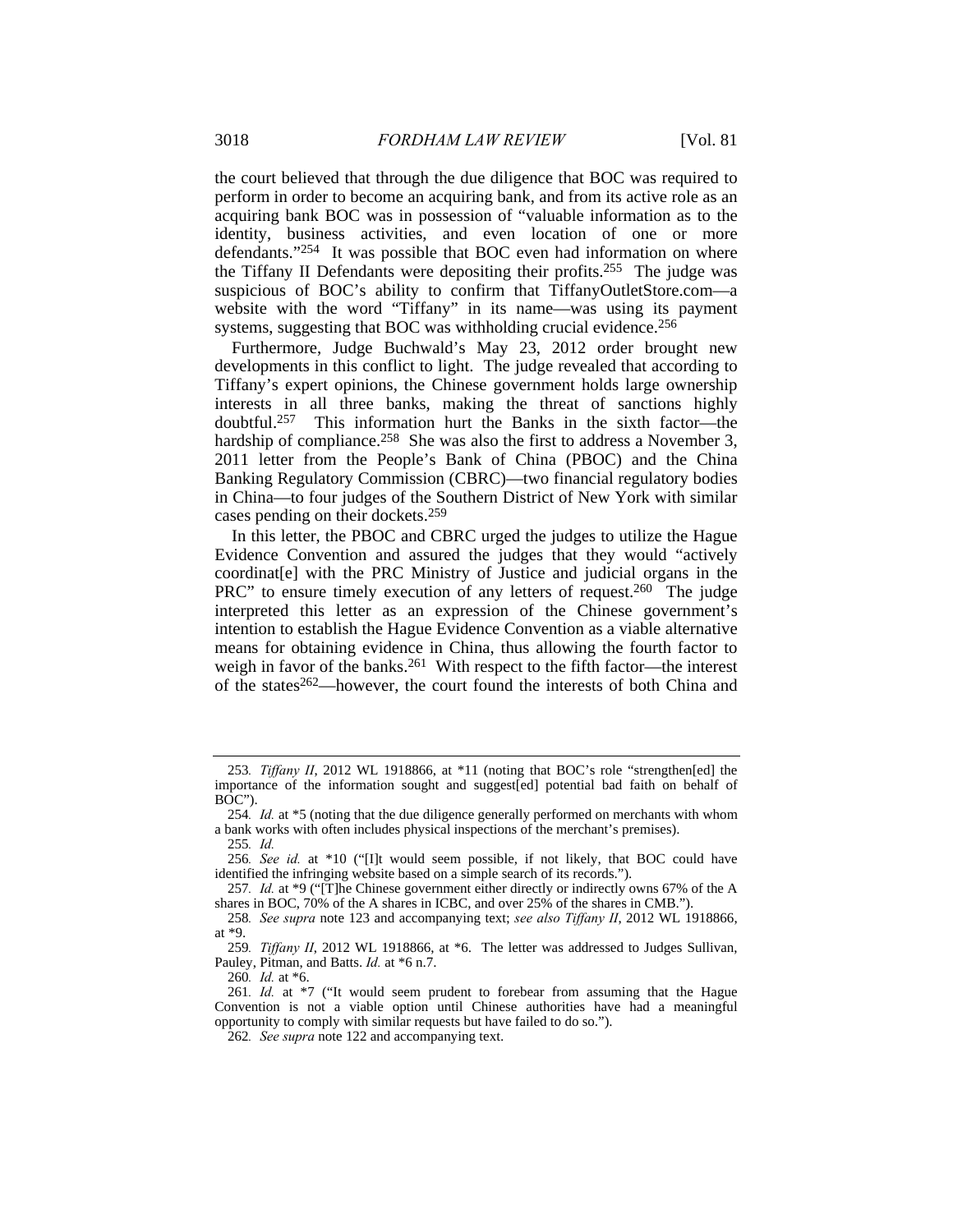the United States to be equally compelling and thus determined that neither interest predominated.263

BOC has appealed Judge Buchwald's order to comply with the Rule 45 subpoena, along with ICBC and CMB, which both appealed on separate grounds.264

## *D. Additional Cases*

The Banks are also involved in at least three additional cases in the Southern District of New York that implicate the seven-factor analysis.

*Wultz v. Bank of China Ltd.*265 is a wrongful death action brought against BOC arising out of a 2006 suicide bombing in Tel Aviv.266 While the factual circumstances of this case are inapposite to the previous three cases, this case was filed in the Southern District of New York and involves obtaining bank records in China and China's handling of Hague Evidence Convention requests.267 In *Wultz*, it had been over a year since the plaintiffs sent the MOJ their Hague Evidence Convention request and so, on October 29, 2012, Judge Shira A. Scheindlin granted the plaintiff's motion to compel discovery under the Federal Rules of Civil Procedure. In arriving at her decision, the judge emphasized that despite numerous discovery orders in several other pending cases, BOC had yet to be sanctioned by the Chinese government and that it was evident that the MOJ had "chosen not to defer to the relatively broad scope of American discovery" in handling Hague Evidence Convention requests.268 On January 10, 2013, in response to BOC's contentions as to what documents were subject to production under the October 29, 2012 order, Judge Scheindlin issued another order clarifying exactly which categories of documents BOC was required to produce.269 Judge Scheindlin stated that the October 29 order did not require BOC to automatically produce certain documents and communications from BOC to the Chinese government whose "disclosure is specifically and categorically prohibited" under "Article 5(1) of the Antimoney Laundering Law of the PRC; Articles 7, 15(2) and 16 of the Rules for Anti-money Laundering by Financial Institutions; and Article 6 of the Measures for the Administration on Financial Institutions' Reports of Large-

<sup>263</sup>*. Id.* at \*8 (finding the possibility of "transnational counterfeiters" using such laws as a shield from the consequences of their unlawful actions worrisome).

<sup>264</sup>*. Tiffany II*, No. 11 Civ. 4976(NRB), 2012 WL 1918866 (S.D.N.Y. May 23, 2012), *appeal docketed*, No. 12-2317 (2d Cir. June 7, 2012).

 <sup>265.</sup> No. 11 Civ. 1266(SAS), 2012 WL 5378961 (S.D.N.Y. Oct. 29, 2012).

<sup>266</sup>*. See id.* at \*1.

<sup>267</sup>*. See id.* The court noted that this was not the first time "a party has sought the production of documents by BOC, BOC has objected that production would threaten it with civil and criminal liability under China's Bank Secrecy Laws, and a court has responded by applying the Second Circuit's multi-factor comity test." *Id.* at \*3.

<sup>268</sup>*. Id.* at \*3.

<sup>269</sup>*. See* Wultz v. Bank of China Ltd., No. 11 Civ. 1266(SAS), 2013 WL 132664 (S.D.N.Y. Jan. 10, 2013).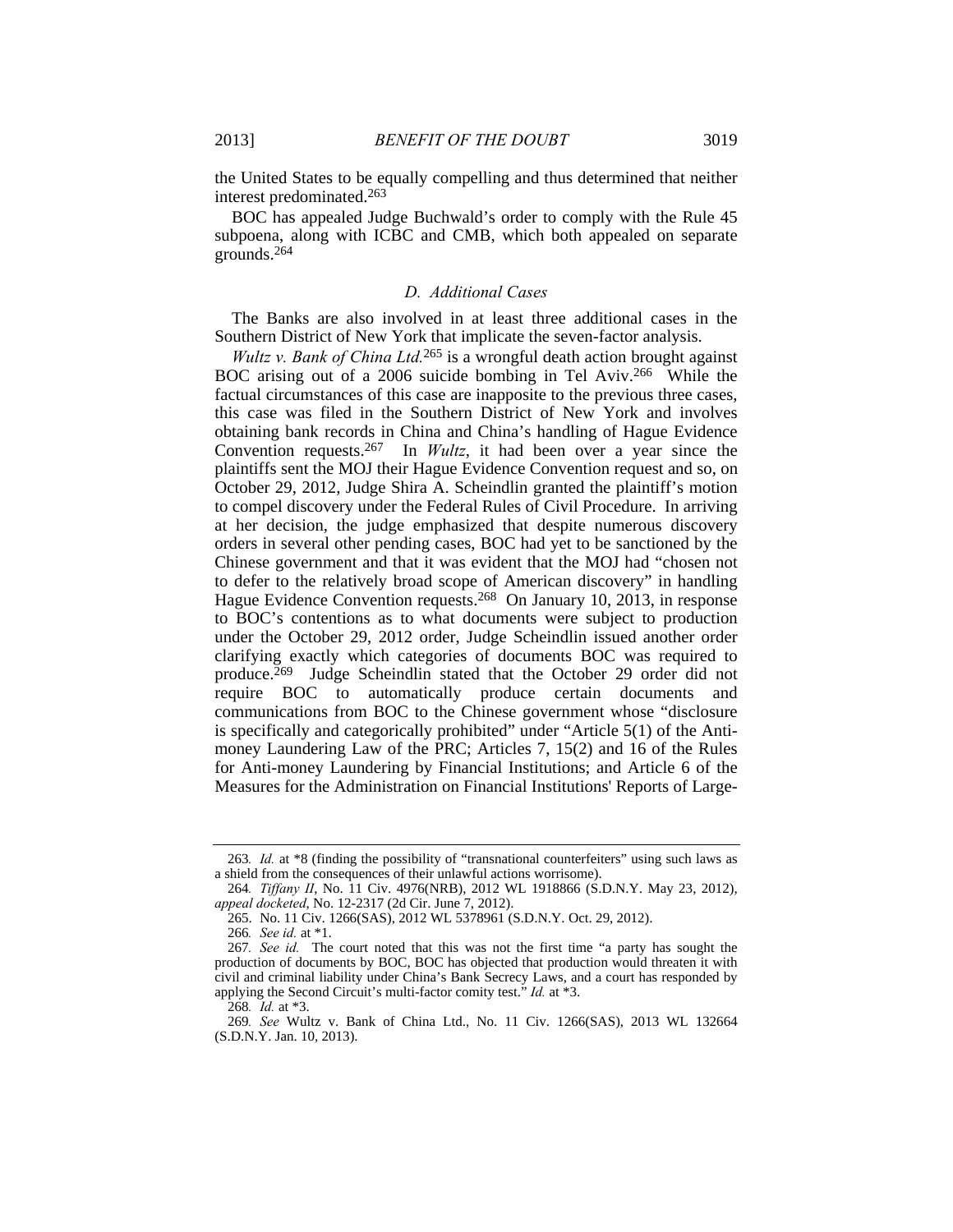sum Transactions and Suspicious Transactions."270 BOC was required, however, to produce any documents and communications to the Chinese government "outside the course of 'regular regulatory reviews.'"271 In exempting certain documents from production, the judge reasoned that, while previous application of the seven-factor comity analysis to Chinese bank secrecy laws favored production, application of the same test to the regulatory laws at issue in the January 10, 2013 order demanded the opposite result.272 Specifically, the judge awarded more deference to the regulatory laws at issue because they were geared towards combating money laundering—one of the central interests considered in the October 29 order.273

In *Gucci America, Inc. v. Bagsmerchant, LLC*274 (*Gucci II*), Gucci filed a complaint against several websites and their operators<sup>275</sup> (Gucci II Defendants) on April 5, 2010.276 Judge Scheindlin is the presiding judge on this case as well.<sup>277</sup> On July 8, 2011, she entered a default judgment in the amount of \$7,800,000 against the Gucci II Defendants but vacated that judgment on September 27, 2012.278

*Tiffany (NJ) LLC v. Dong*, 279 is yet another trademark infringement suit Tiffany brought on March 30, 2011 against several websites and their operators280 (Tiffany III Defendants).281 Judge George B. Daniels entered default judgment against the Tiffany III Defendants on March 22, 2012 and the case was referred to Magistrate Judge Frank Maas.<sup>282</sup>

274. No. 10 Civ. 2911(SAS), 2012 WL 4468192 (S.D.N.Y. Sept. 27, 2012).

 275. The named defendants include Bagsmerchant, LLC; Bagsmerchant.Co; Bags Store Ltd. a/k/a www.bags-store.com; Yunjing LLC; Authentictrading Ltd.; Yi Wang; Wu Xianhui; Yu Zhang; Jason James a/k/a Jason Mioto a/k/a Jermen Mioto; www.bagsdeal.com—all doing business as www.bagsmerchant.com; ABC Companies; and John Does. *See id.* at \*1.

276. Complaint, *Gucci II*, No. 10 Civ. 2911 (S.D.N.Y. Apr. 5. 2010).

277*. See Gucci II*, No. 10 Civ. 2911(SAS), 2012 WL 4468192 (S.D.N.Y. Sept. 27, 2012).

278*. See id.* at \*1. BOC and CMB successfully argued that the default judgment was the equivalent of an ex-parte turnover order, which required special proceedings. *Id.* at \*2.

279. No. 11 Civ. 2183(GBD)(RM) (S.D.N.Y. Mar. 30, 2011).

 280. The named defendants include Alice Dong, Alice Huang, Fiona Jones, Le Tian, Lin Feng a/k/a Feng Lin, Shi Zhonghua, Wang Zhi Rong, Yan Zhou—all doing business as TiffanyintheBox.com, 925JewelryBox.com, Tiffany4Girls.com, 925JewelrySale.com, PandoraOutlets.com, 925JewelryStore.com, 925Store.org, JewelrySetSale.com, PandoraOutlets.com, 925JewelryStore.com, 925Store.org, JewelrySetSale.com, SilverCharmSales.com, Xingren Co. Ltd., GZ Chang Min Net S&T Co., Bangrui Information and Technology Co. Ltd., Shanghai RongJiao Electronic Business Co., and Shanghai Changbang Le Tian Service Co.; ABC Companies; and John Does. Complaint at 2, *Tiffany III*, No. 11 Civ. 2183(GBD)(RM) (S.D.N.Y. Mar. 30, 2011).

281*. See id.*

282*.* Default Judgment Order, *Tiffany III*, No. 11 Civ. 2183(GBD)(RM) (S.D.N.Y. Mar. 22, 2012).

<sup>270</sup>*. Id*. at \*1–2.

<sup>271</sup>*. Id.*

<sup>272</sup>*. Id.* at \*1.

<sup>273</sup>*. Id.* The parties are currently tied up in discovery. *See* Wultz, No. 11 Civ. 1266(SAS) (S.D.N.Y. Feb. 13, 2013).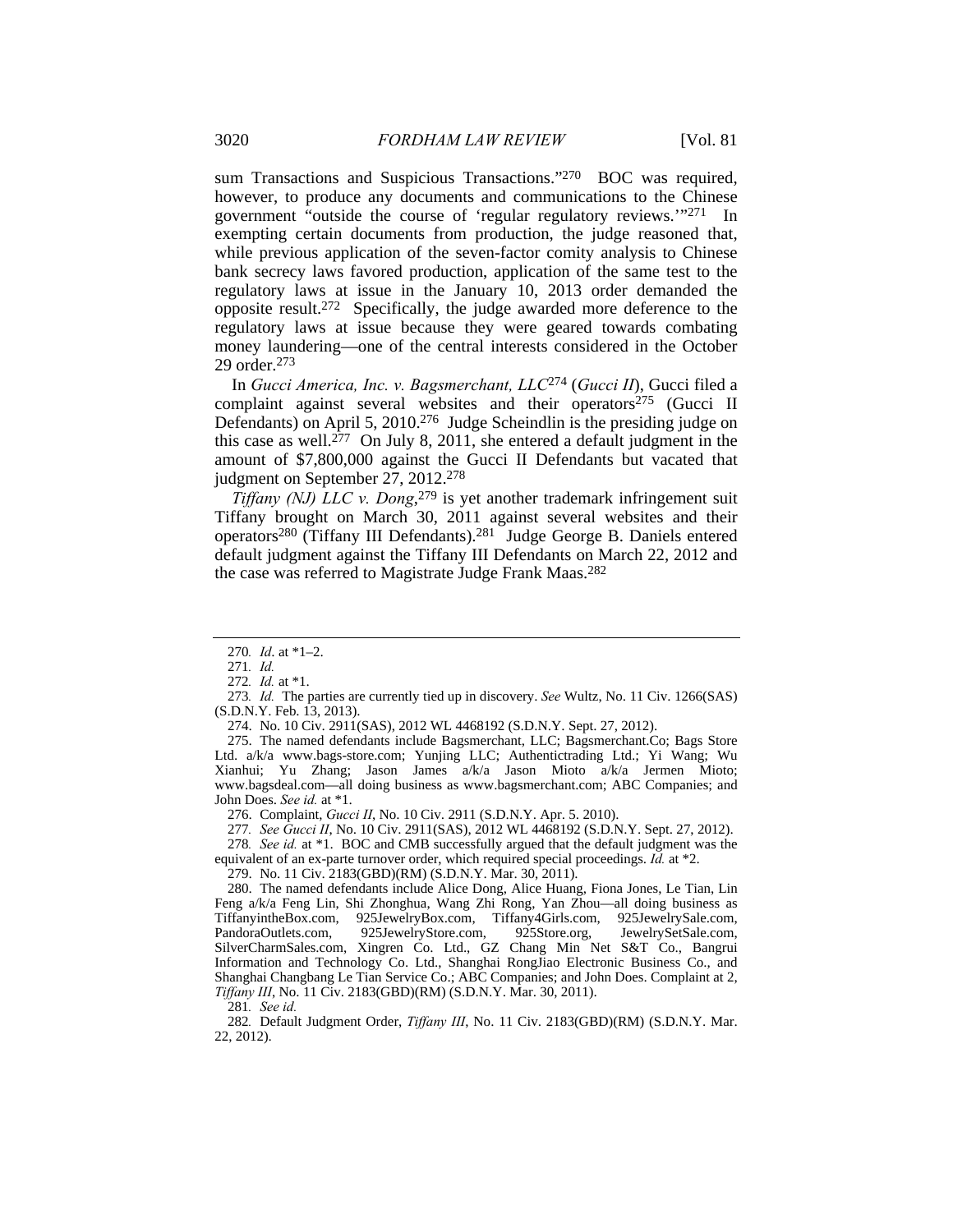# III. ADVERSE PRESUMPTIONS AND PLACING THE BURDEN ON FOREIGN CENTRAL AUTHORITIES TO INCREASE TRANSPARENCY

A review of *Tiffany I*, *Gucci I*, and *Tiffany II* reveals serious transparency problems with the Chinese Central Authority and, more importantly, the ability of a Hague Evidence Convention request to undermine the "just, speedy, and inexpensive determination" of trademark infringement suits.283 Moreover, clarification on the appropriate avenue for obtaining evidence located in China is imperative, as there are at least two pending cases where this issue is highly relevant.284 Rather than offering foreign countries "meaningful opportunities"285 to demonstrate their cooperation—while domestic litigants bear the costs—whenever there is uncertainty on the proper course of foreign discovery, courts should adopt a presumption against the country's cooperation, with the burden on the foreign government to indicate otherwise.

This part will assess the reasoning in *Tiffany I*, *Gucci I*, and *Tiffany II* and suggest how courts should view the Chinese legal system when evaluating the viability of the Hague Evidence Convention.

#### *A. Lost in Translation: Misconceptions of the Chinese Legal Landscape*

*Tiffany I* is illustrative of the risks associated with requesting evidence pursuant to the Hague Evidence Convention. Although Judge Pitman was not concerned with China's Article 23 reservation under the Hague Evidence Convention,286 this reservation was the reason that substantial portions of Tiffany's document requests were denied.287 While the MOJ's discretion on the scope of production is consistent with China's Article 23 reservation,288 it has drastically reduced Tiffany's ability to uncover the source of the counterfeit goods and to identify additional defendants.<sup>289</sup>

Even if Judge Pitman was to now grant additional discovery under the Federal Rules of Civil Procedure, it has been over two years since the complaint in *Tiffany I* was filed. The evidence and funds that Tiffany seeks are likely long gone. Not only are Hague Evidence Convention requests time consuming, but *Tiffany I* demonstrates the ability of such requests to ruin subsequent discovery attempts to uncover time sensitive information. Judge Sullivan's concern that plaintiffs will not be able to fully prosecute their cases against their infringers when a court declines to compel discovery was realized in *Tiffany I*. 290

<sup>283</sup>*. See supra* note 117 (language from *Aérospatiale*).

<sup>284</sup>*. See supra* notes 276–82 and accompanying text.

<sup>285</sup>*. See supra* notes 250, 261 and accompanying text.

<sup>286</sup>*. See supra* note 186 and accompanying text.

<sup>287</sup>*. See supra* notes 202–03 and accompanying text.

<sup>288</sup>*. See supra* note 110 and accompanying text.

<sup>289</sup>*. See supra* notes 207–08 and accompanying text.

<sup>290</sup>*. See supra* notes 236, 238 and accompanying text.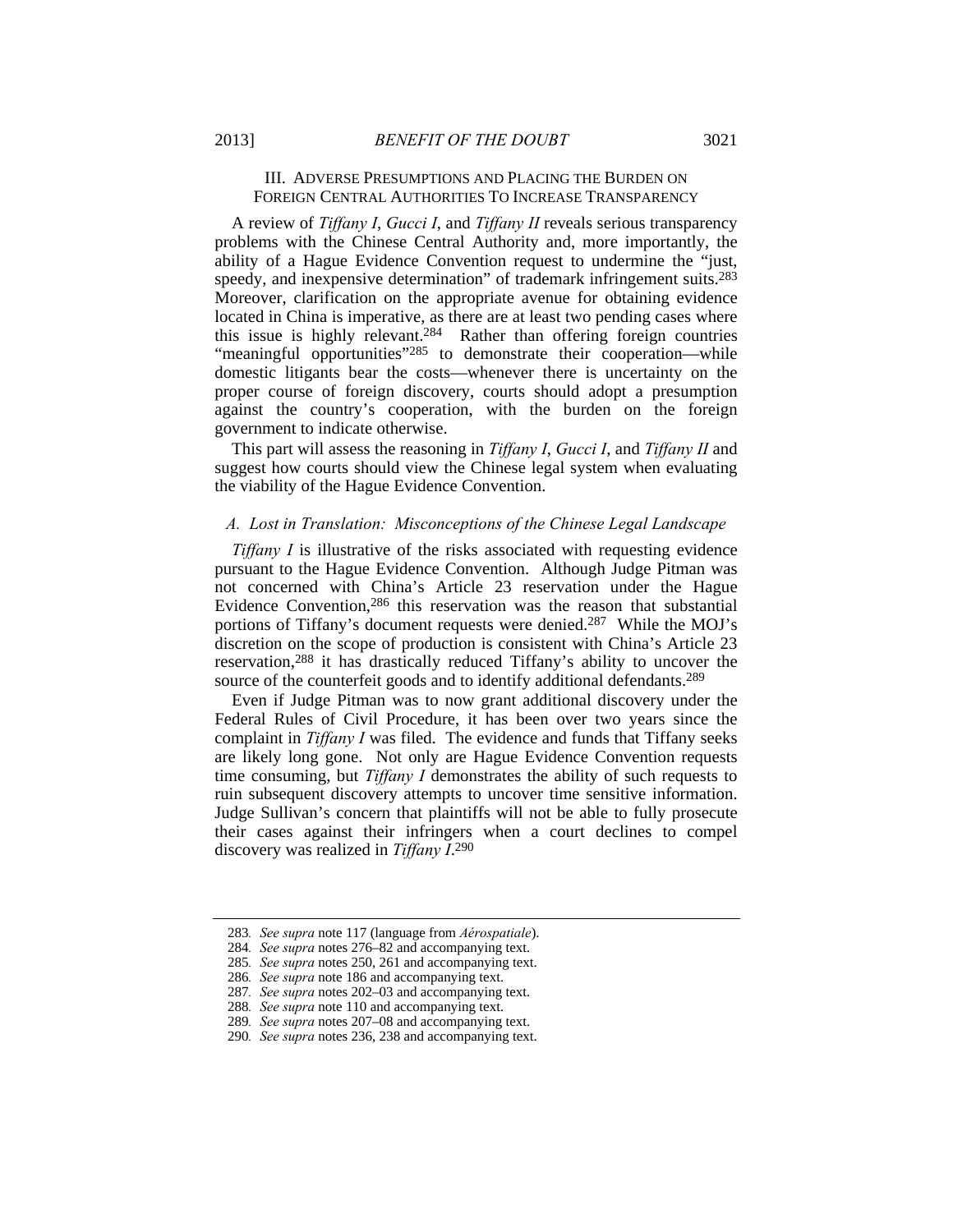Therefore, provisional evidence preservation measures, as authorized by the TRIPS Agreement, can be extremely useful in these situations.291 Litigants who have been ordered to conduct discovery through the Hague Evidence Convention should consider asset and evidence preservation measures in China while their letters of request are pending. However, litigants should tread carefully, as Chinese courts have not been employing evidence preservation measures to their fullest extent.292 Fortunately, the recent amendments to China's Civil Procedure Law could lead to increased use of preliminary injunctions.293

Secondly, each judge to subsequently address the threat of sanctions by the Chinese government clearly grew increasingly skeptical.<sup>294</sup> As Judge Buchwald pointed out, the threat of sanctions is hardly credible when the Chinese government possesses large ownership interests in all three banks.295 The Chinese government, as signatory to the Hague Evidence Convention and owner of substantial interests in the Banks, should arguably be more compliant with the letters of request.296 Additionally, the fact that BOC subsequently produced certain documents, albeit minuscule, in accordance with the discovery order in *Gucci I*, also casts serious doubts as to the reality of sanctions.297 Furthermore, the court in *Wultz* pointed out the absence of a single instance of sanctions against the Banks in the two years since the first time the Banks raised this argument.<sup>298</sup> The threat of sanctions was their main argument for resisting discovery, and this argument has become increasingly questionable.299

Moreover, related to the issue of sanctions was China's interest in enforcing its bank secrecy laws. Judge Pitman was the only judge to consider this interest to outweigh the United States' interest in enforcing its

<sup>291</sup>*. See* Cohen, *supra* note 152 ("Preliminary evidence preservation measures can be especially critical when evidence is ephemeral, such as in the on-line environment.").

<sup>292</sup>*. See id.*

<sup>293</sup>*. See supra* notes 148–50 and accompanying text.

<sup>294</sup>*. See, e.g.*, *supra* note 268 and accompanying text.

<sup>295</sup>*. See supra* note 257 and accompanying text.

<sup>296</sup>*. Main Functions and Responsibilitys of SASAC*, ST.-OWNED ASSETS SUPERVISION & ADMIN. COMMISSION ST. COUNCIL (SASAC), CHINA, http://www.sasac.gov.cn/ n2963340/n2963393/2965120.html (last visited Mar. 19, 2013) ("[T]he State-owned Assets Supervision and Administration Commission of the State Council (SASAC) performs investor's responsibilities, supervises and manages the state-owned assets of the enterprises under the supervision of the Central Government (excluding financial enterprises), and enhances the management of the state-owned assets."). The SASAC's guidelines on corporate social responsibility call for state-owned enterprises to "comply with regulations and laws, public ethnics [sic] and commercial conventions, and trade rules," to "protect intellectual property rights, keep business creditability, oppose improper competition and eradicate corruption in commercial activities." *Guidelines to the State-Owned Enterprises Directly Under the Central Government on Fulfilling Corporate Social Responsibilities*, ST.- OWNED ASSETS SUPERVISION & ADMIN. COMM'N ST. COUNCIL (SASAC), CHINA, http://www.sasac.gov.cn/n2963340/n13933222/14125651.html (last visited Mar. 19, 2013).

<sup>297</sup>*. See supra* note 233 and accompanying text.

<sup>298</sup>*. See supra* note 268 and accompanying text.

<sup>299</sup>*. See supra* note 15 and accompanying text.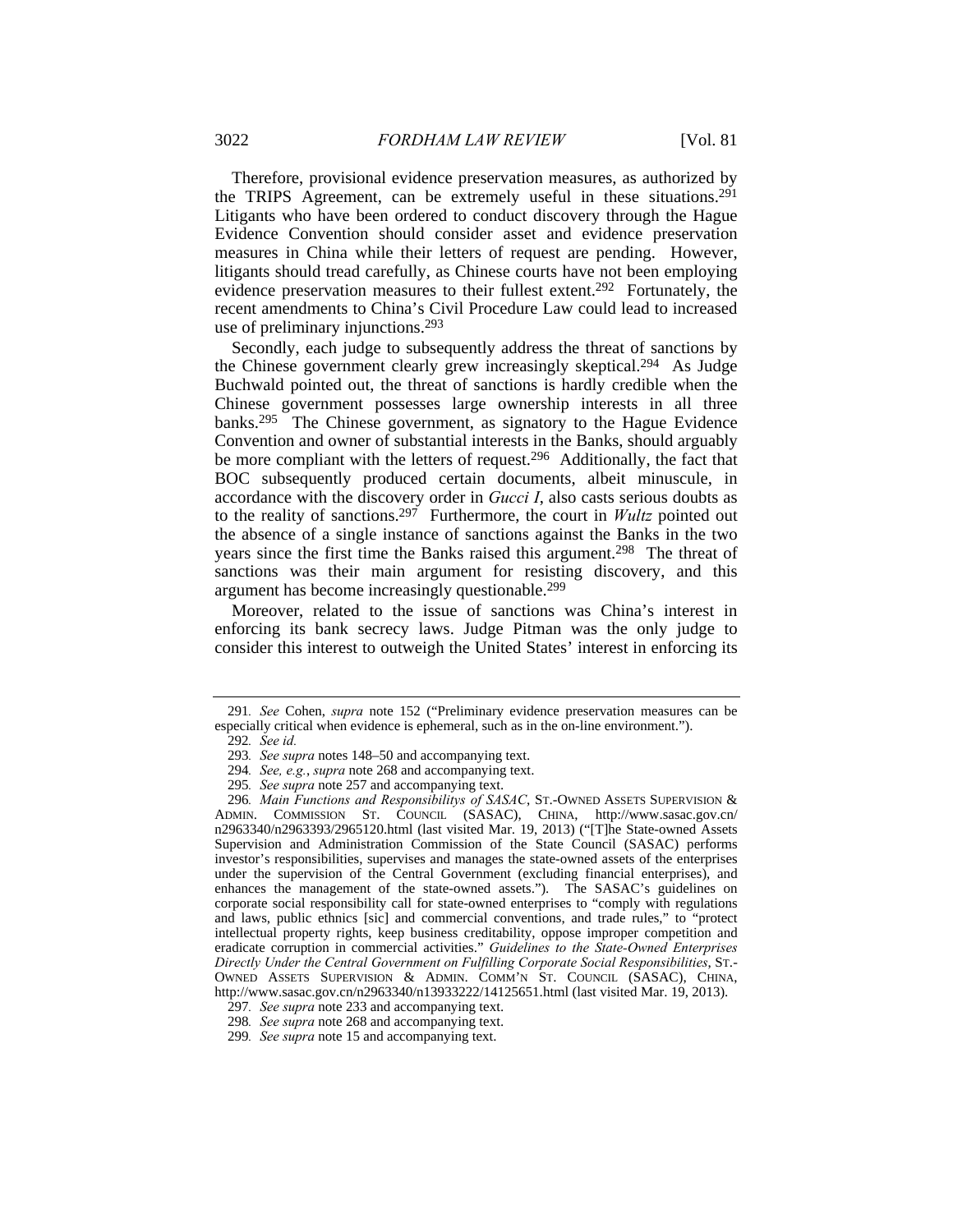intellectual property rights.300 Surprisingly, none of the courts considered China's interest in intellectual property rights enforcement. China's recent revisions to its copyright, patent, and trademark law, coupled with recent steps to improve enforcement, suggest that intellectual property rights enforcement is a compelling interest to China as well.<sup>301</sup> From a policy standpoint, several of the judges were concerned with the potential for abuse should the courts continue to defer to the Hague Evidence Convention and thereby impede the enforcement of intellectual property rights. Specifically, Judge Sullivan was concerned with foreign banking institutions shirking the requirements that domestic banking institutions faced,<sup>302</sup> and Judge Buchwald was apprehensive of transnational counterfeiters avoiding liability for their unlawful actions.303 Article 41 of the TRIPS Agreement requires member states to adopt specific enforcement procedures against infringement of intellectual property rights, which are to "be applied in such a manner as to avoid the creation of barriers to legitimate trade and to provide for safeguards against their abuse."304 As a member of the World Trade Organization, China has an obligation under the TRIPS agreement to enforce intellectual property rights,305 and the discretionary nature in the execution of Hague Evidence Convention requests threatens to create a loophole for counterfeiters to avoid liability to U.S. rights holders.

Finally, the fact that the courts recognized that their orders were based on the acknowledged lack of information on China's handling of Hague Evidence Convention request is disconcerting. Additionally, there were several issues with the evidence that the courts utilized. The courts noted that China had executed thirty-seven requests in the first half of 2010.306 However, the MOJ's website, the source of this statistic, does not provide any figures for the years before or after the first half of 2010.307 With no context in which to consider that statistic, it is not informative. Another oversight is in the discussion of the Chinese cases where commercial banks in China were subject to civil and even criminal liability.308 China is a civil law country rather than common law and, therefore, direct analogizing of cases was misplaced, especially when these cases were made known to the court via expert opinions rather than judicial interpretation or other more official guidance.309

<sup>300</sup>*. See supra* note 190 and accompanying text.

<sup>301</sup>*. See supra* notes 124–38 and accompanying text.

<sup>302</sup>*. See supra* note 229 and accompanying text.

<sup>303</sup>*. See supra* note 263 and accompanying text.

<sup>304</sup>*.* TRIPS, *supra* note 1, art. 41.

<sup>305</sup>*. See supra* note 136 and accompanying text.

<sup>306</sup>*. See supra* note 179 and accompanying text.

<sup>307</sup>*. See supra* note 108 and accompanying text.

<sup>308</sup>*. See supra* note 194 and accompanying text.

 <sup>309.</sup> Keshia B. Haskins, *Special 301 in China and Mexico: A Policy Which Fails To Consider How Politics, Economics, and Culture Affect Legal Change Under Civil Law Systems of Developing Countries*, 9 FORDHAM INTELL. PROP. MEDIA & ENT. L.J. 1125, 1144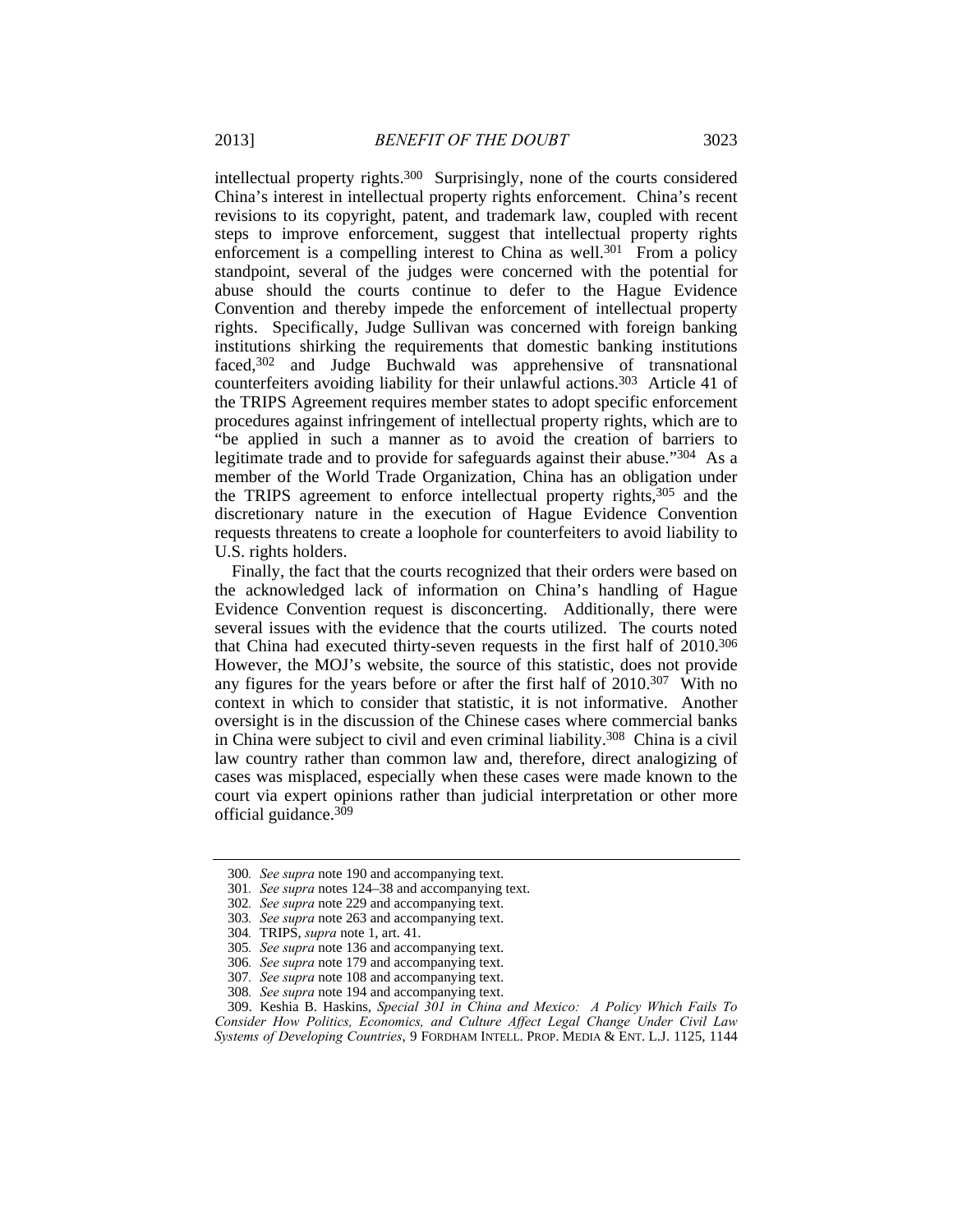Perhaps the biggest misconception about the Chinese legal system is the response time with which to measure whether the Hague Evidence Convention is a viable means of obtaining evidence. The State Department and several of the courts stated that Hague Evidence Convention requests can take anywhere from six to twelve months.310 When the MOJ finally executed Tiffany's request after nine months, Judge Pitman was satisfied with the timing of the execution based on his personal experience.<sup>311</sup> While six, nine, or even twelve months might be acceptable timeframes for discovery in the United States, none of the courts compared this timeframe to average timeframes in China.312 Domestic intellectual property court proceedings in China have a six-month time limit.313 Judge Pitman failed to consider the time limits in China, or the States' or other similar countries' reciprocal timeframes for letters of request, before signing off on the MOJ's nine-month timeframe.

Although the letter from PBOC and CBRC shed light on the Chinese side of the Hague Evidence Convention debate, the authority of this letter is questionable.314 The MOJ is the Central Authority, which handles the execution of Hague Evidence Convention requests.315 A similar letter from the MOJ would undoubtedly be authoritative and deference would be warranted. However, the PBOC and CBRC are regulatory bodies for the banking industry in China.<sup>316</sup> Although the PBOC and CBRC may be considered part of the Chinese government, their authority over Hague Evidence Convention requests or its power to influence the MOJ as the Central Authority is largely unclear.

## *B. Adverse Presumption As a Policy To Facilitate Foreign Evidence Gathering*

All of the above issues, concerns, and misconceptions can be eliminated if the courts adopt a uniform policy. This policy should be a presumption against the viability of a Hague Evidence Convention request whenever there is a lack of transparency with the foreign state. The burden should be placed on the foreign state's Central Authority to clearly establish that it will, in fact, cooperate under the terms of the Hague Evidence Convention in a timely and efficient manner. This will eliminate the need for U.S. courts to speculate on foreign governmental matters when deciding on pretrial issues.317 An adverse presumption rule will also incentivize foreign

<sup>(1999) (</sup>noting that Chinese "[j]udges do not base their decisions on detailed analysis and case law analogy partly because civil law systems do not recognize stare decisis").

<sup>310</sup>*. See supra* note 179 and accompanying text.

<sup>311</sup>*. See supra* note 206 and accompanying text.

<sup>312</sup>*. See supra* note 126 and accompanying text.

<sup>313</sup>*. See supra* note 126 and accompanying text.

<sup>314</sup>*. See supra* notes 259–60 and accompanying text.

<sup>315</sup>*. See supra* note 94 and accompanying text.

<sup>316</sup>*. See supra* note 259 and accompanying text.

<sup>317</sup>*. See supra* notes 177–78, 180–84, 223–24 and accompanying text.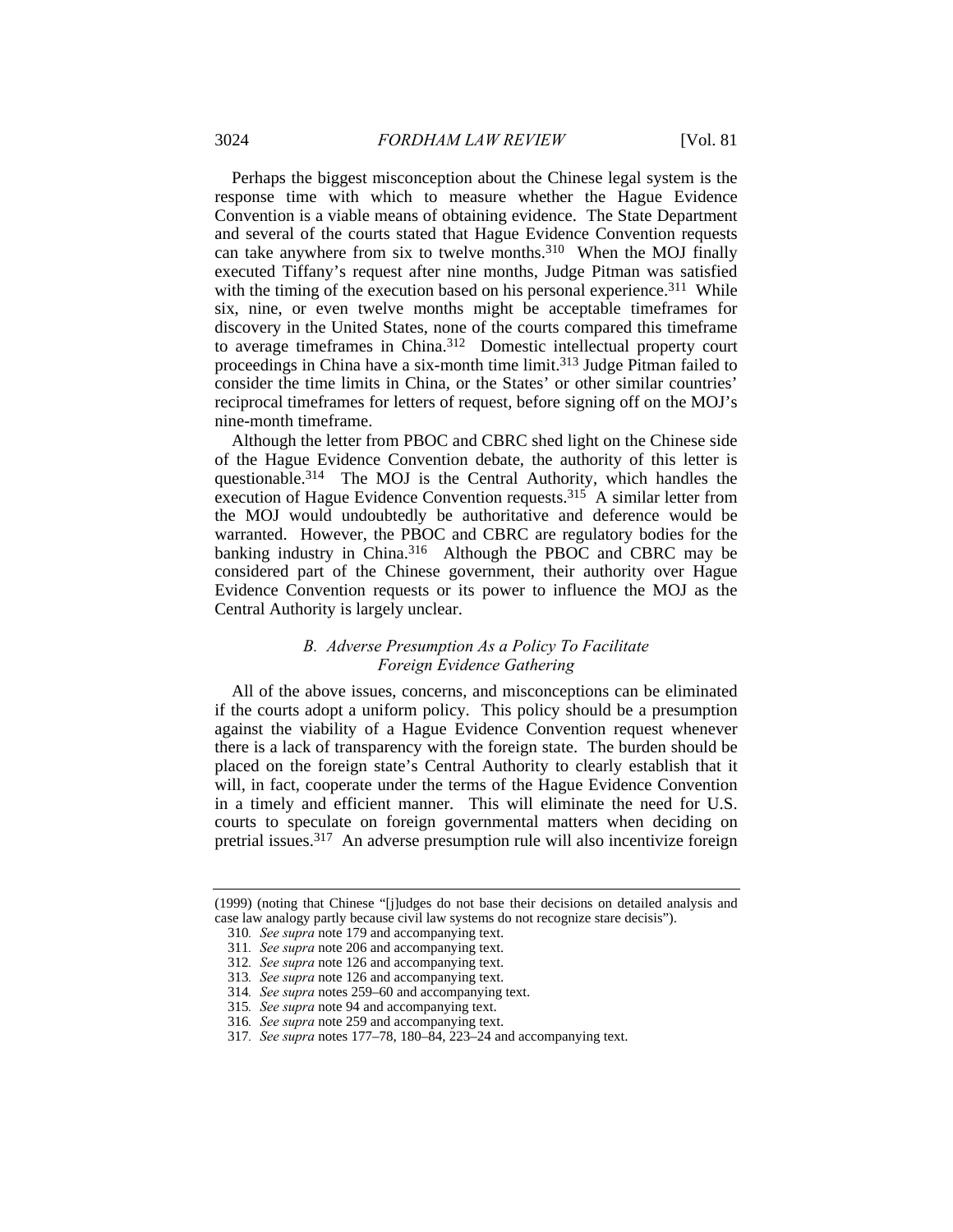governments to increase the transparency of their laws and international litigation policies.

Increasing transparency and cooperation from China is consistent with numerous trade organizations and the U.S. government's current trade and intellectual property rights enforcement policies. In 2011, the International AntiCounterfeiting Coalition (IACC) recommended to the U.S. Trade Representative (USTR) the need for "Chinese authorities [to] increase the level of transparency in their handling of counterfeiting, piracy and other IP violations."318 Specifically, the IACC emphasized "the need to establish clearer benchmarks for progress by individual ministries, with statistics for enforcement published more regularly, broken down by region, and broken down by reference to the exact law under which penalties are imposed."319

The U.S. government's commitment to protecting the intellectual property rights of Americans in foreign markets is evidenced by joint law enforcement efforts like Operation In Our Sites<sup>320</sup> and USTR's Notorious Markets List,<sup>321</sup> targeting "infringing foreign-based and foreign-controlled websites."322 Increased efforts by the U.S. government to encourage and work with the Chinese government to enforce intellectual property rights suggests that a policy on adverse presumption that encourages transparency, facilitates discovery, and even recovery by intellectual property rights holders would be compatible.

Finally, with the amendments to China's Civil Procedure Law requiring Chinese courts to make legally relevant decisions publicly available, decisions on other Hague Convention requests and instances where banks were actually subjected to liability under bank secrecy laws should now be made available to interested parties.<sup>323</sup> This would be in line with reading China's Civil Procedure Law amendments as a step toward *increased* transparency.324 Conversely, as discovery becomes more permissive under China's Civil Procedure Law,325 China's previous Article 23 declaration under the Hague Evidence Convention<sup>326</sup> will begin to hold less weight as a reason for declining production under the Hague Evidence Convention. This could potentially result in the increased viability of the Hague Evidence Convention for Chinese evidence.

Judge Sullivan's approach in *Gucci I* best illustrates this proposal. Judge Sullivan was unwilling to deem the Hague Evidence Convention a viable

 <sup>318.</sup> IACC Memorandum 2012, *supra* note 4, at 23.

<sup>319</sup>*. Id.*

<sup>320</sup>*. See supra* note 63 and accompanying text.

<sup>321</sup>*. See supra* note 4 and accompanying text.

 <sup>322.</sup> EXEC. OFFICE OF THE PRESIDENT OF THE U.S., 2011 U.S. INTELLECTUAL PROPERTY ENFORCEMENT COORDINATOR ANNUAL REPORT ON INTELLECTUAL PROPERTY ENFORCEMENT 31 (2012), *available at* http://www.whitehouse.gov/sites/default/files/omb/IPEC/ipec\_ annual\_report\_mar2012.pdf.

<sup>323</sup>*. See supra* note 223 and accompanying text.

<sup>324</sup>*. See supra* note 150 and accompanying text.

 <sup>325.</sup> *See supra* note 150 and accompanying text.

 <sup>326.</sup> *See supra* note 110 and accompanying text.